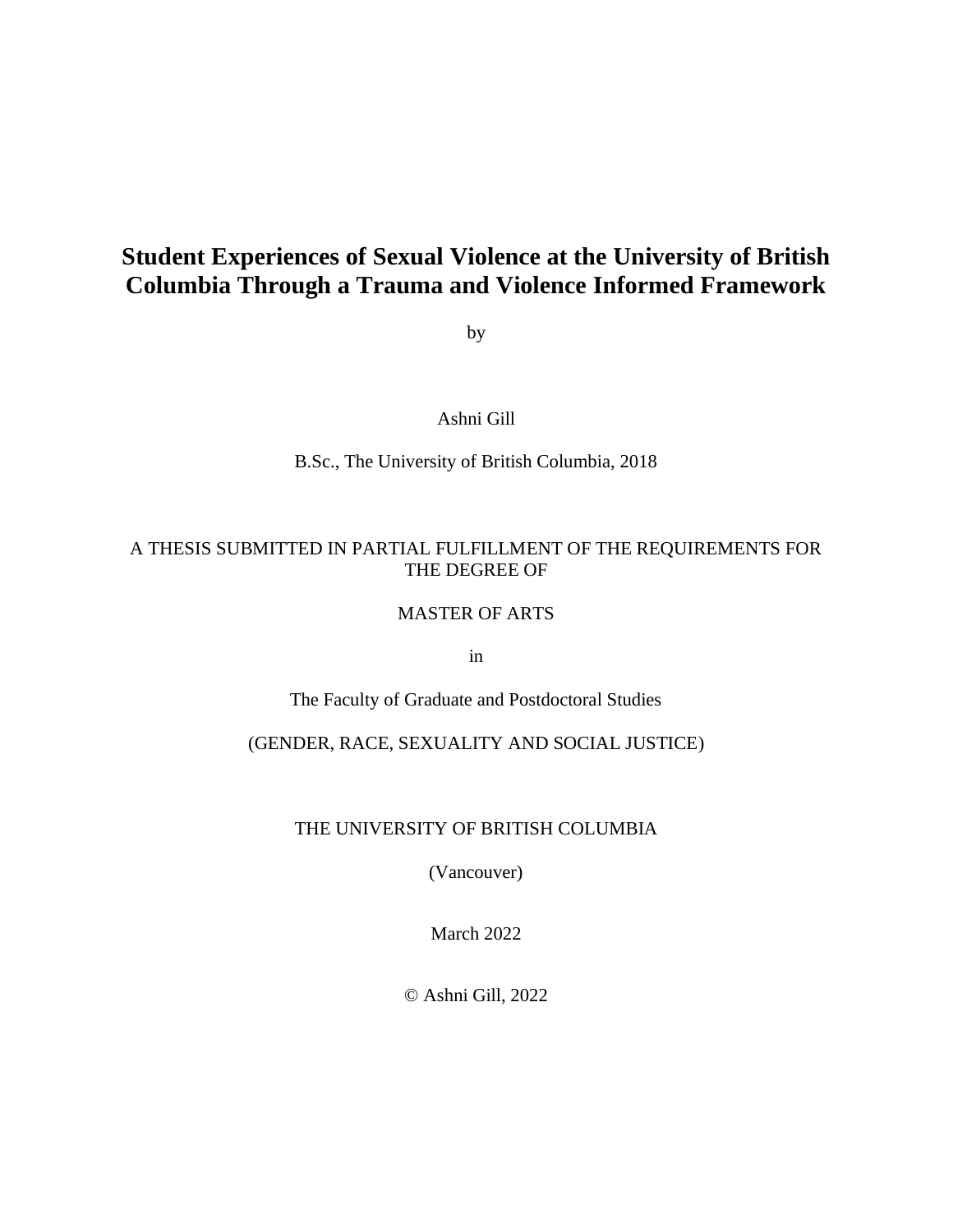The following individuals certify that they have read, and recommend to the Faculty of Graduate and Postdoctoral Studies for acceptance, the thesis entitled:

Student Experiences of Sexual Violence at the University of British Columbia Through a

Trauma and Violence Informed Framework

submitted by Ashni Gill in partial fulfillment of the requirements for

the degree of Master of Arts

in Gender, Race, Sexuality and Social Justice

# **Examining Committee:**

Dr. Colleen Varcoe, Professor and Associate Director, Faculty Development, Nursing, UBC **Supervisor** 

Dr. Saima Hirani, Assistant Professor, Nursing, UBC Supervisory Committee Member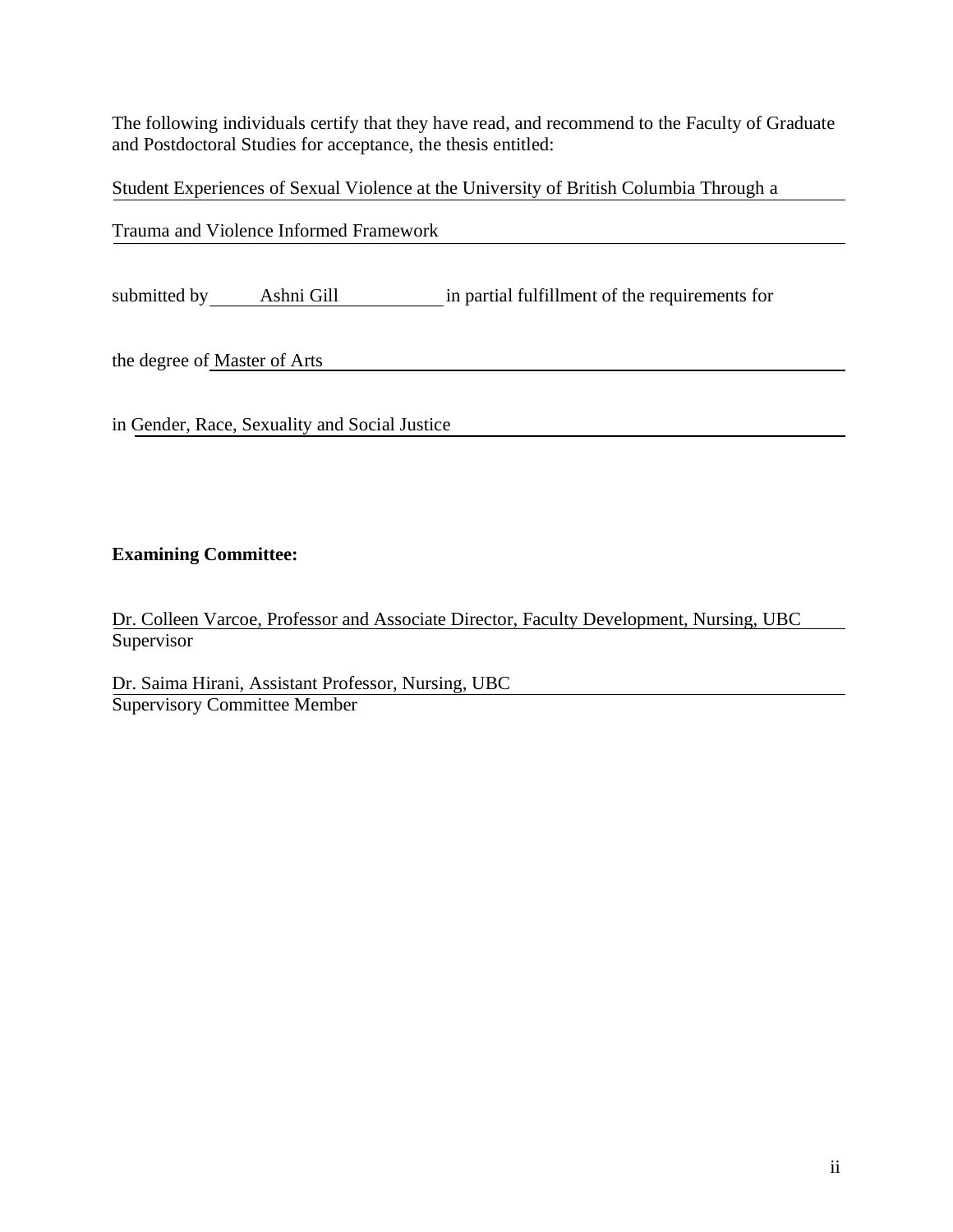# <span id="page-2-0"></span>Abstract

This study explores the experiences of students who have been impacted by sexual violence at the University of British Columbia, Vancouver. Students identified their awareness, satisfaction and recommendations for support services on campus.

To recruit participants, posters were hung and advertisements were made on social media platforms such as Facebook. The Graduate Student Society and Alma Mater Society advertised this study. Eight students who were impacted by sexualized violence during their time at UBC participated in this study. Several key themes were identified which included: levels of awareness of resources, mental health support, victim-blaming and rape culture on campus, impact of marginalized identities on experiences with support, and recommendations for support services.

It was found that students had limited awareness of resources regardless if the student was an undergraduate or graduate student; thus students suggested that more educational programs be made available in orientation and resources be outlined on course syllabi. If the service(s) were accessed, experiences varied such that some students believed that their experience was positively impacted by their sex but negatively impacted by racism. Some students experienced institutionalized harm due to the existence of white supremacist and patriarchal frameworks that are embedded in the University. Overall, the students' experiences with support services were positive, except for the Investigations Office and Counselling Services.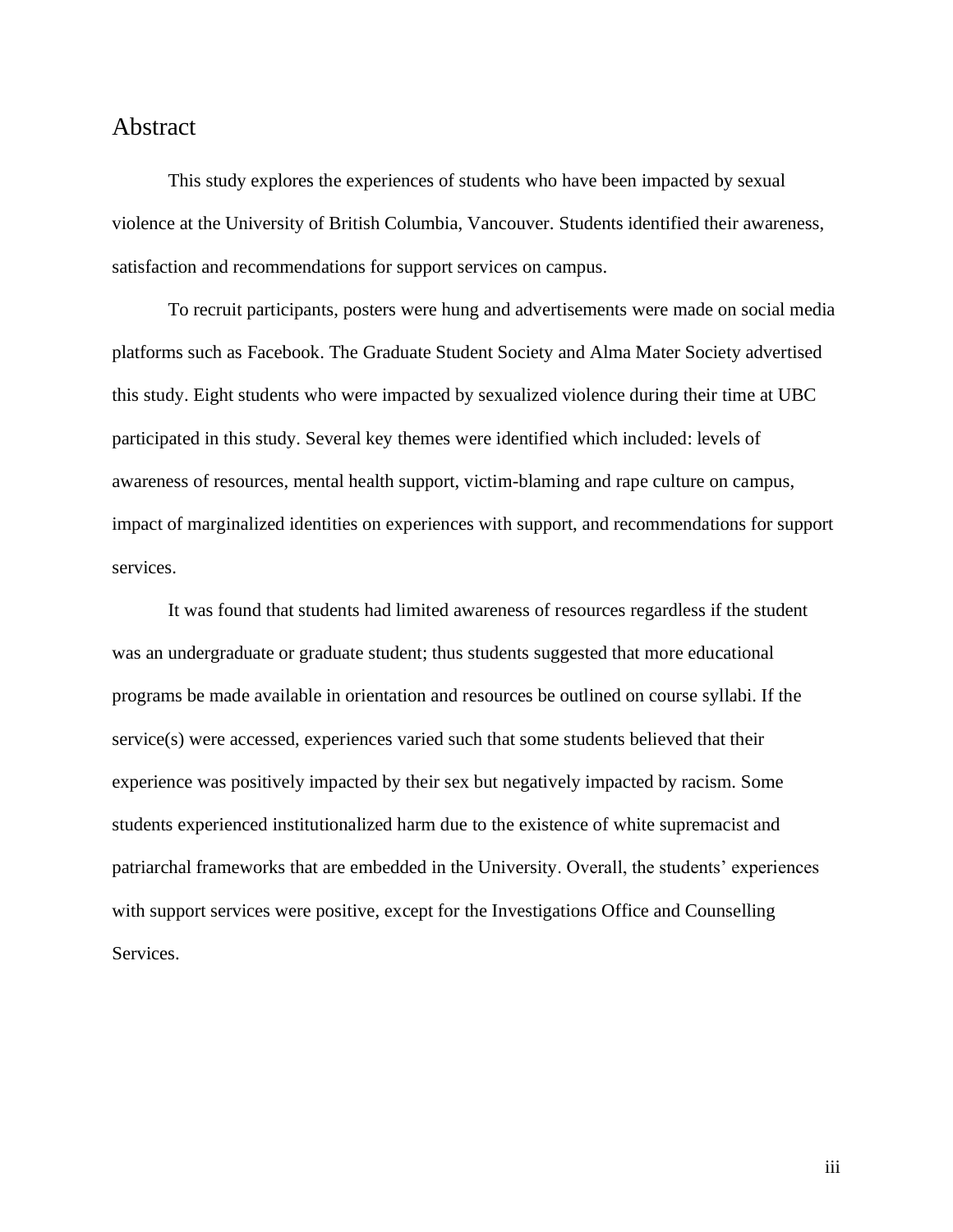# <span id="page-3-0"></span>Lay Summary

The goal of this study was to determine the extent to which students who have been impacted by sexualized violence were aware of the resources on campus and if they accessed them, how they felt supported. To understand the unique experiences of students, students were asked how marginalizing factors may have impacted their experiences of support. Students were asked about suggested improvements for UBC services.

This study contributes to the development and amendment(s) of support services offered for people who have been impacted by sexualized violence at UBC. Important contributions from a person-centered perspective have been made accessible in cIRcle which provides a foundation for ongoing discussions of trauma informed approaches to support. Beyond the specific location of UBC Vancouver, British Columbia, this research may provide a baseline and potential approach for other post-secondary campuses to assess their policies, programs and services through person-centered frameworks.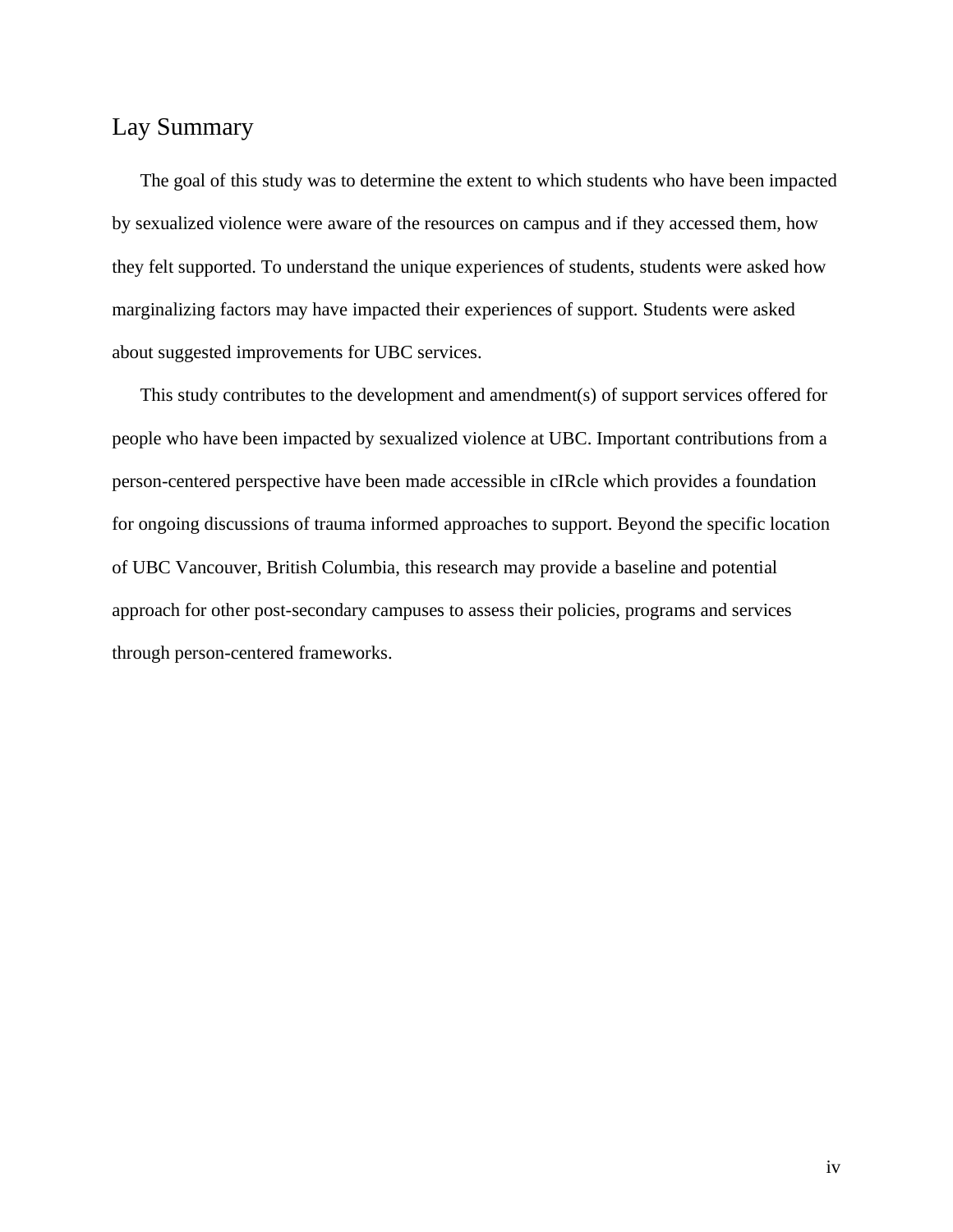# <span id="page-4-0"></span>Preface

This thesis is the original, unpublished and independent work of the author, Ashni Gill. This study was conducted in accordance with Behavioural Research Ethics Board (BREB) guidelines and within the parameters of the thesis proposed under H21-02193.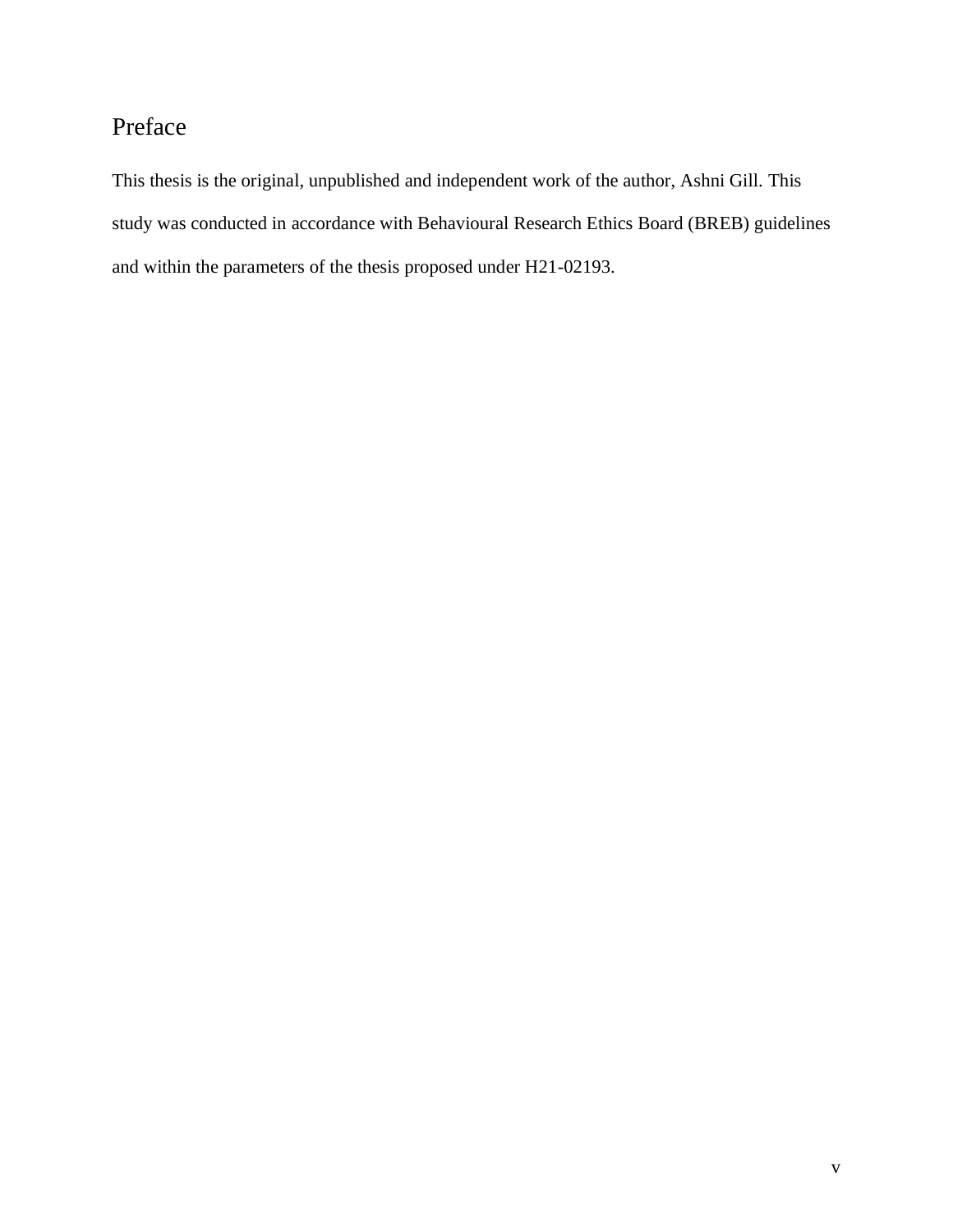# <span id="page-5-0"></span>**Table of Contents**

| 2.6 Sexual Violence Prevention and Response Office (SVPRO) and Sexual Assault Support Centre |
|----------------------------------------------------------------------------------------------|
|                                                                                              |
|                                                                                              |
|                                                                                              |
|                                                                                              |
|                                                                                              |
|                                                                                              |
|                                                                                              |
|                                                                                              |
|                                                                                              |
|                                                                                              |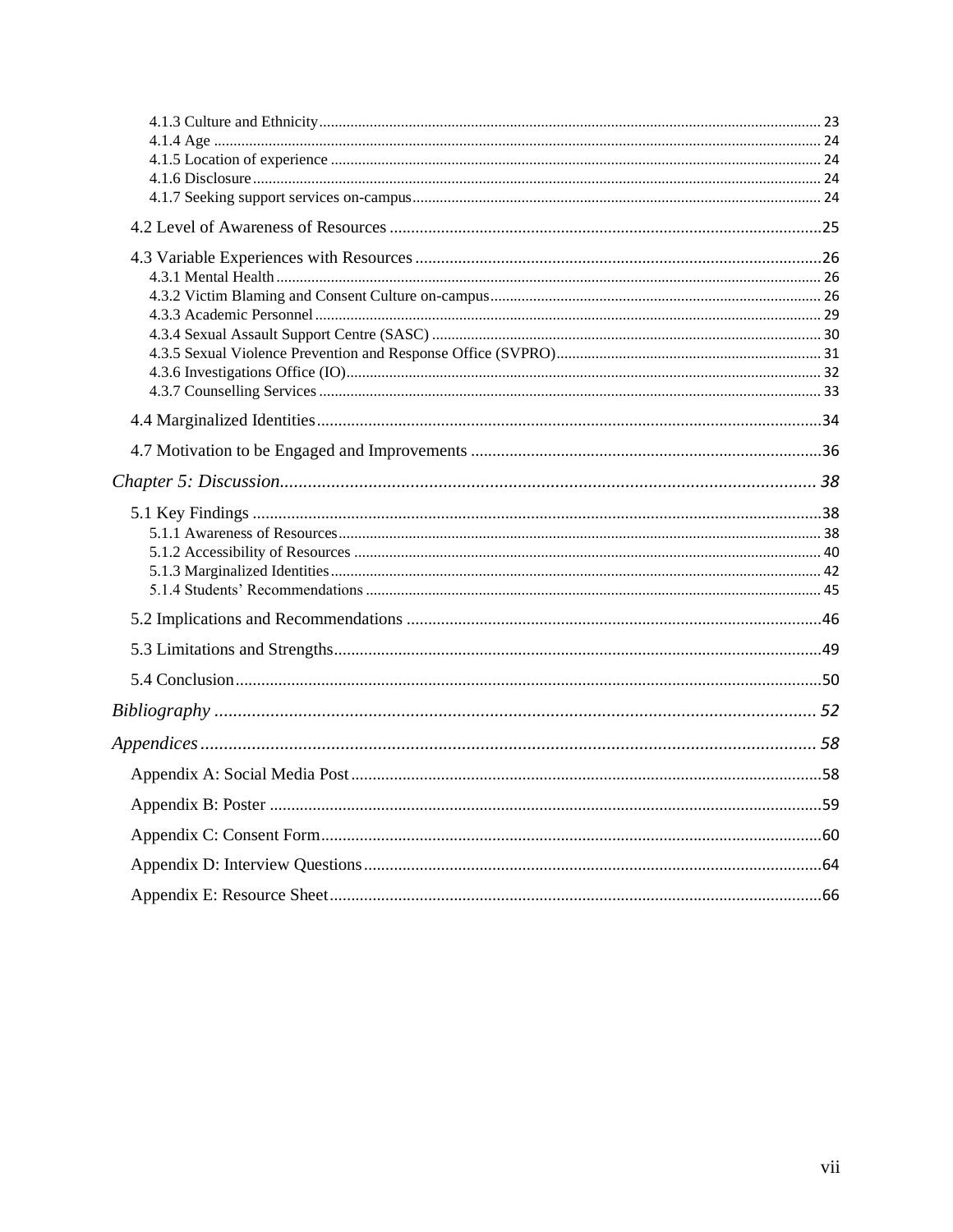# <span id="page-7-0"></span>Definitions

- Consent is voluntarily given through verbal or non-verbal communication to initiate or continue sexual activity (MacDougall et al. 2020). Consent cannot be obtained when an individual is incapacitated or unconscious.
- Hook up can be defined as a sexual interaction that may or may not result in further contact between the individuals participating in the sex act (Flack et al. 2016).
- Intimate partner sexual violence is defined as a sexual assault occurring between individuals who currently have or in the past had, a consensual sexual relationship (Bagwell-Gray, Messing & Baldwin-White 2015).
- Sexual assault includes any sexual contact or threat that is unwanted (Gagnon et al. 2018).
- Sexual coercion occurs when a sex act is attempted or completed via manipulative strategies such as verbal threats (Bagwell-Gray, Messing & Baldwin-White 2015).
- Sexual harassment is any form of unwanted sexual advances that may be verbal or physical which negatively impacts a person's work, school or living situation and leads to adverse outcomes (Tinkler 2008).
- Sexual violence is defined as a sexual act completed or attempted whereby there was a lack of consent (the act is unwanted and against a person's will; see 'Consent' below) granted and may be a result of social, interpersonal, threatened physical or explicit physical coercion (Bagwell-Gray, Messing & Baldwin-White 2015).
- Trauma and violence informed care considers the impact of the intersections of interpersonal violence, systemic violence and inequity and trauma experiences with the purpose of minimizing the risk of re-traumatization (Cullen et al. 2020; Levine, Varcoe and Browne 2021). This care supports the psychological, physical and emotional safety of the trauma survivor (Levine, Varcoe and Browne 2021).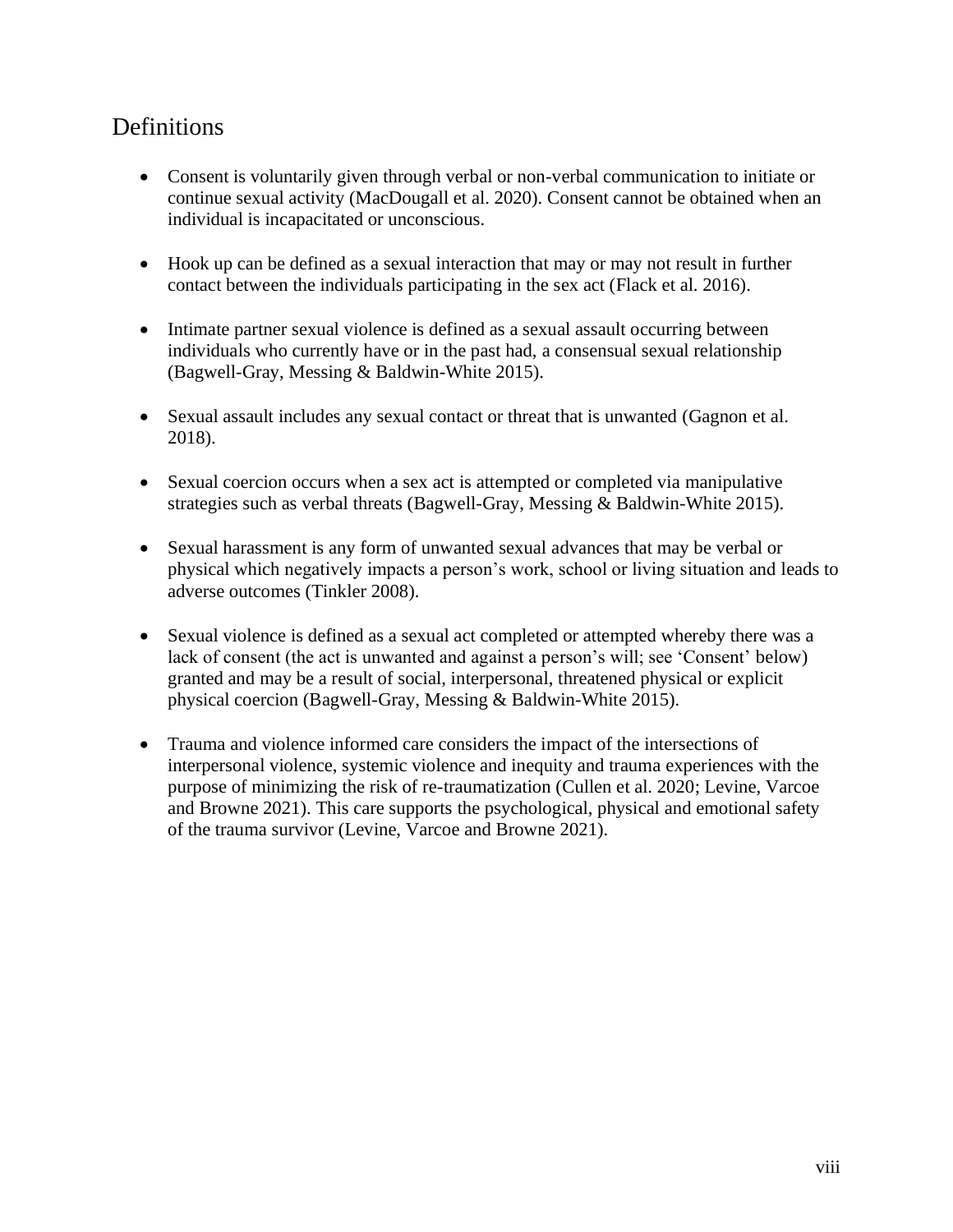# <span id="page-8-0"></span>Acknowledgements

I offer my sincerest gratitude to my supervisor, Dr. Colleen Varcoe and co-supervisor, Dr. Saima Hirani, for their guidance, support and clarity that they provided throughout this past year. The endless feedback and encouragement that I received from both, shaped my work beyond academia.

To the students who participated in this study – thank you for sharing your experience with me and for trusting me to share your narrative with others.

For my parents who have supported me throughout my life – thank you.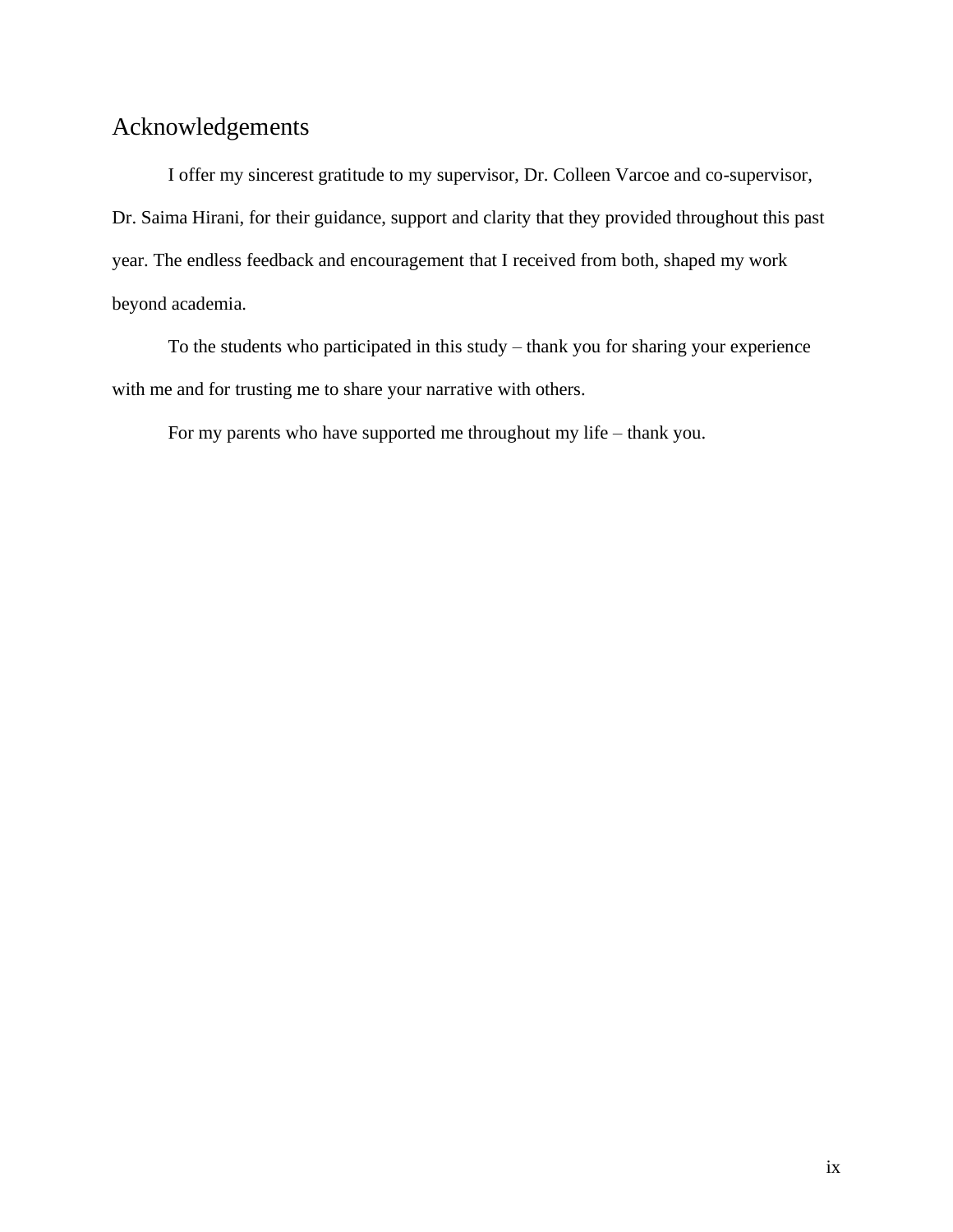# <span id="page-9-0"></span>Dedication

To the person that helped me heal.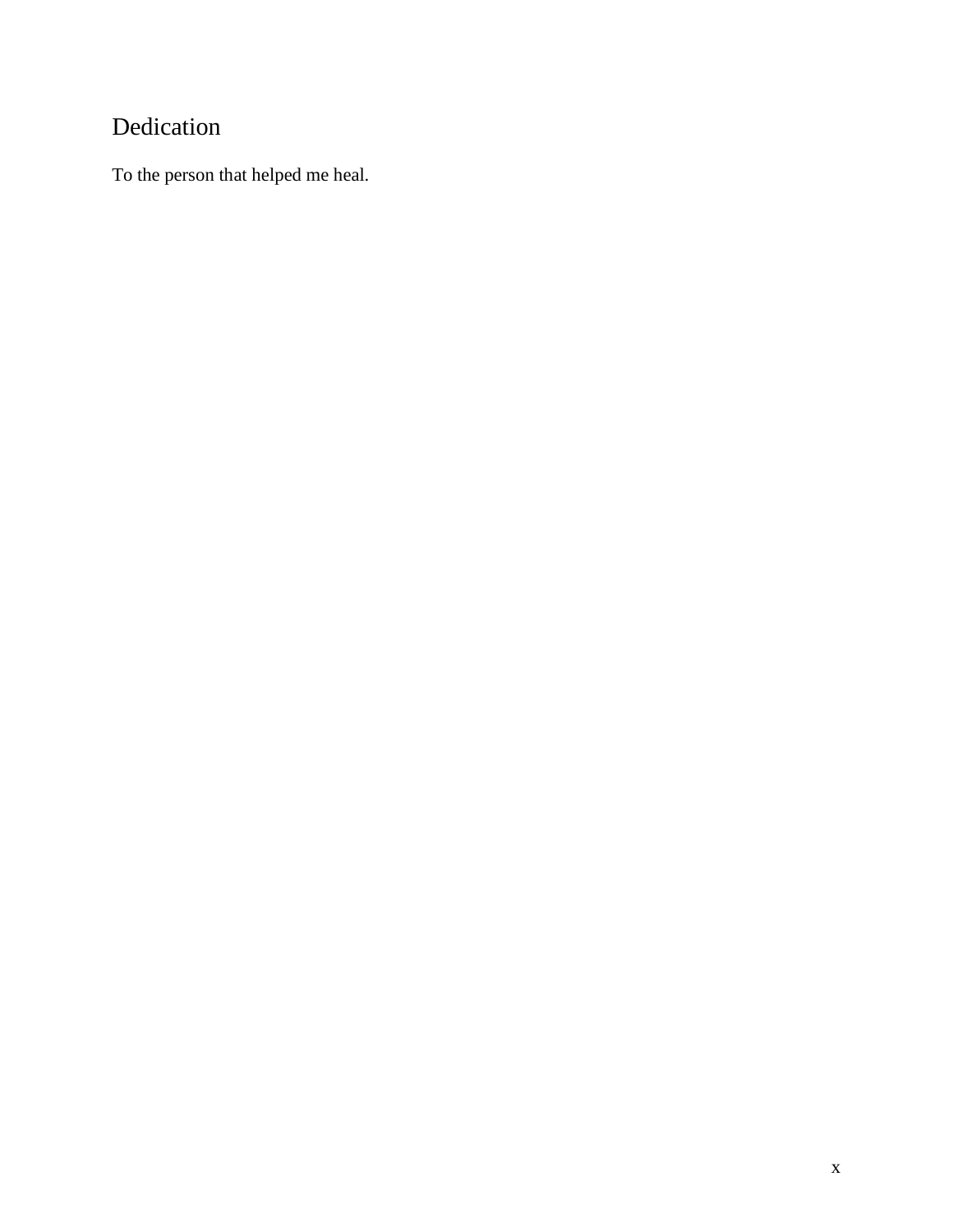# <span id="page-10-0"></span>Chapter 1: Introduction

#### <span id="page-10-1"></span>1.1 Summary

Sexual violence is one of the most underreported crimes in Canada (Conroy & Cotter 2017). However, it is known that 71% of students experience or witness sexualized violence during their post-secondary education, but less than a quarter of those students know where to find support on campus (Burczycka 2019; Marques et al. 2020). Sexual violence myths often depict "stranger danger" although it is known that people who experience sexualized violence most often are well-acquainted with the person who used violence (Abavi et al. 2020). This is sometimes due to the misunderstanding of what sexual assault is and therefore, they do not consider themselves to have experienced sexualized violence (Abavi et al. 2020). Although some post-secondary institutions have education and training resources such as consent education, and bystander training, specific prevention and response measures that target people who identify with groups marginalized by racism, heteronormativity, and various forms of stigma and discrimination, are limited (Cotter & Savage 2019). The way in which interpersonal violence, systemic violence, and inequity and trauma experiences (Cullen et al. 2020) impact students' experience with overall support, is not well known.

#### <span id="page-10-2"></span>1.2 Background

The University of British Columbia's (UBC) Sauder School of Business was under scrutiny in 2013 when students chanted rape condoning mantras during frosh week (Ellison 2013). Despite the backlash in the media, students in the undergraduate society voted against hiring a counsellor who would provide students with sexual violence education (Ellison 2013). When sexual assault complaints were brought against a male Ph.D. student in the history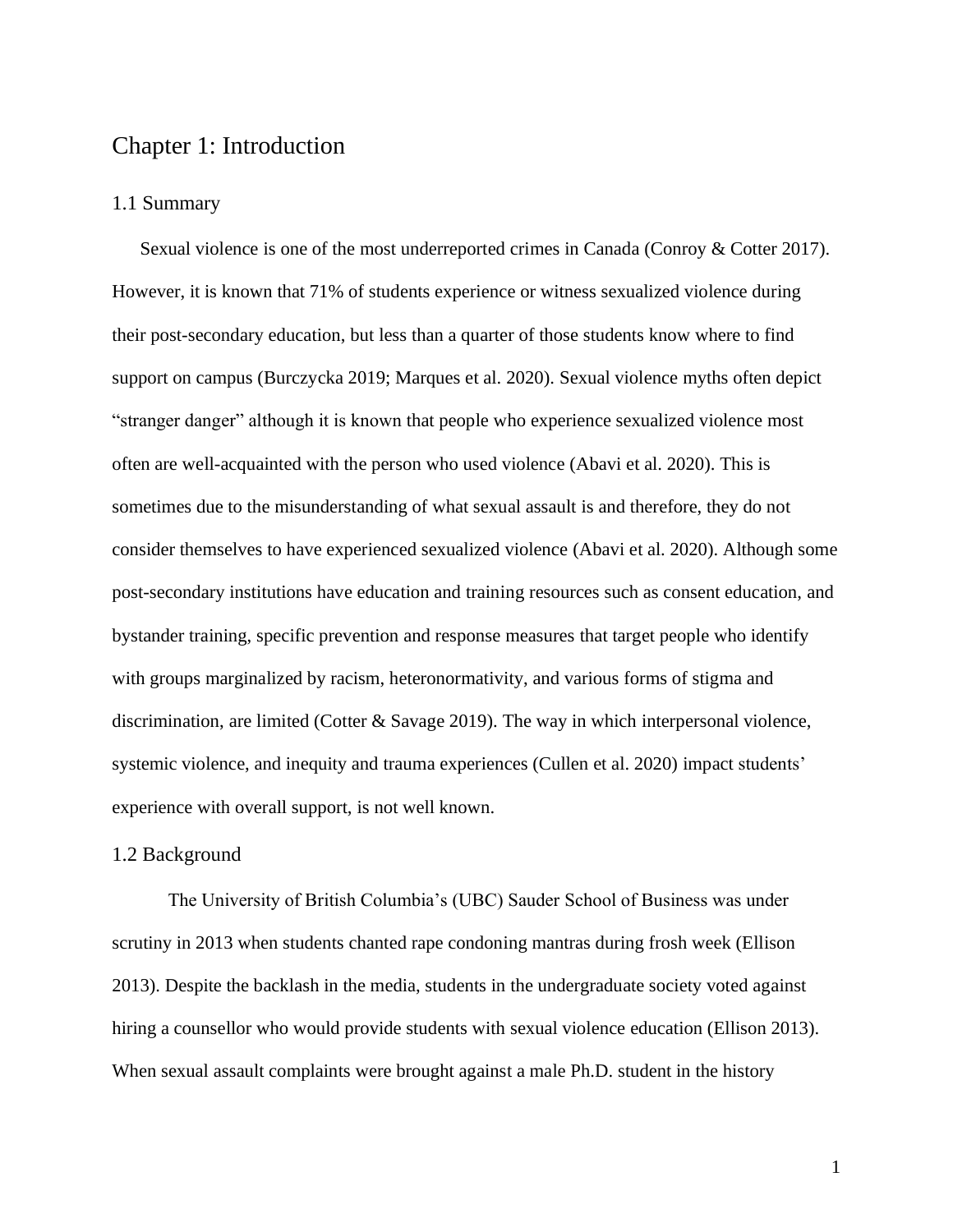department by several women, they were told to keep quiet; one woman specified that the conflict manager of the Equity Inclusion Office told her to stay quiet (Mayor 2015). These attitudes persist as one professor at UBC, Marina Adshade, tweeted that six female students had been drugged at the fraternities but the campus RCMP detachment claimed that there was "no evidence" of such occurring (Gul 2019). The University claimed to be surprised by the allegations (Gul 2019) which suggests that the University did not believe the students. A lack of empathy and belief in the students' claims may explain why they did not come forward. Statistics Canada found that one in ten women had been sexually assaulted in 2019 at Canadian postsecondary institutions; this is higher than in the general population (Crawford 2020). UBC's response to the allegations reiterates rape supportive attitudes which foster victim-blaming and silencing of people who have experienced sexualized violence (Kane 2016).

In 2016, the B.C. Green Party introduced Bill M205: "Post-Secondary Sexual Violence Policies Act" after a series of sexual assaults across campuses in B.C. This was initially not supported by the B.C. Liberal party, however, after some consideration, Premier Christy Clark announced that the Bill would be amended and proposed as Bill 23: "Sexual Violence and Misconduct Policy Act". A former student of UBC had expressed concerns over the lack of language and content specificity in Bill 23 (Kane 2016). For example, Bill 23 states what "sexual misconduct" includes, acts such as sexual assault and stalking, but "sexual assault" itself is not defined. The Bill also does not explicitly state that due process is required by the university which may contribute to the large majority of students choosing against reporting any sexualized violence they experience to authority figures (Kane 2016; Crawford 2020). To minimize retraumatization and eliminate victim-blaming, post-secondary institutions' policies must ensure that the students' rights and restitution are addressed (Lee & Wong 2019). Lee and Wong (2019)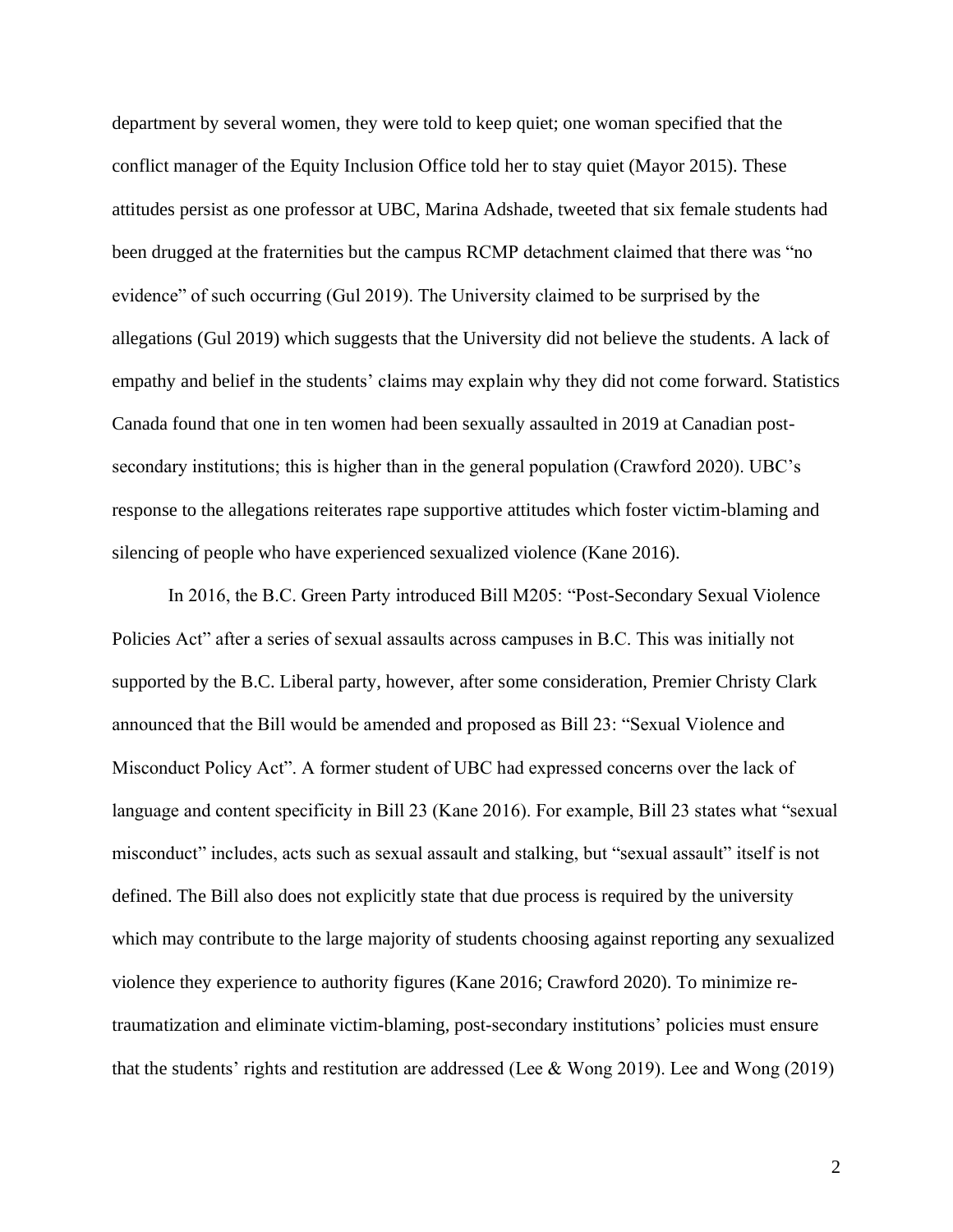found that in comparison with the Maritimes and Ontario, response procedures to sexual violence disclosure were less comprehensive in British Columbia and Alberta. This suggests that to adequately address the needs of students who have experienced sexualized violence, an examination between policy comprehensiveness and student satisfaction, must be conducted (Lee & Wong 2019) to determine if university policies are adequate.

## <span id="page-12-0"></span>1.3 Facts and Gaps

One in three women experience unwanted sexual advances in Canada in comparison to one in eight men (Cotter & Savage 2019). While social demographic characteristics such as gender, race, ethnicity and sexuality are often examined in studies such as that by Marques and colleagues (2020), white heterosexual women are most frequently participants despite disabled persons, lesbian and bisexual women, Indigenous women, young women and girls, and gay and bisexual men being more likely to experience sexualized violence (Marques et al. 2020; Cotter & Savage 2019). Although sexualized violence impacts these marginalized groups at greater disparities, 2018 was the first time that Statistics Canada's Survey of Safety in Private and Public Spaces, included gender identity and sex assigned at birth questions in a survey (Cotter & Savage 2019). As such, individuals who were fifteen years and older who identified as transgender, made up only 0.24% of those who took the survey (Cotter & Savage 2019). The experiences of Indigenous women are often neglected in research despite being three times more likely to be sexually assaulted in comparison to non-Indigenous women (Du Mont et al. 2017). This suggests that research may not be representative of the experiences of people impacted by sexualized violence who are marginalized by racism, sexism and other forms of stigma and discrimination, and requires exploration (Roskin-Frazee 2020).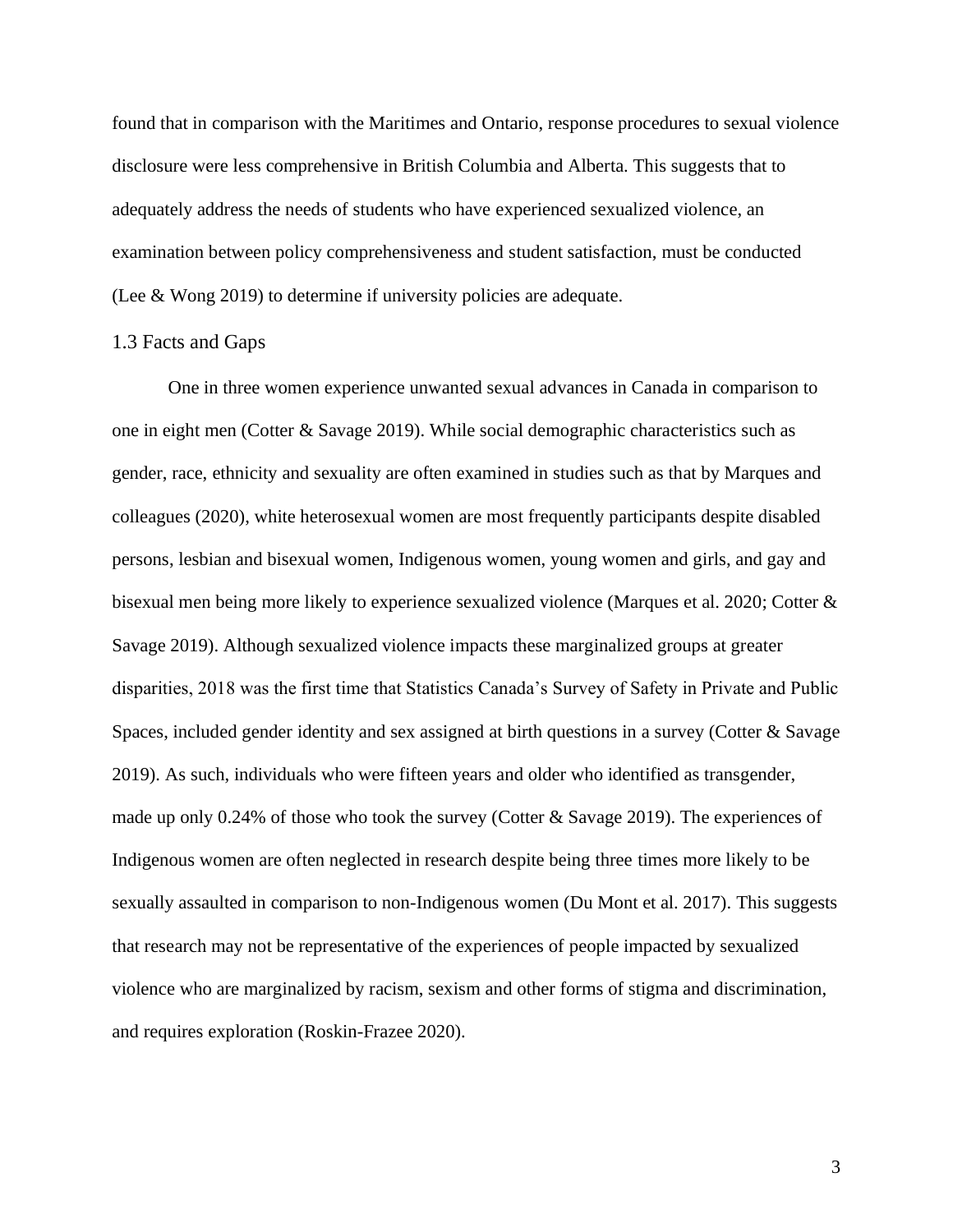Students identify a multitude of barriers to reporting and accessing sexual assault support services on and off-campuses. A common barrier that students who have experienced sexualized violence identify as the reason for not reporting are the feelings of guilt, shame, embarrassment and the fear of not being believed (Marques et al. 2020). The students often wish to seek help but safety is thought to be compromised when they disclose to others, due to a lack of trust in the university (Marques et al. 2020). Similar to B.C., Ontario post-secondary institutions are required to have sexual misconduct policies and services for those impacted by sexual violence (Abavi et al. 2020). Abavi et al.'s (2020) study in Ontario found a large number of barriers for people accessing sexual assault support services such as availability, affordability, stigma and sociocultural power dynamics. On-campus resources such as counselling tend to have long waitlists which often result in students resorting to off-campus services that are financially burdening (Abavi et al. 2020; Harris 2020). Some resources have been identified by students to be racist and perpetuate stereotyping which is harmful in the disclosure process and hinders ongoing help-seeking (Harris 2020; Du Mont et al. 2017). Further, qualitative research has not discussed the experiences and barriers to services of those who have not disclosed their sexual assault experience(s) (Gagnon et al. 2018). There may be other barriers and reasons that people impacted by sexualized violence do not disclose to formal support services that have yet to be determined such as a lack of cultural competency (Roskin-Frazee 2020).

Sexual violence rates have remained stable over the past three decades on post-secondary campuses (Marques et al. 2020). It is known that 71% of students experience or witness sexualized violence during their post-secondary education (Burczycka 2019). Party and hook up culture on campuses are increasingly becoming problematic in perpetuating "riskier sexual and dating behaviour" such that just under half of respondents in a United States study reported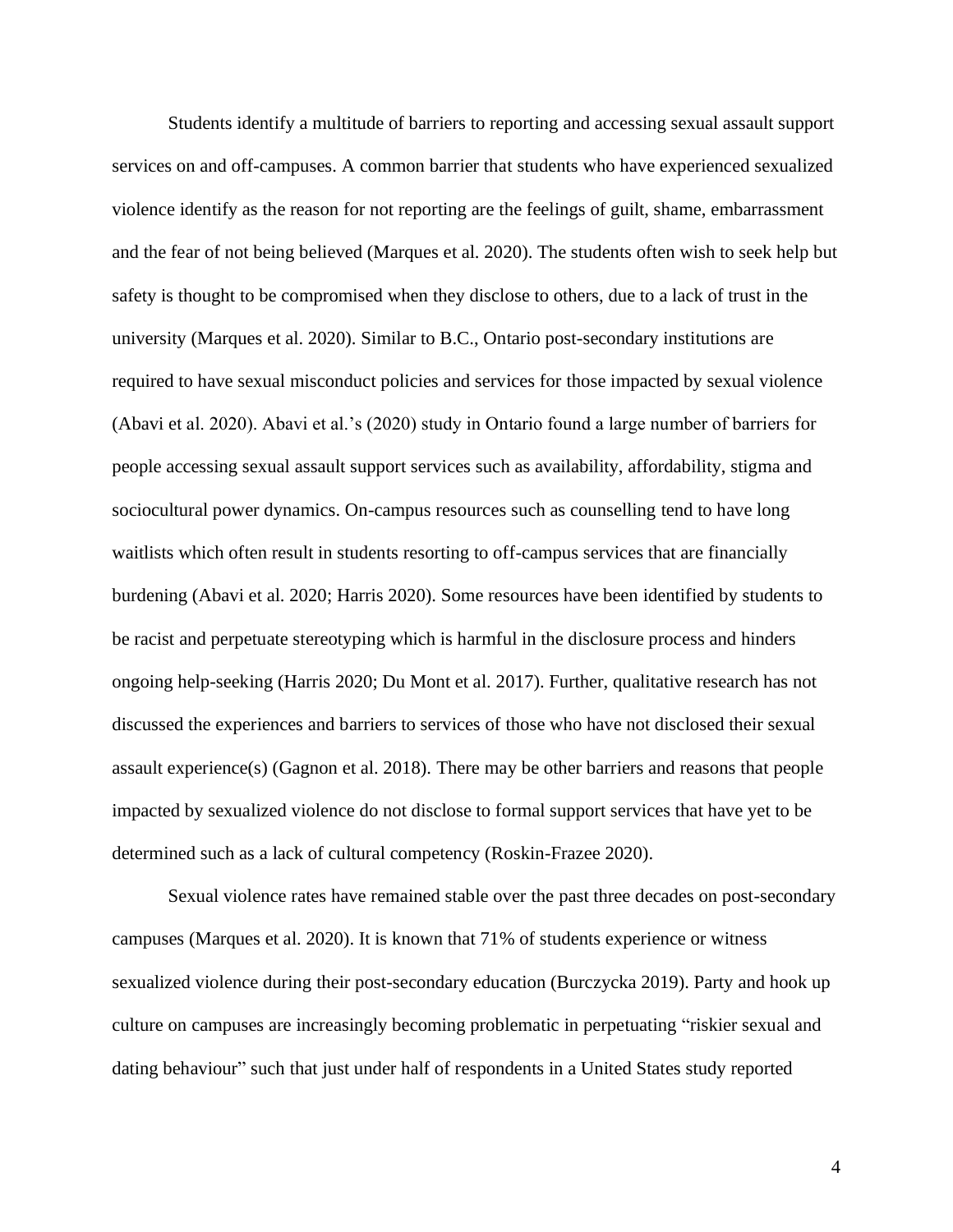experiencing sexual assault during a hook  $up - with$  male students often being the person who used violence (Marques et al. 2020; Flack et al. 2016). Andrejek (2021) found that undergraduate students in Ontario identified non-consensual interactions during a hook up but were less likely to name it as sexual assault due to social norms of risky sexual behaviours. These encounters were both on and off-campus (Adrejek 2021); fifty percent of students report that they were sexually assaulted by a fellow student off-campus (Burczycka 2019). Despite B.C. postsecondary institutions' implementation of sexual violence awareness and prevention and response tools, students remain uncertain of what is classified as sexual assault such that only four percent of women disclose their experience to campus authority and one percent disclose to counsellors (Marques et al. 2020; Orchowski, Untied & Gidycz 2013). This may be the result of less than a quarter of students knowing where to find support on campus after experiencing sexualized violence (Marques et al. 2020). Even though some students may know that resources such as campus police detachments exist, their distrust in the police creates hesitancy to reporting their experience (Marques et al. 2020). Kirkner, Lorenz and Ullman's study (2017) found that people who experienced sexualized violence wanted professionals who specialized in sexual assault and interpersonal violence to support them rather than an individual untrained in the field. While Bill 23-2016 under Section 4 requires the post-secondary institution to consult with "prescribed persons or prescribed classes of persons" when reviewing its policy, sexual and interpersonal violence experts and mental health experts are not mandated to be consulted nor hired as permanent staff at the institution. This is a disservice to students who have experienced sexualized violence as a third of students report experiencing negative mental health outcomes post sexualized violence but only between two and seven percent of those students seek mental health care (Burczycka 2019). The prevalence of sexualized violence experienced by post-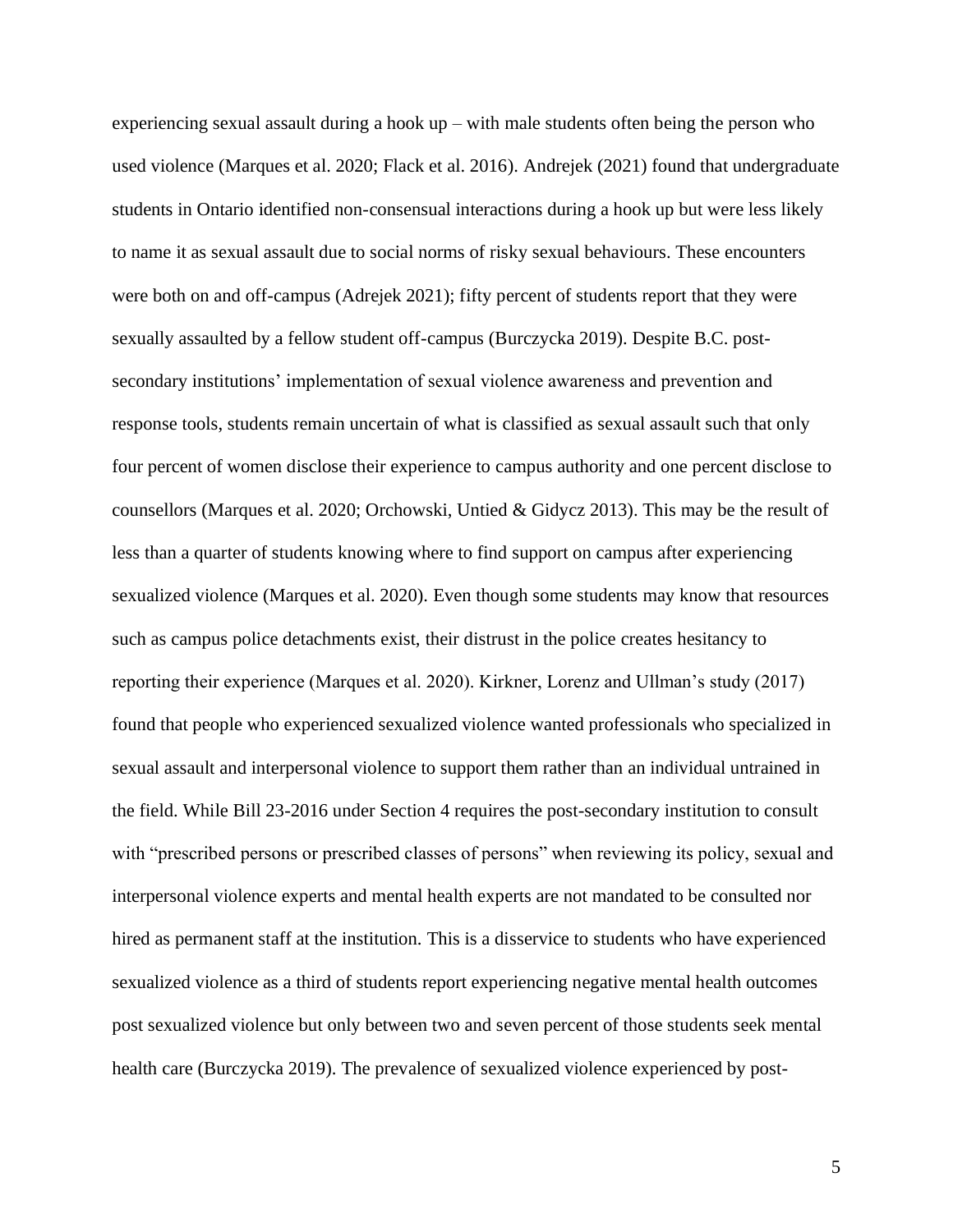secondary students is evident and the services provided to support these individuals require greater regulation (Lee & Wong 2019). The barriers that prevent those impacted by sexualized violence from accessing services such as mental health care, are not well known; hence, it is important to research student experiences to work towards preventing and eliminating sexualized violence on and off post-secondary campuses.

The literature pertaining to B.C. post-secondary institutions' policies and support services for people impacted by sexualized violence is limited. To address the gaps that have been identified, a study must be situated geographically in B.C., explore the experiences of marginalized identities, and identify students' satisfaction and recommendations of online and offline support services (Abavi et al. 2020; Roskin-Frazee 2020).

## <span id="page-15-0"></span>1.4 Research Questions

- 1. To what extent are students who experienced sexualized violence, aware of the resources on-campus?
- 2. To what extent do students who experienced sexualized violence, access the support services offered and feel supported by those services?
- 3. To what extent do students who experienced sexualized violence, think that marginalizing factors such as racism and heteronormativity, impact their experiences of support?
- 4. What do the students suggest that UBC do to improve those services?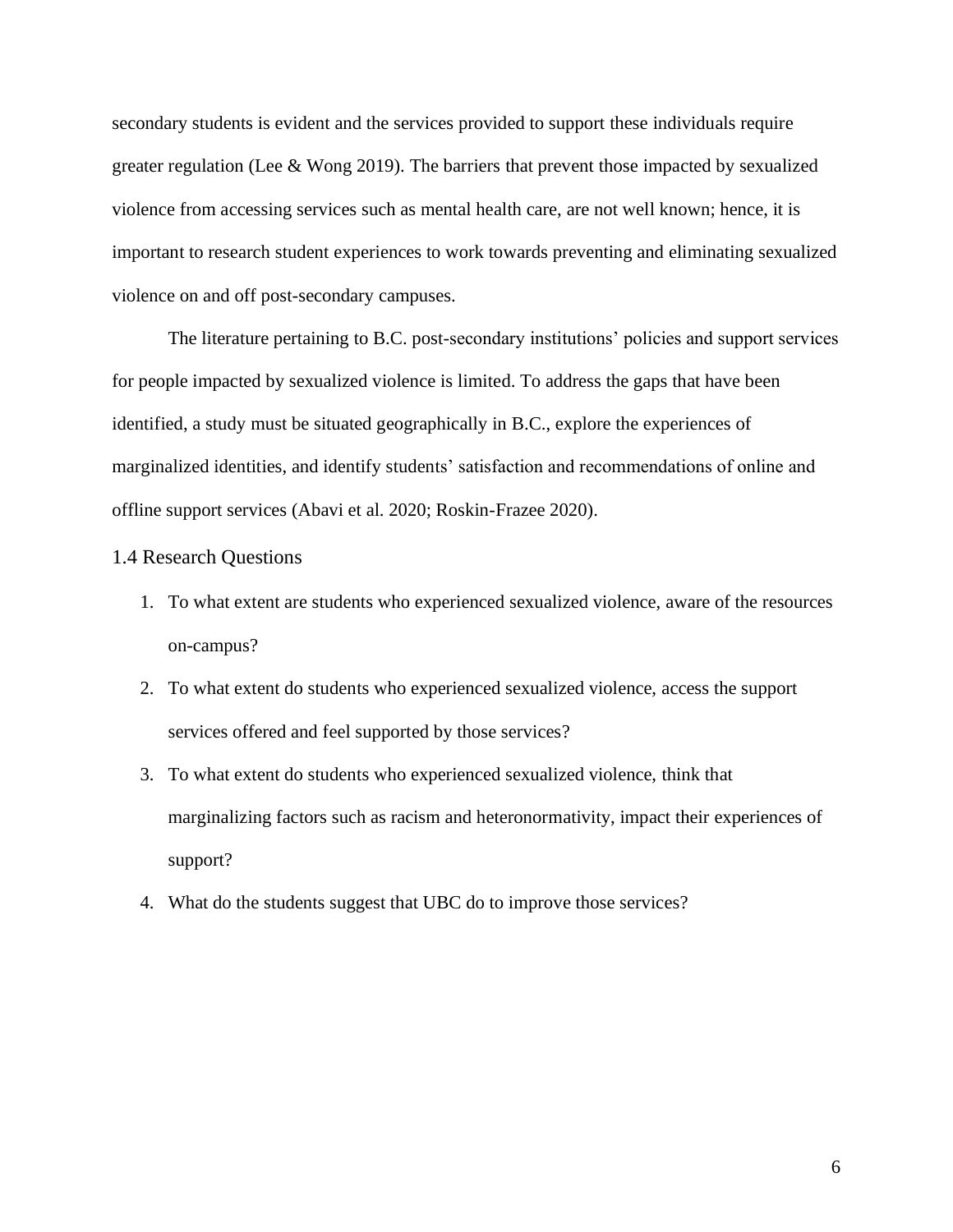# <span id="page-16-0"></span>Chapter 2: Literature Review

## <span id="page-16-1"></span>2.1 Sexual Violence in Canada

Sexual violence affects men and women of all ages across Canada. While almost 1 in 3 women experience sexual violence, the prevalence of adult male sexual violence is between 0.8% and 11% with some studies reporting up to 18% of men as people who have experienced sexual assault (Pemberton & Loeb 2020; Du Mont et al. 2013). This holds true across all provinces in Canada with greater incidence in urban areas than in rural areas (Cotter & Savage 2019). Across these regions, younger individuals are more likely to experience sexual violence such that women ages 15 to 34 are three times more likely to be victimized than women 35 years and older; meanwhile, men aged 15 to 34 are two times more likely than men 35 years and older to experience sexualized violence (Cotter & Savage 2019). The sexual violence experiences of women 16 through 24 years old are well-documented in literature which leaves out older women who acknowledge their experience of sexual assault more frequently (Marques et al. 2020; Donde et al. 2018). However, sexual violence remains as one of the most underreported injustices in Canada (Conroy & Cotter 2017).

People who identify as lesbian, gay, bisexual, transgender, queer and a multitude of other identities (LGBTQ+) are at greater risk of sexualized violence, yet may experience greater barriers to support than cis-gendered people. One million Canadians identify as an individual in the LGBTQ+ community (Jaffray 2020). These folks are more likely to experience sexualized violence in the past year in comparison to heterosexual cis-gender counterparts (Jaffray 2020). When it comes to online sexual harassment, non-cis-gendered men face greater risk than those who identify as women (Cotter & Savage 2019). This may be a result of media influencing the stigmatization of LGBTQ+ men; they are one of the most stigmatized marginalized groups in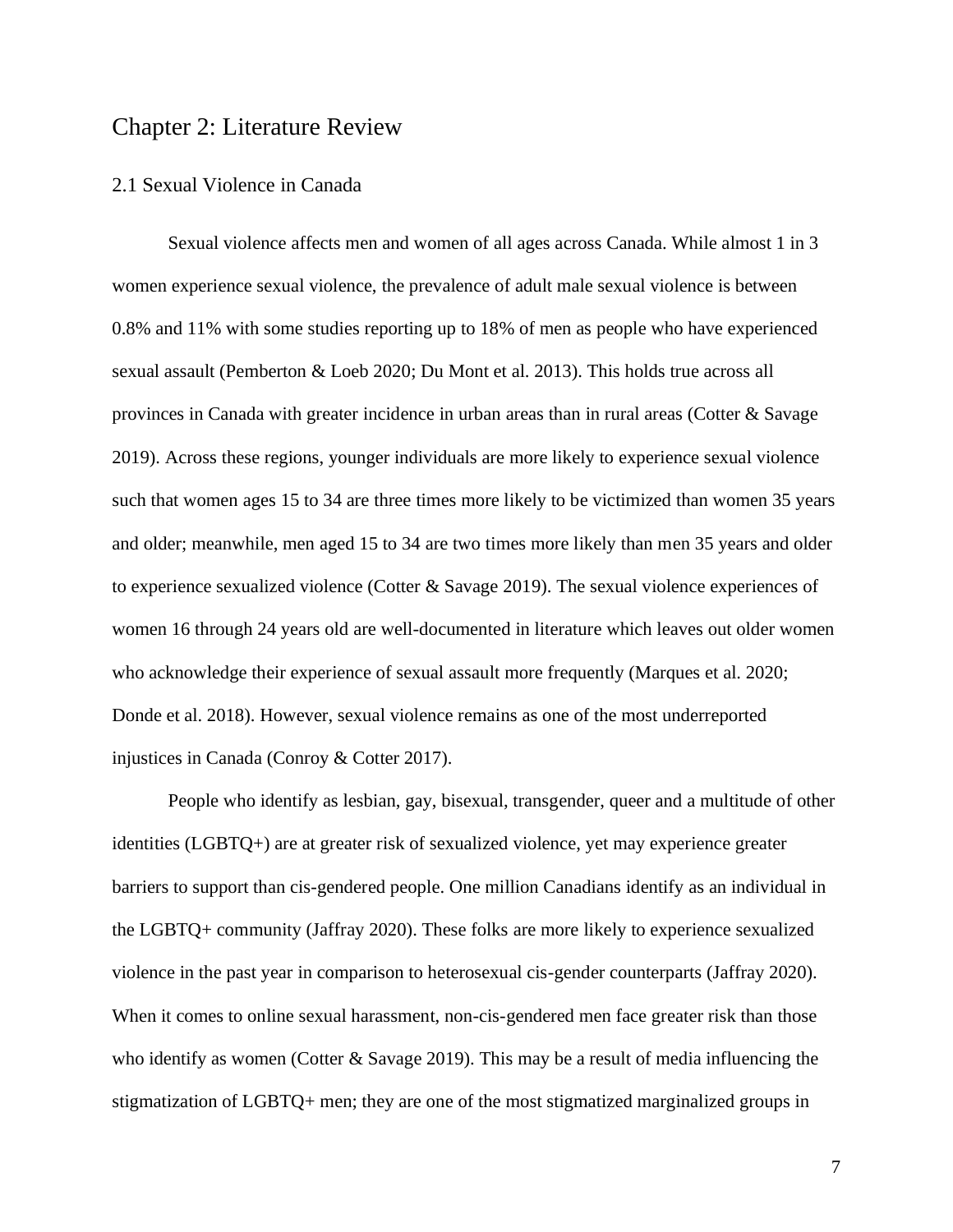Canada that face discrimination (Morrison et al. 2021). Due to the dehumanization of LGBTQ+ persons in the media, especially transgender persons, people are hesitant to report sexualized violence to authorities (Morrison et al. 2021). The factors are compounded such that the prevalence of sexualized violence against gay men and women is three times higher than against heterosexual men and women and while being disabled, the likelihood of victimization increases further (Cotter & Savage 2019). Such is a result of patriarchal domination that fosters invisibility of LGBTQ+ and dis/abled persons and creates social acceptance of victimization (Brownridge 2006).

Research shows that racial categorization contributes to various experiences amongst people who have experienced sexualized violence. Racialized folks who have experienced sexualized violence report fear of not being believed by service providers due to judgements based on their racial/ethnic identities (Gagnon et al. 2018). First Nations and Métis women report experiences of sexual violence at a much higher rate; three times that of non-Indigenous women (Cotter & Savage 2019). However, Indigeneity is not the only significant risk factor in the experiences of Indigenous persons; age and childhood abuse are two examples of factors that independently increase the likelihood of experiencing sexual violence (Cotter & Savage 2019). Sexual assault blame ascription has been found to be linked to the person's race (Donovan 2007). For example, White folks are more likely to be believed when the perpetrator of sexual violence is Black in comparison to when the perpetrator is White (Donovan 2007). Roskin-Frazee (2020) examined the experiences of Black women and one individual reported that service providers connected her perceived race to sexual promiscuity. This is due to the misconception that Black women are inherently seductive which ties into the historical dimension of power exercised over the slave population; in particular, the sexual availability of Black women (Donovan 2007;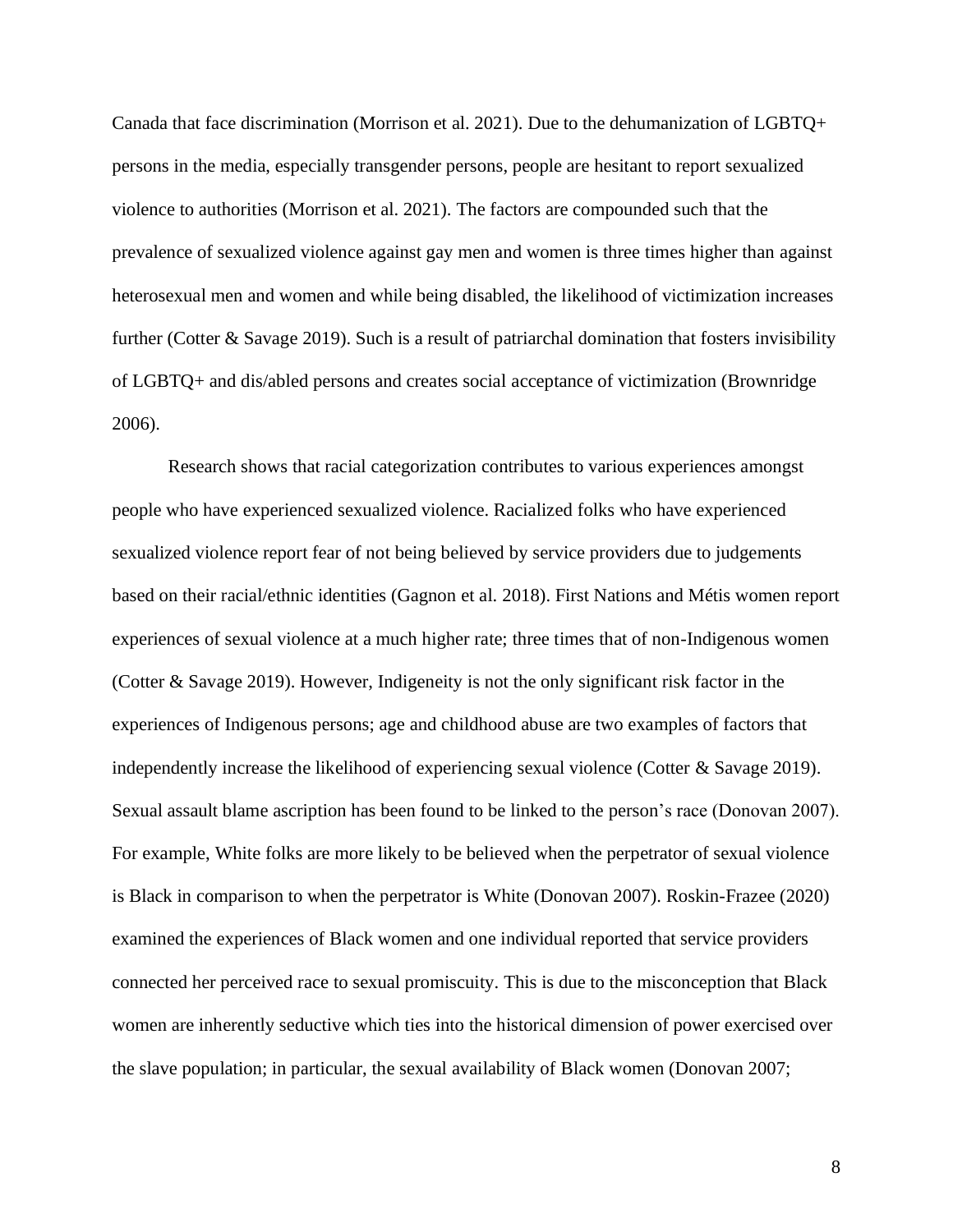Hartman 1997). Thus, literature demonstrates that people with various identities are differentially affected which necessitates specific prevention and response measures (Cotter & Savage 2019). 2.2 Myths

<span id="page-18-0"></span>Sexual assault myths often depict a forced act committed by a stranger in a deserted place (Abavi et al. 2020). This myth is often shown on television; the more television that people watch, the greater likelihood they are to believe that it is true (Harris 2020). This is problematic because when individuals' experiences do not conform to this stereotypical depiction, people who have experienced sexualized violence misunderstand what sexual assault is and therefore, they do not consider themselves as having experienced sexualized violence (Abavi et al. 2020). Further, this hinders students from seeking help and fosters secondary victimization – exasperating PTSD and other negative mental health outcomes associated with sexual violence (Abavi et al. 2020; Pemberton & Loeb 2020).

#### <span id="page-18-1"></span>2.3 Trauma and Violence Informed Care

Trauma and violence informed care focuses on understanding how individuals' health outcomes are impacted by the intersections of interpersonal violence, systemic violence, and inequity and trauma experiences in specific contexts (Cullen et al. 2020). The purpose of practicing trauma and violence informed care is to minimize the risk of re-traumatization by provisioning care that supports the psychological, physical and emotional safety of the person who experienced trauma (Levine, Varcoe & Browne 2021). While trauma informed care has been emphasized as focusing on safety, trust, support, collaboration, empowerment, control and cultural competency, violence informed care examines the effects of ongoing violence especially institutionalized violence (Pemberton & Loeb 2020; Elliot et al. 2005; Levine, Varcoe & Browne 2021). Through trauma and violence informed perspectives, the complexity of lived experiences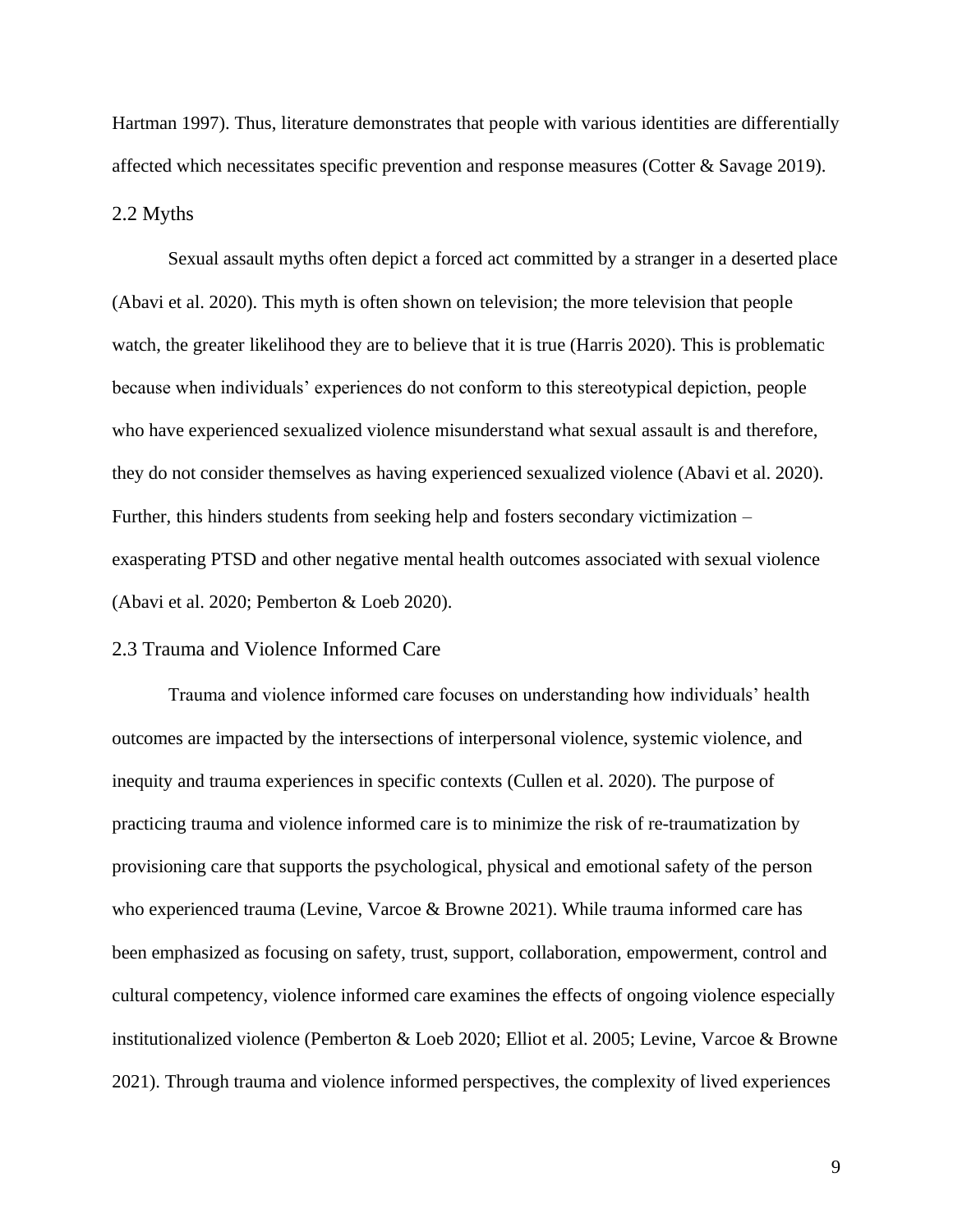is met with inclusivity and provisions safety to support vulnerable populations (Wathen et al. 2020; Rodger et al. 2020). From an intersectional analysis, trauma and violence informed care requires commitments from all levels of power to understand how people who have experienced sexualized violence may be impacted by historical, cultural and structural violence (Elliot et al. 2005).

#### <span id="page-19-0"></span>2.4 Support Services Offered

Specific supports such as counselling, medical care and sexual assault support centres are important services to be offered to people impacted by sexualized violence. Counselling services are important to the development of supportive relationships and self-care skills that contribute to the healing process for the folks accessing services (Elliot et al. 2005). It is imperative to consider how financial barriers may prevent people from accessing services especially those of low-income and vulnerable populations (Harris 2020). Thus, post-secondary campuses should offer inclusive, culturally competent and affordable or free counselling services to community members (Harris 2020). Du Mont et al. (2013) emphasized that accessible medical care is crucial because only a third of males who experience sexual assault, utilize these services which suggests that barriers such as stigmatization prevent them from seeking out care. Trauma and violence informed medical care, as discussed in Section 2.3, is required of health care professionals because psychosocial aspects of health are necessary to consider when supporting people who have been impacted by sexualized violence (Levine, Varcoe & Browne 2021). Hence, stigmatization and discrimination against groups are to be considered when provisioning care such as medical and psychosocial support. Further, sexual assault support centres are necessary services that often connects folks who have experienced sexual violence to counselling and medical care services. Lee and Wong (2019) found that less than fifteen percent of post-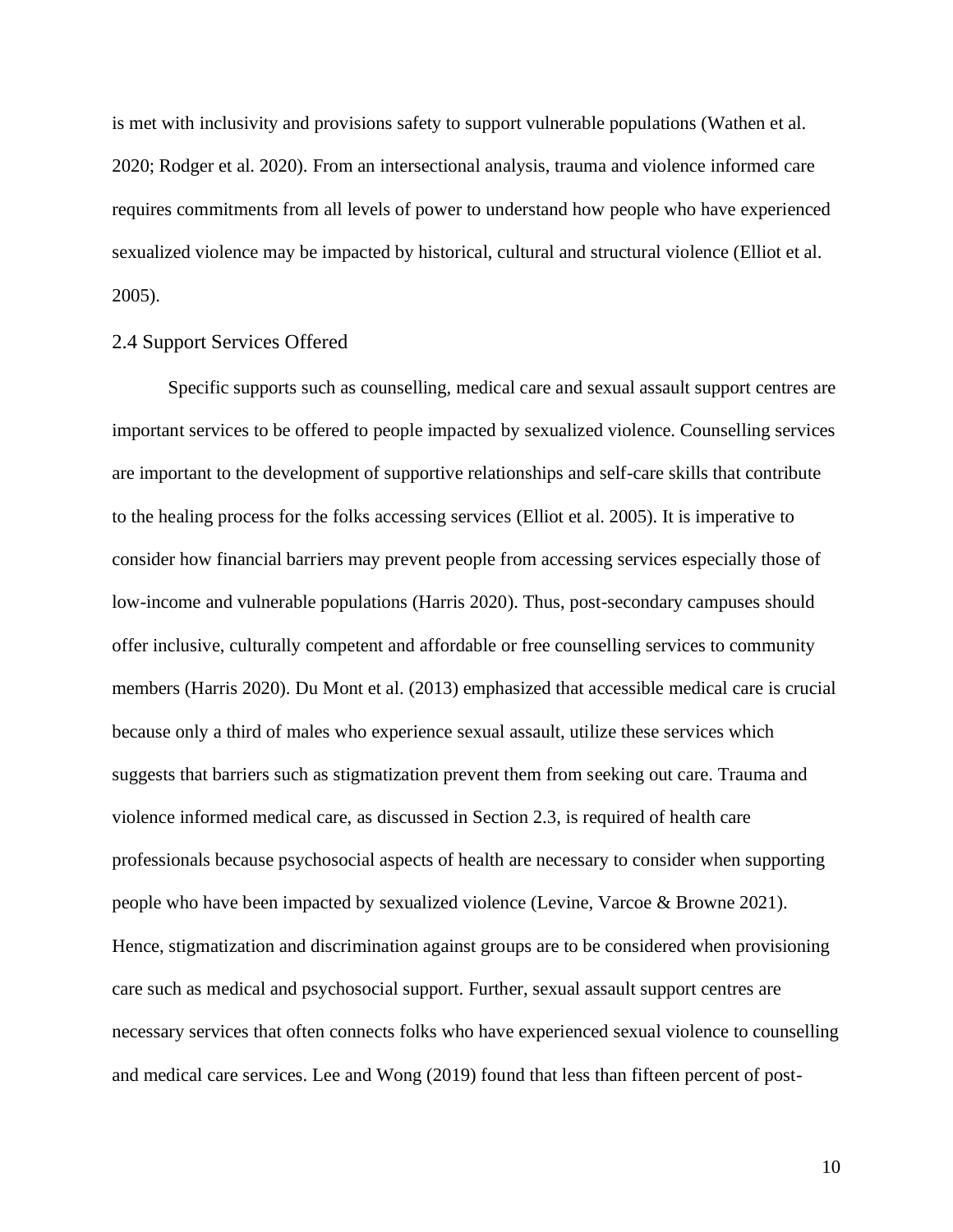secondary institutions in Canada have sexual assault support centres despite the prediction that sexual violence experts would provide comprehensive policy development and better regulate reporting options for supporting students. Often these centres provide court, hospital and other accompaniments for students which further reinforces a trauma and violence informed care approach to healing (Harris 2020; Lee & Wong 2019). Thus a multitude of supports are required to promote protection, safety and consistency through trusting relationships (Elliot et al. 2005).

# <span id="page-20-0"></span>2.5 Education and Training on Campus

Research to date shows that the lack of standardized consent education on post-secondary campuses reinforces the falsehoods of rape myths that maintain barriers for folks to report their experiences of sexualized violence. "Consent" needs to be clearly defined for members of the community as an accepted definition of sexual consent is not apparent in all legal, political, social and academic settings (MacDougall et al. 2020). Students indicate that sex education concepts such as consent, are poorly discussed in secondary education which does contribute to making healthy sexual decisions (MacDougall et al. 2020). Similarly, in post-secondary settings, students find that the media discusses sexual consent more than in the universities that they attend (MacDougall et al. 2020). This is often a barrier to reporting as many people who have experienced sexual assault do not feel that their experience was serious enough because what is classified as sexual assault, is unclear (Marques et el. 2020). An additional barrier to reporting and disclosing sexual assault is the fear of not being believed especially if they know or had a relationship with the person who used sexual violence (Marques et al. 2020). Students may have a false understanding of non-consensual activity which is that sexual assault only occurs if the person who used sexualized violence is not known (Patel & Roesch 2018). However, people who have experienced sexual assault usually know the person who used violence and have the same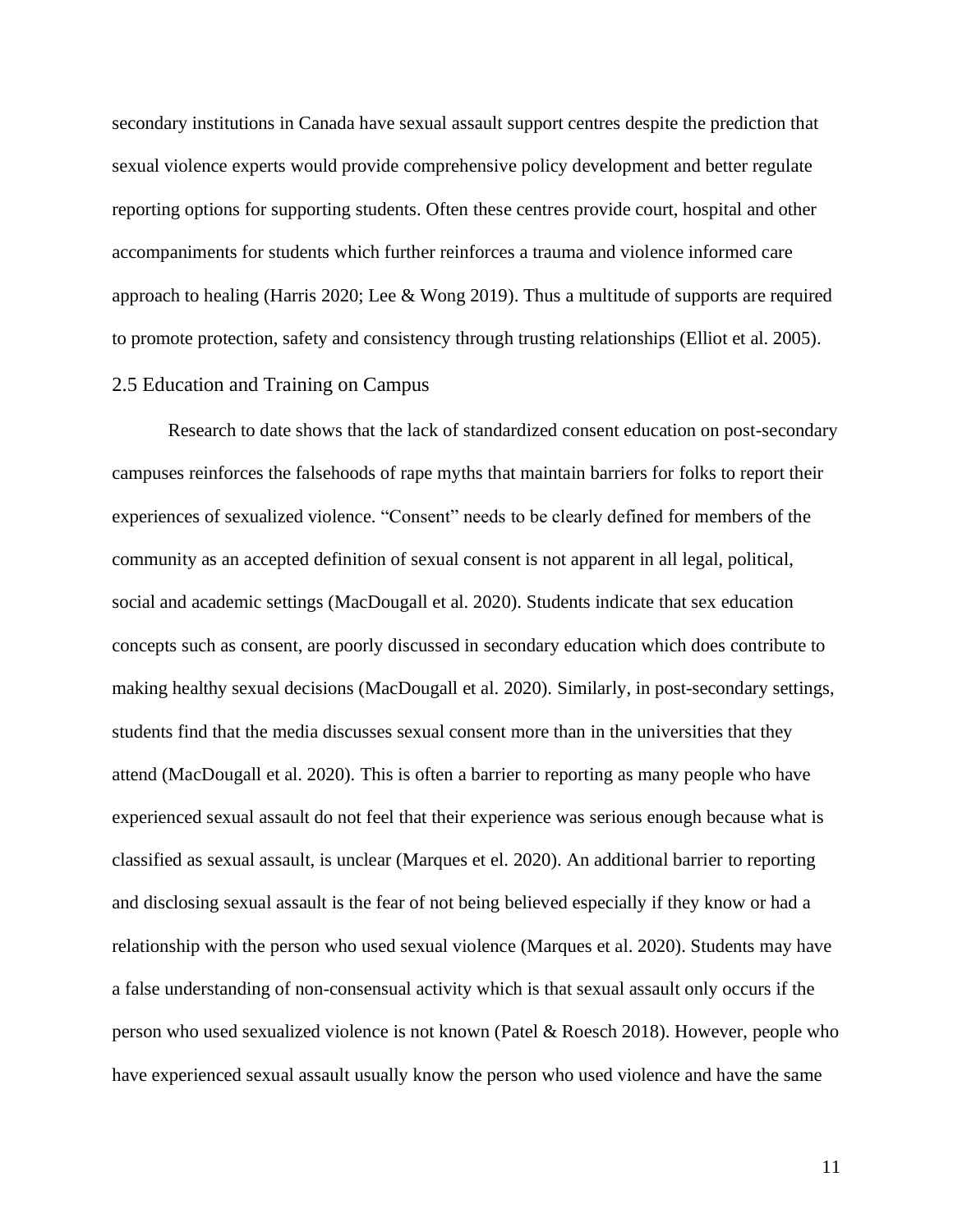social circle; often shame and embarrassment from social stigma, serves as a rationale for not disclosing their sexual assault experience (Pemberton & Loeb 2020; Marques et al. 2020). A program called "RealConsent" targets males' perpetration tendencies which sustains rape myths of males being the only ones responsible for obtaining consent (Beres et al. 2019). Institutions that do not address sexual violence effectively in their programs are less likely to challenge rapesupportive beliefs on campus (Beres et al. 2019). Hence, training and education on consent must be provided to all members in the university in collaboration with students.

Bystander intervention training may be effective in reducing the incidence of sexualized violence on post-secondary campuses. Men often receive more social pressure to intervene in sexual violence situations than others; however men who participate in bystander training report lower levels of sexual aggression than men who do not which reduces the instance of sexual violence perpetration on campus (Patel & Roesch 2018; Senn et al. 2015). Instead of focusing on the victim-perpetrator binary, a community approach to intervening in sexualized violence puts the responsibility on all community members to recognize nefarious behaviours rather than just men (Beres et al. 2019). While creating programs that focus on intervening sexual harassment and abusive behaviours, it is also important to consider how the bystanders are impacted by the situation. In this regard, teaching the participants how to stay safe, is just as crucial (Beres et al. 2019). Four steps in bystander training have been recognized as necessary in program development: identification of negative behaviours; empathizing with people who have been impacted by sexualized violence; intervening with safe and sustainable techniques; and followthrough with intervention (Beres et al. 2019). However, statistically bystander intervention is low (Janse van Rensburg 2020) so amendments to training programs are required to encourage students to support their peers.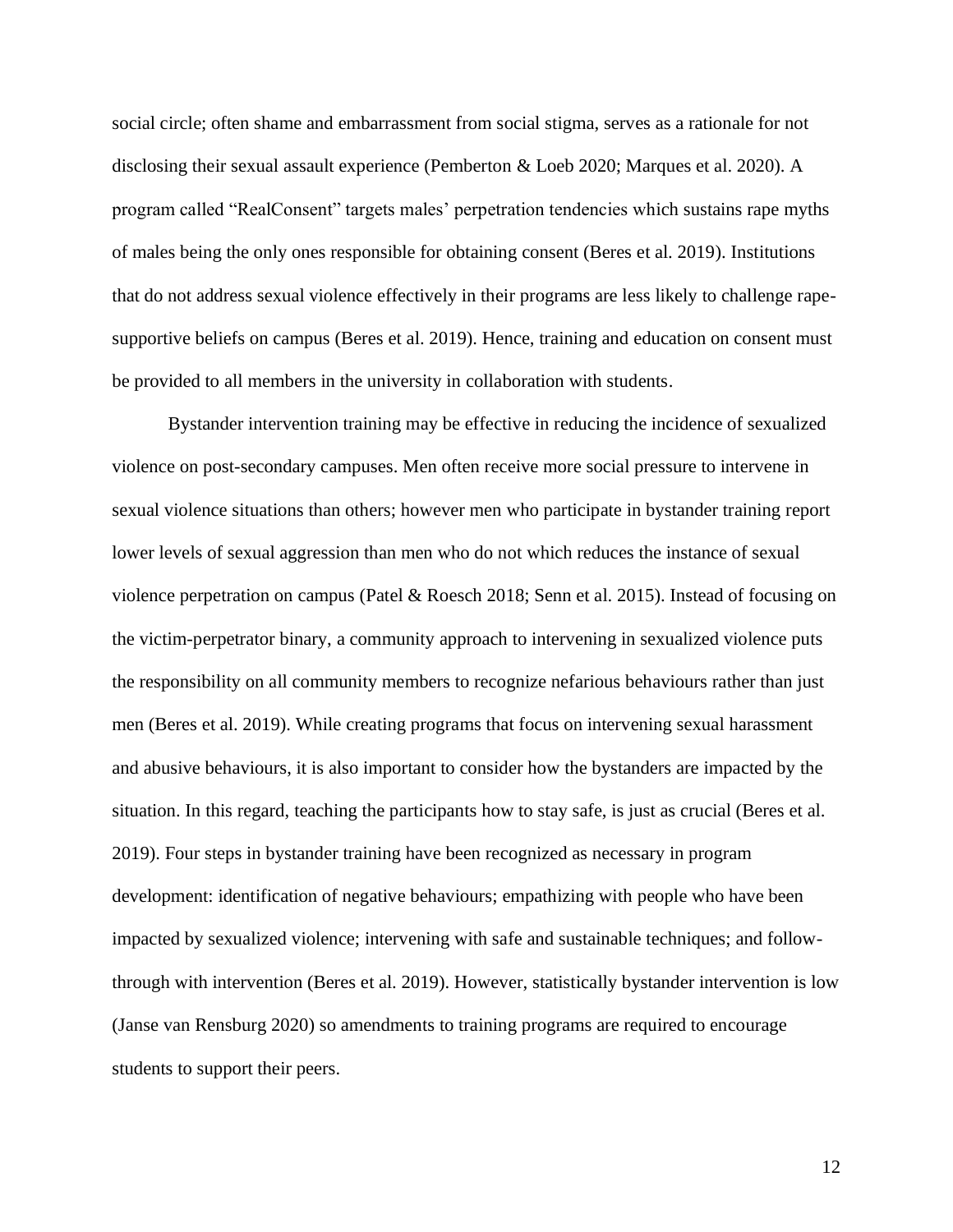The "Enhanced Assess, Acknowledge, Act Sexual Assault Resistance" program focused on women at the Universities of Windsor, Guelph and Calgary (Senn et al. 2015). Unit 1 (Assess) worked on increasing women's awareness of perpetrator tactics that would provide the ability to move onto Unit 2: acknowledging the precarious situation and resist coercion (Senn et al. 2015). Unit 3 (Act) was the portion of training that relayed self-defense training and effective options for resistance (Senn et al. 2015). Senn et al. (2015) noted that Sexual Assault Resistance Education (SARE) was proven to be effective as it reduced the incidence of attempted rape. Although the control group was provided only brochures that were campus-specific, the incidence of rape was also lower; however, not as significant as that of the SARE group (Senn et al. 2015). Pemberton and Loeb (2020) discuss how SARE training provides students with an understanding of the power relationship inequities in society which can contribute to empowerment and increased confidence in women's abilities to resist sexual violence. It is crucial to note that SARE is a reactive measure, one that perpetuates victim-blaming as it proposes that sexual violence can be resisted. Researchers have recognized that institutional structural changes would be required to implement resistance programs in post-secondary institutions (Patel & Roesch 2018). However, to prevent the falsehood that one can resist sexual violence, post-secondary institutions require investment in short-term intervention programs (Patel & Roesch 2018). Thus, SARE training is more harmful than it is beneficial for the campus community.

<span id="page-22-0"></span>2.6 Sexual Violence Prevention and Response Office (SVPRO) and Sexual Assault Support Centre (SASC)

As per Bill 23-2016, in 2017, UBC created a sexual misconduct policy that outlines the responsibilities of SVPRO, the Investigations Office, disclosure and reports, and the associated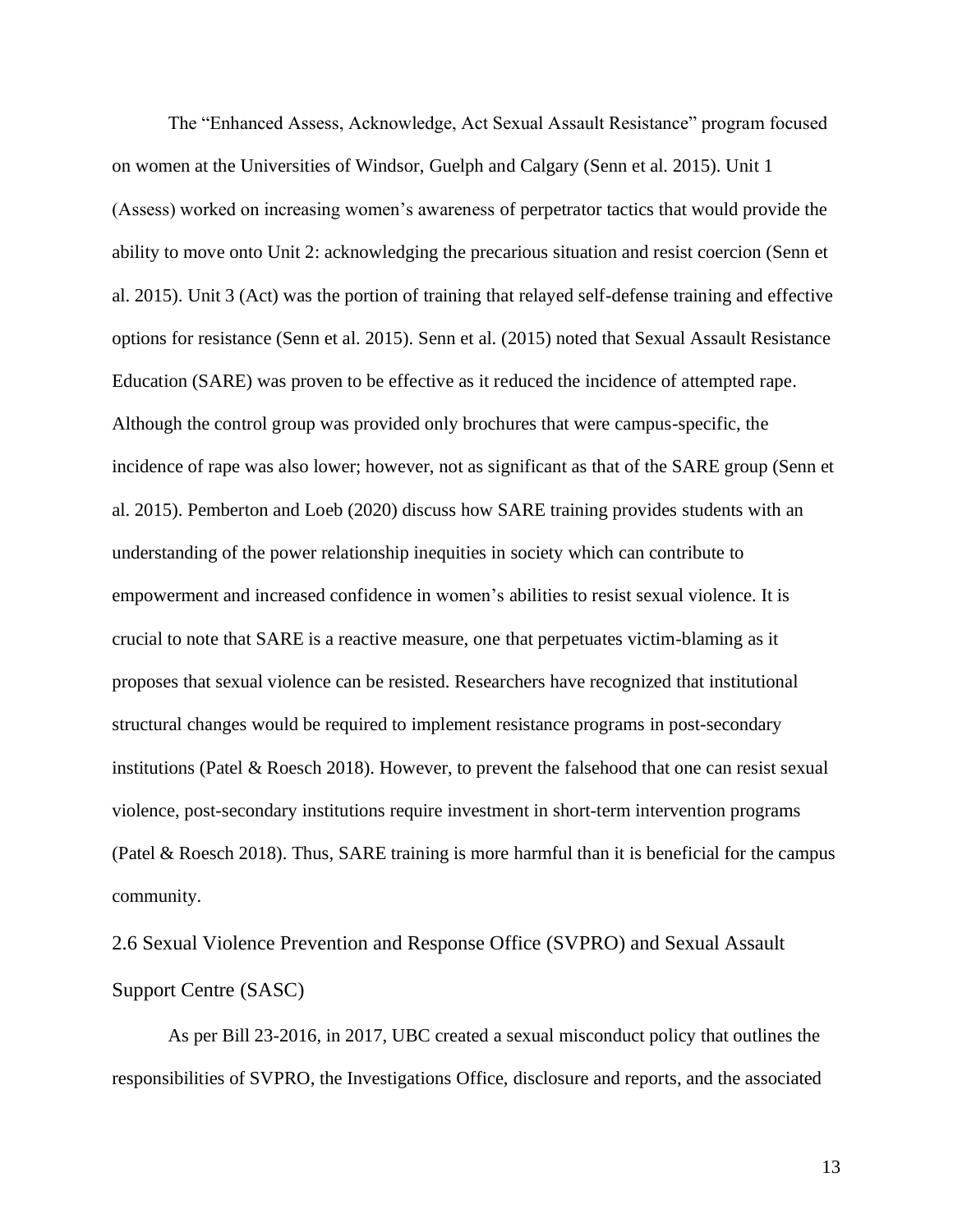policy components such as definitions. When a UBC community member discloses their experience of sexualized violence to SVPRO, the office offers several supports: safety accommodations, academic concessions, workplace accommodation, reporting options and supportive networks to accommodate someone to the hospital, police, etc. Additionally, SVPRO offers several training and workshops for UBC community members but is not mandatory for all in the community ("Sexual Misconduct Policy" 2017). The programs that are offered focus on primary, secondary and tertiary prevention (SVPRO 2021). Primary prevention addresses the systemic inequities and power dynamics that perpetuate sexualized violence while secondary prevention works as an intervening process (SVPRO 2021). Tertiary prevention works to address empathy building and supporting people who have experienced sexualized violence (SVPRO 2021). Students are able to reach out to SVPRO and access modules and training on Canvas or in-person. Students may not identify their concerns with SVPRO support or educational materials due to institutionalized barriers that may be present for students of various backgrounds and identities; thus, a study that works with students is necessary to understand the complexities of their lived experiences.

The SASC has been a vital part of the UBC Alma Mater Society (AMS) initiative to support people who have experienced sexualized violence since 2002 (SASC 2021). It has been an important part of SASC's framework to provide crisis and emotional support in addition to safety planning where day-to-day activities are examined so supports can be used if one is in an unsafe environment (SASC 2021). SASC provides much of the same accompaniment to appointments and meetings as SVPRO including relaying information to a party on a person's behalf (SASC 2021). The SASC also offers accompaniment to The Sexual Assault Service (SAS) which is to assess and treat the injuries of anyone thirteen years or older that has been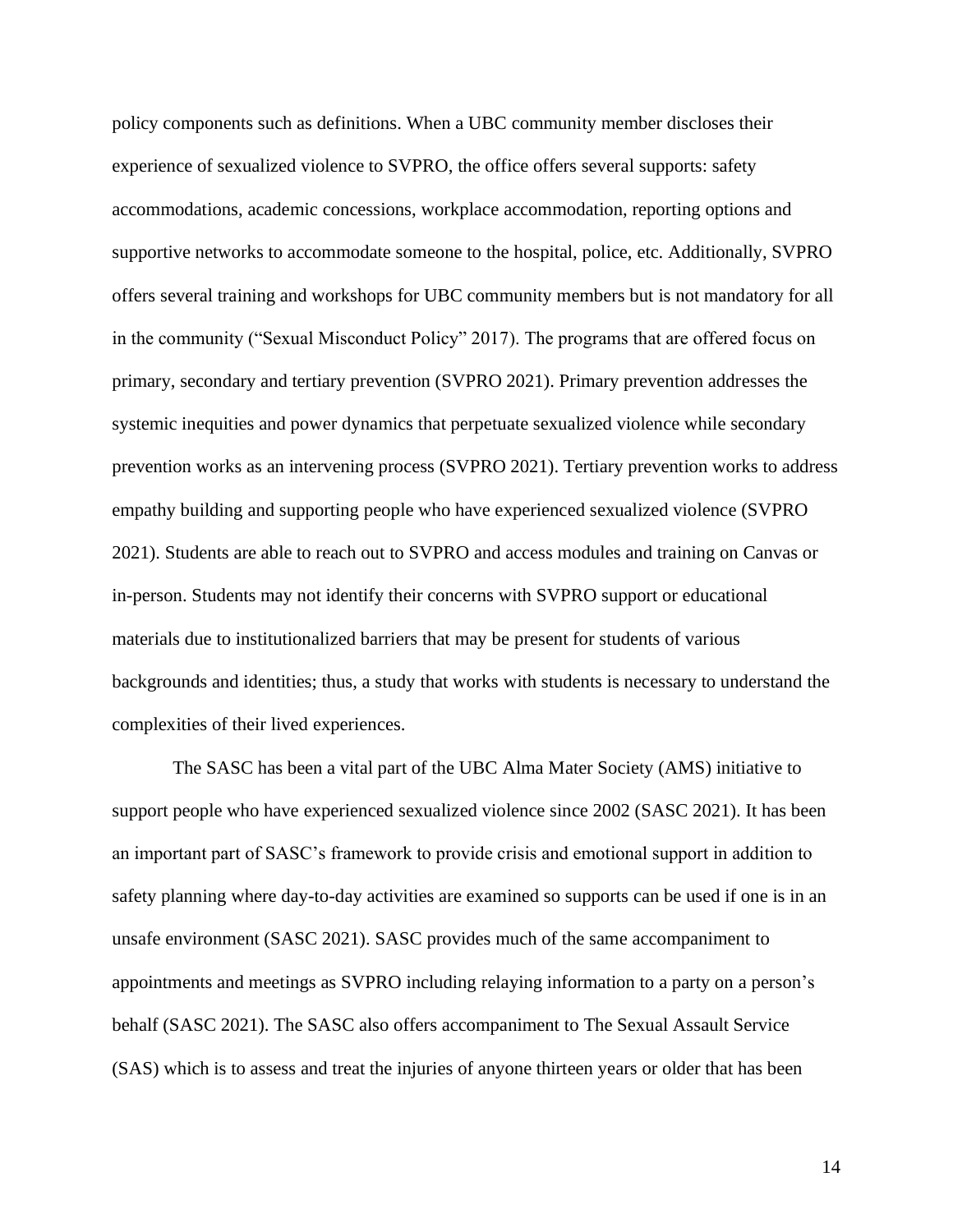sexually assaulted in the past week; these services are free of charge and a care card is not required (SASC 2021). Additionally, two important support groups are offered to folks of the UBC community from all backgrounds and identities called "Roots & Resilience" and "Peer Support Group" (SASC 2021). "Roots & Resilience" is arts-based and connects folks to their inner-strength both mentally and physically through promotion of safety and boundaries while the "Peer Support Group" addresses specific needs of the people who have experienced sexualized violence such as isolation and loneliness (SASC 2021). Similar to SVPRO, it may be difficult for students to identify any concerns they may have with the SASC's supports; hence, this study aims to work within the boundaries of safety that the students may set as they share their lived experiences.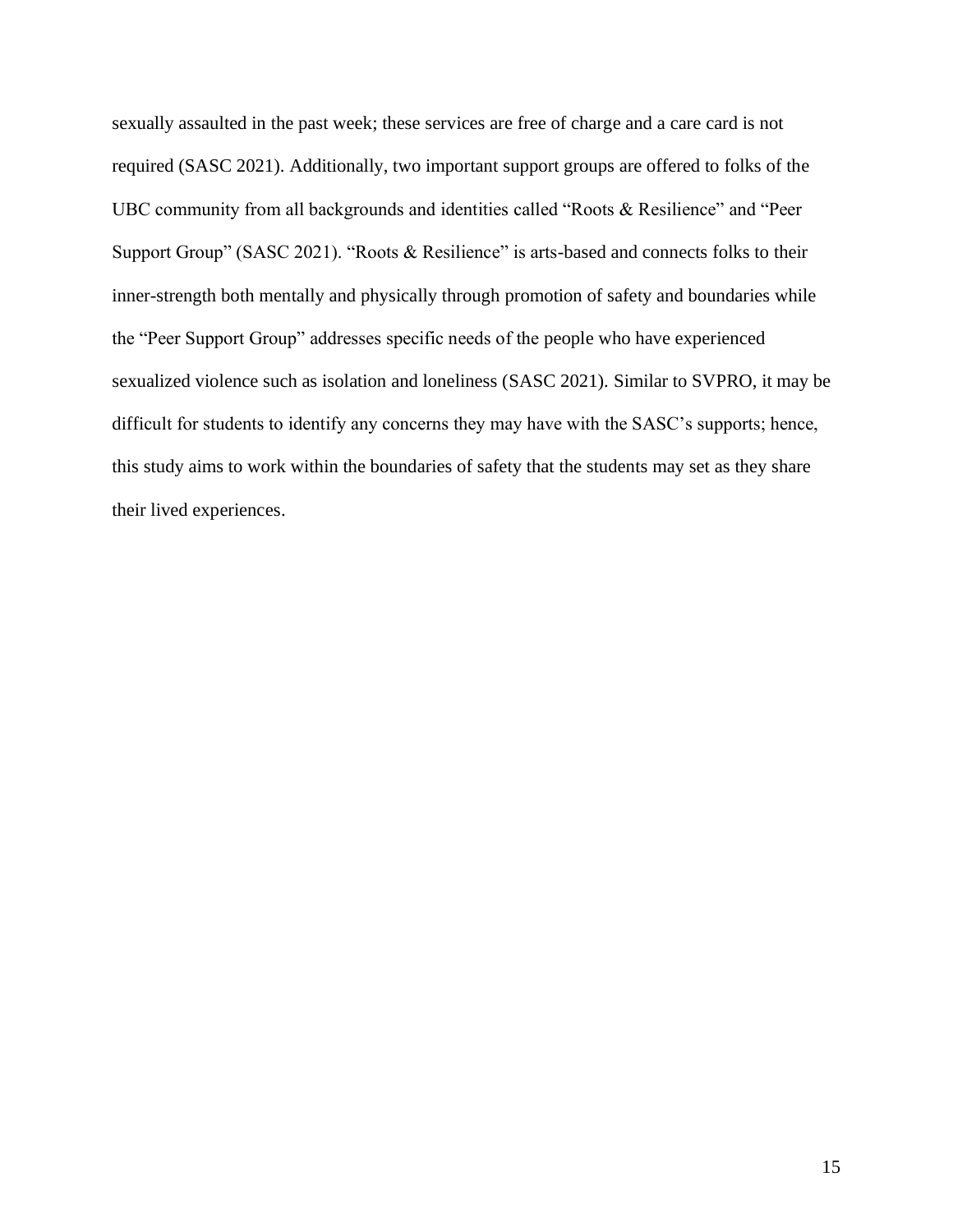# <span id="page-25-0"></span>Chapter 3: Methodology

## <span id="page-25-1"></span>3.1 Theoretical Stance

This study uses an anti-oppressive decolonial feminist framework that explains systemic, gendered, and colonial violence through the intersections of racialization, gender binarism and heteronormativity by resisting colonial white supremacy and normative practices (Mack & Na'puti 2019). The experiences of students who have been impacted by sexualized violence are examined through a trauma and violence informed perspective. Structural and systemic inequities and power relations are examined in this study to understand how historical and ongoing violence plays a role in the unique experiences of the students.

#### <span id="page-25-2"></span>3.2 Participants

This study uses an intersectional approach which recognizes intersecting systems of powers and inequities such as race, sex, gender and class (McClaren 2021). Students of diverse gender, sex, sexual orientation, racial/ethnic, age, cultural and dis/abled identities were encouraged to reach out. Diversity was sought by advertising through organizations such as the Black Student Union of UBC, UBC Hong Kong Student's Association (HKSA), UBC Indian Students' Association, UBC Solidarity for Palestinian Human Rights, Muslims of UBC, and UBC Families. Students who wanted to participate were provided a consent form and demographic information sheet; all students that returned these documents were interviewed (please refer to 'Data Collection Tools').

#### Inclusion Criteria:

- a. Participants must be students entering the third year of undergraduate level or above, or graduate students at year three or above, at UBC.
	- a. (Students in first or second year of their undergraduate degree and graduate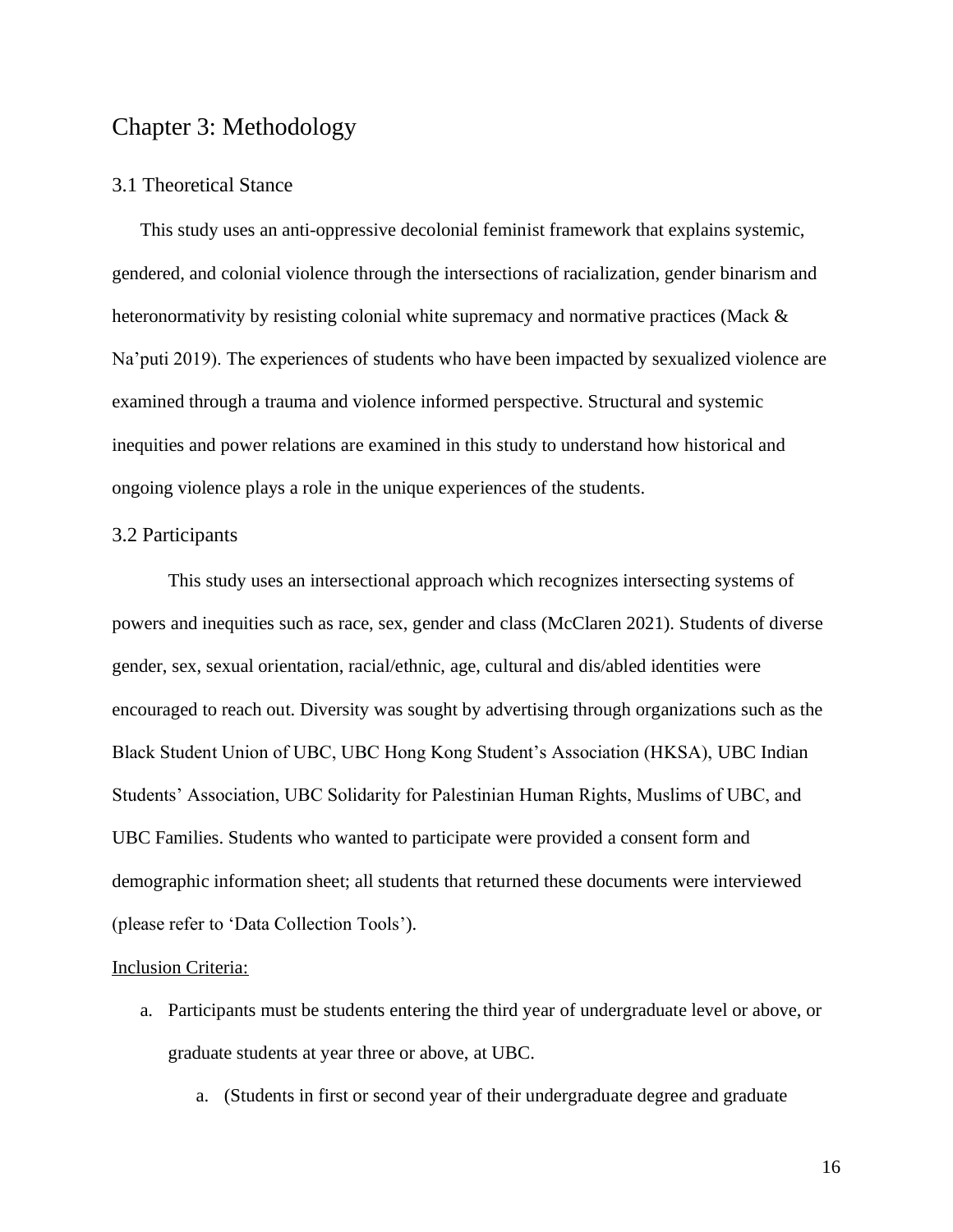students in year one or two, may not have had access to in-person campus resources due to COVID-19).

- b. Participants must be a person who experienced sexualized violence while attending UBC.
- c. Participants may identify as any gender.
- d. Participants may belong to any age group.
- e. Participants may identify with any sexuality.
- f. Participants may identify with any ethnicities and cultures.
- g. Participants do not need to have accessed UBC resources, but they must still have been able to access the resources in-person.

#### Exclusion Criteria:

- a. First year and second year students (both undergraduate and graduate) as of 2021 Winter Session will be excluded from this study to ensure that students have had access to inperson UBC resources provided by the SASC, SVPRO and Counselling services.
	- a. (Students in first or second year of their undergraduate degree and graduate students in year one or two, may not have had access to in-person campus resources due to COVID-19).
- b. Students who did not experience sexualized violence during their studies at UBC will be excluded.

#### Recruitment

Students were recruited via advertisements in the SASC, SVPRO, the Nest and on Facebook, and using posters (see 'Appendix'). A consultation with the communication team for both the UBC Graduate Student Society (GSS) and UBC Alma Mater Society (AMS), allowed for the distribution of the poster via student newsletter emails. As the Vice President of External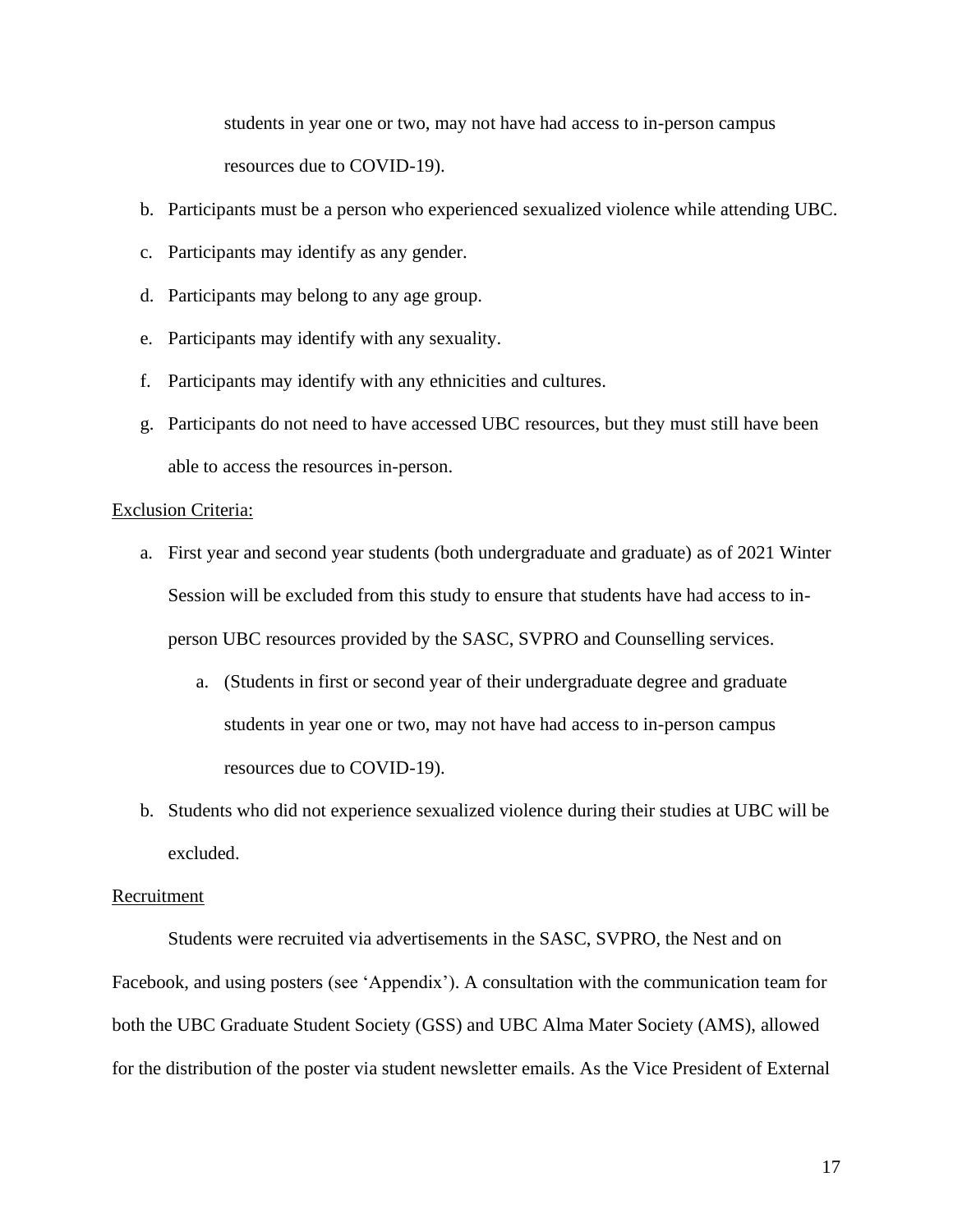Relations for the GSS, I had direct contact with the communications manager; this provided easy access to advertise. Additionally, I had the contact information for the AMS communications team so I was able to arrange advertising through AMS channels.

## <span id="page-27-0"></span>3.3 Interview Format

A Zoom conference account through UBC IT that allows unlimited minutes was requested to enable the interview length to be flexible. Participants were provided the choice to turn off their cameras to promote their safety and comfortability in their own spaces (Pemberton & Loeb 2020); this minimized the risk of re-traumatization by attending to the students' psychological, emotional and physical wellbeing (Levine, Varcoe & Browne 2021). However, upon agreement to the study, students were required to provide informed consent to record the interview.

#### <span id="page-27-1"></span>3.4 Data Collection Tools

In addition to basic information such as the email address of the student, a demographic information form was collected on age, ethnicity, gender identity, sexual orientation, etc. The demographic information sheet was provided to participants upon first email exchange along with the consent form (see 'Appendix') prior to an arrangement of an interview. The next stage was interviews which were semi-structured with guideline questions (see 'Appendix'). As mentioned in Section 3.3 a Zoom account (UBC-hosted) was used to conduct and audio record the interview; transcripts were obtained.

#### <span id="page-27-2"></span>3.5 Data Analysis

The purpose of this study was to analyze the personal experiences of the students with sexual violence services so it was crucial to identify and examine the common themes discussed in the interviews. The interview transcripts were reviewed and key words were recorded.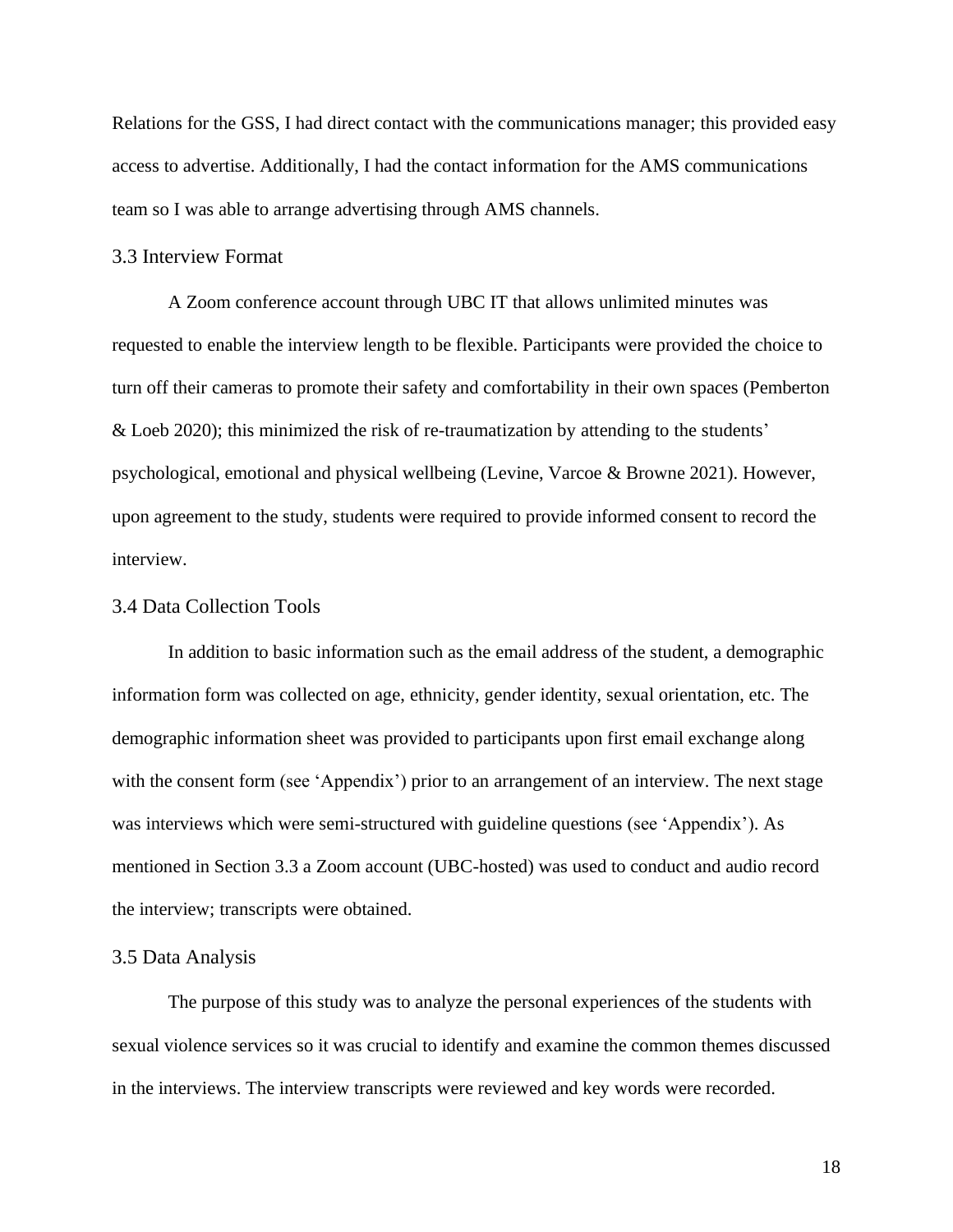Potential relationships in one transcript were considered in how they do or do not represent a widespread finding across the larger data set (Thorne 2016). This required active engagement with key concepts and participant characteristics such as social demographic characteristics to conclude themes or patterns that exist which answered the research questions (Thorne 2016) outlined in Section 1.4. The common themes identified in this study can be compared to that which is found in the literature to determine widespread concerns of students who have experienced sexualized violence. Open-coding through line-by-line examination was used initially to determine important diction choices by the students who have been impacted by sexualized violence (Thorne 2016). Axial coding – where relationships are considered – were used in a cross-examination amongst the various transcripts that enabled selective coding (Thorne 2016). This allowed me to further build the connections of subcategories that present reasoning and explicitly indicate linkages (Thorne 2016) between the students' experience with support services.

It was important to discuss what services if any were utilized by the students and why they chose them. This helped to identify the possible suggestions for improvements of UBC support services such as long waitlists that may present as a barrier to accessing supports (Abavi et al. 2020). Considering the trauma informed perspective, it was important to identify ongoing institutionalized stigma and sociocultural discrimination against various persons and how that might play a role in whether they accessed services (Abavi et al. 2020).

Another consideration was the support people to whom the students may have disclosed their experience(s). Whether a friend, professor, teaching assistant, etc. were amongst those who supported the student, helped to better understand interpersonal relationships and responses to disclosures. For example, if students felt comfortable, safe and trust those supports: what made it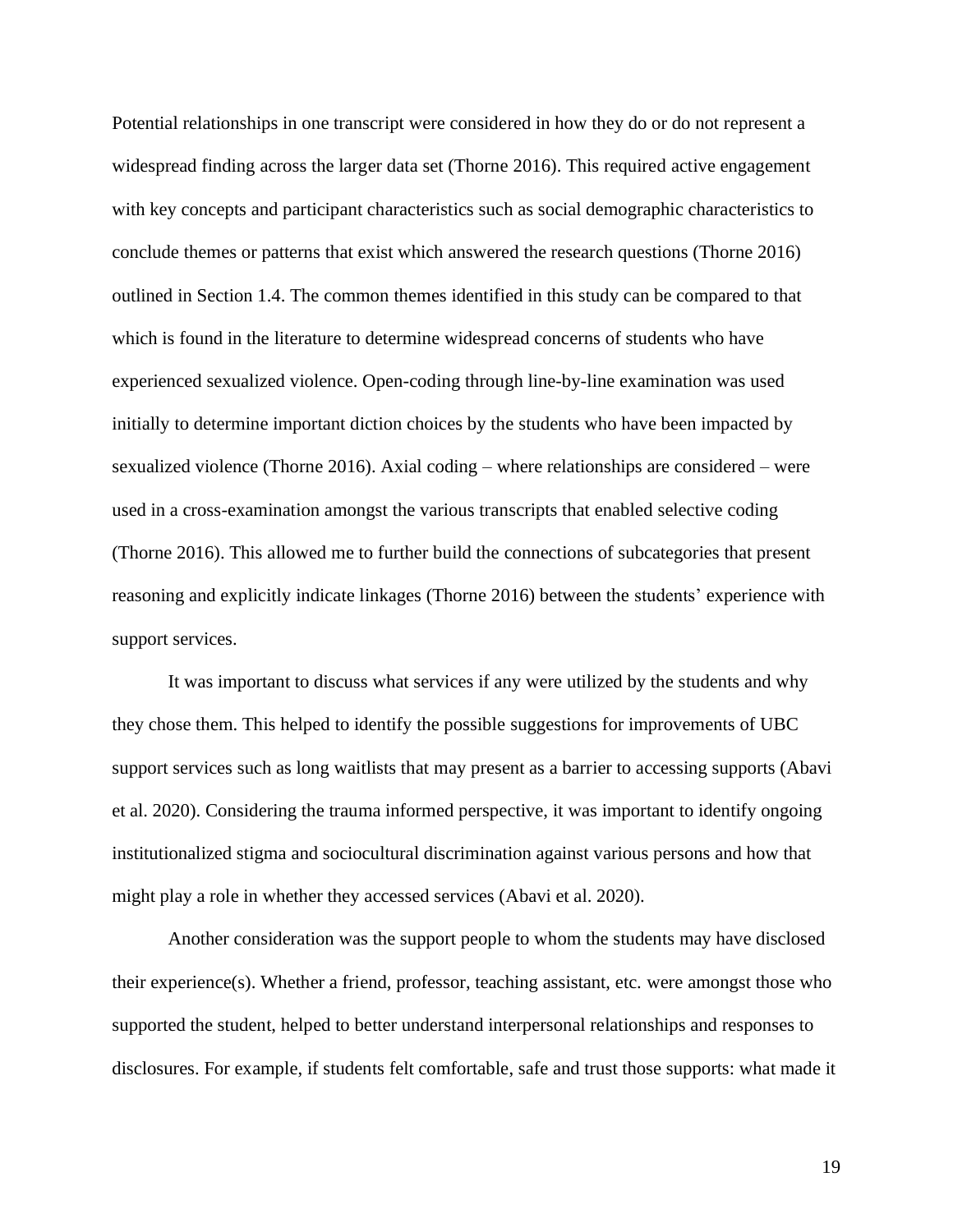different from those that are not viewed as trustworthy. This information provided an understanding of what relationships were considered safe and provided an inclusive, nondiscriminatory environment for disclosure.

## <span id="page-29-0"></span>3.6 Reflexivity

I am a 25-year-old Brown cis-gender woman and I consider myself a visible minority. As an individual who has accessed the SASC's services and Counselling services throughout my undergraduate degree, I recognize myself as an insider within the community. In this regard, specific instances of personal experiences allow me to appropriately work within a framework that does not re-traumatize students and rather, provides a space to reflect on their experiences as experts. I believe that my experience provided a framework for building trusting relationships with the participants that increased the level of safety and comfortability necessary to disclose valuable knowledge. However, I do recognize that my personal experiences, values and beliefs may have impacted the outcome of the study. I continued to be reflexive about my position as the researcher in relation to the participants throughout the entire study.

# <span id="page-29-1"></span>3.7 Ethics

Several ethical considerations were taken into account during this research study. The study reviewed and abided by the Tri-Agency ethics of conducting research and a research proposal was provided to BREB UBC prior to recruitment of participants for approval of the demographic information sheet, interview questions, methodology and data analysis process. Initial consent was received and recorded from participants via a consent form; oral consent was obtained at the beginning and at the end of the interview. Additionally, as previously mentioned that people impacted by sexualized violence hold valuable knowledge systems, an honorarium of \$50 was provided to each student through e-transfer upon connecting via Zoom. These steps are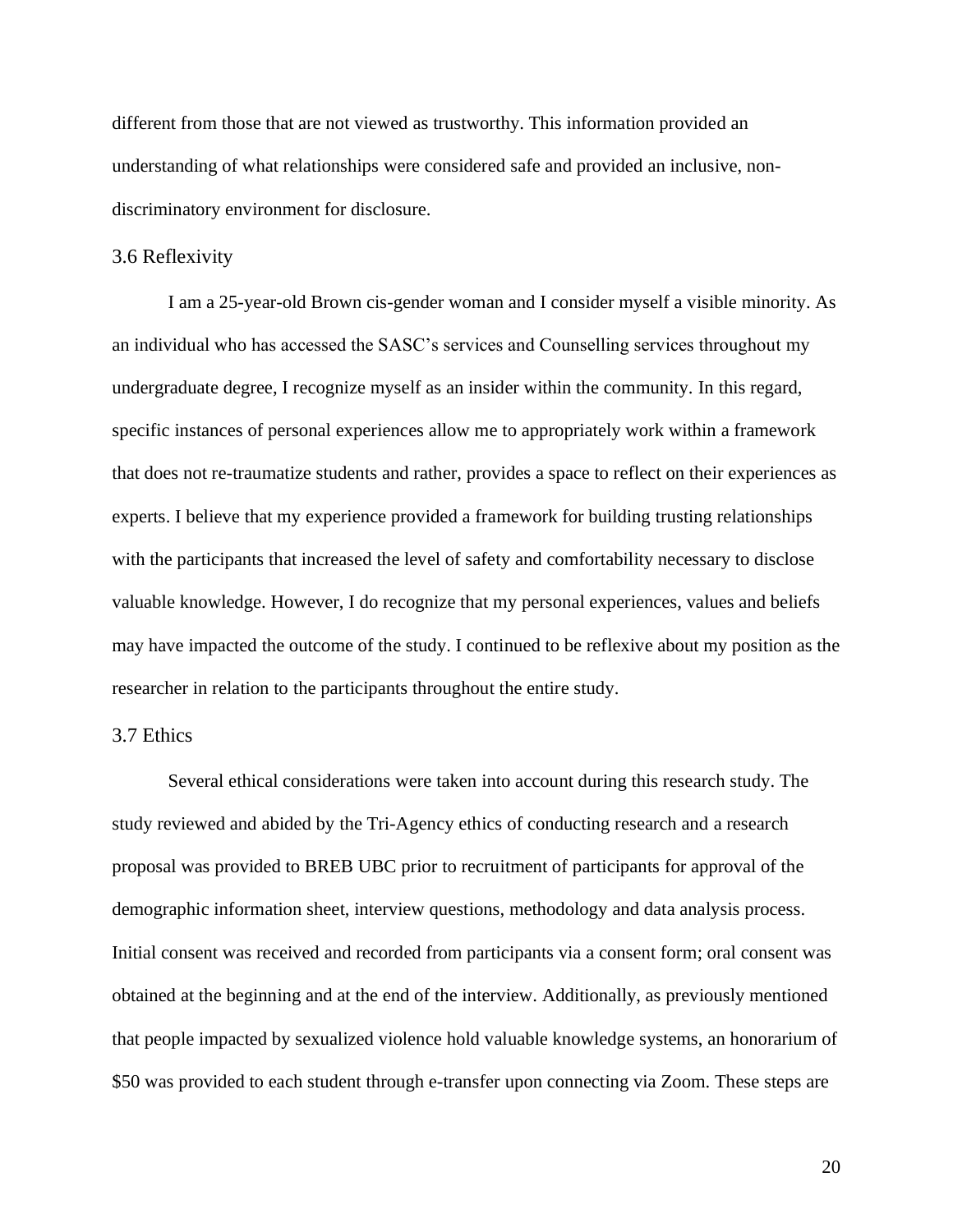important in maintaining a standard for future studies that may include students who have experienced sexualized violence.

Data such as the audio recordings of the interviews and transcribed audio files have been stored on a secure encrypted hard drive and will remain stored for 5 years post thesis submission and approval. All identifying information was removed from the data and participants can only be identified with gender neutral names: Adlai, Rowan, Riley, Shiloh, Tanner, Ashton, Remi, and Charlie. A master list of the coded ID linked with names is being stored separately on an encrypted device. Only I, Dr. Colleen Varcoe and Dr. Saima Hirani will have access to this data.

I am ideally suited to carry out this research because of my training and work experience at Battered Women's Support Services. I completed a Violence Prevention and Intervention intensive 12-week training program in crisis intervention, counselling, group facilitation, theoretical frameworks of violence against women, and criminal, family and immigration law. While I have been responsible for providing safety plans, emotional support and suicide intervention, I recognize that this is beyond the scope of this research. I provided the participants with a resource list for support purposes (see 'Appendix').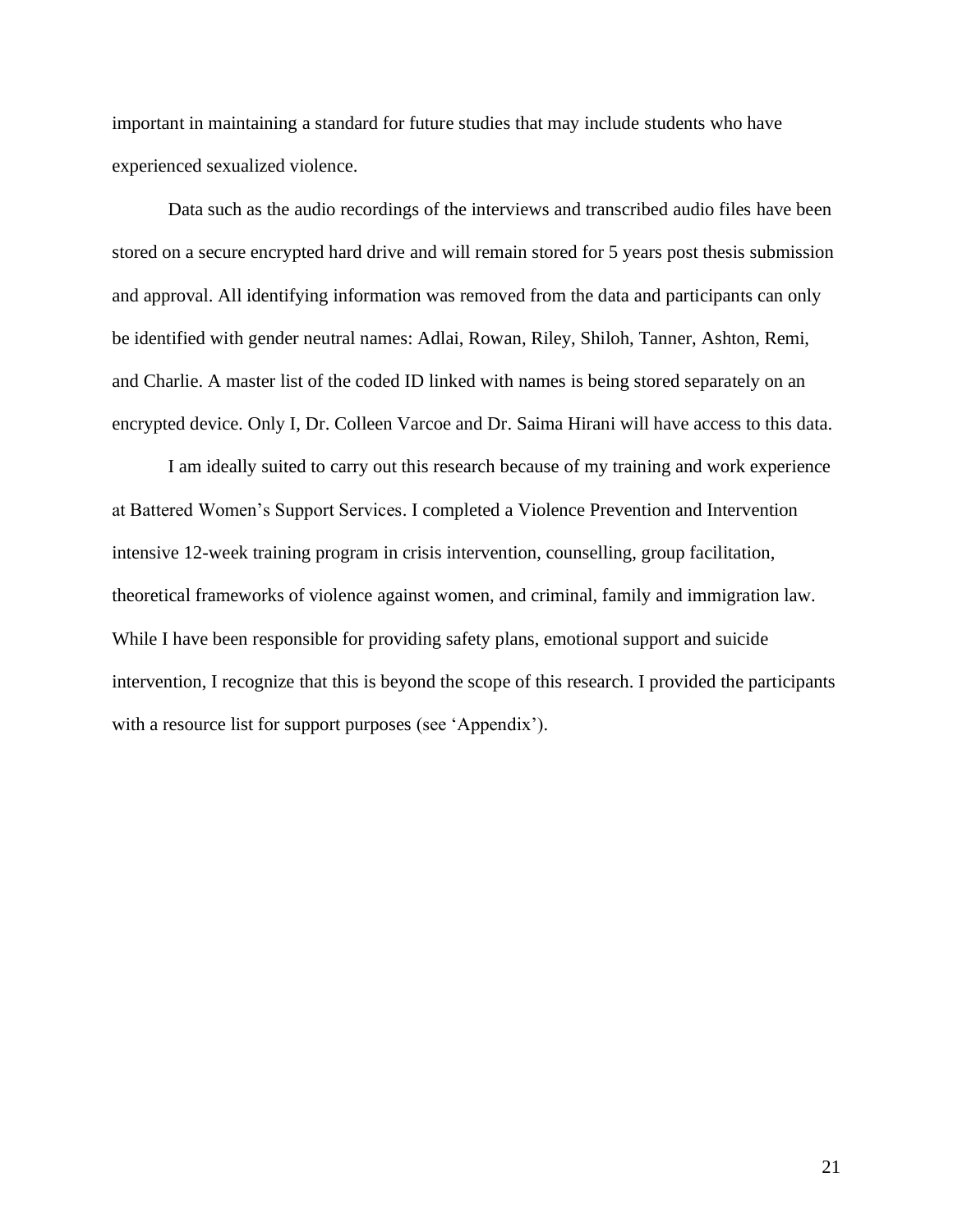# <span id="page-31-0"></span>Chapter 4: Findings

This study was conducted in accordance with Behavioural Research Ethics Board (BREB) guidelines and within the parameters of the thesis proposed under H21-02193. The findings of the study were based on interviews with eight students who shared insights about support services offered on campus. The conversations with each student were guided by a series of questions with the purpose of answering the four research questions outlined in the Introduction of this thesis.

The students all identified as female, half of whom identified as persons of colour; the remaining identified as either White or did not disclose their culture/ethnicity. Three students identified themselves to be part of the queer community and one student did not disclose their sexual orientation. Only one student did not access support services on campus; seven students accessed one or multiple services. Several key themes were identified during the interviews which included: students had varying levels of awareness of campus resources; students who sought help had variable experiences such that mental health was not uniformly supported; victim-blaming and rape culture was identified as apparent in the UBC community and negatively impacted students' help-seeking; academic personnel did not uniformly provide adequate support to students; students experienced variable support from resources such as the Sexual Assault Support Centre (SASC), Sexual Violence Prevention and Response Office (SVPRO), Investigations Office and Counselling Services; students identified that being a female and White was likely less of a barrier in accessing resources and positive help-seeking outcomes than for people with varying identities; and, students expressed the desire to become involved in community efforts to raise awareness and educate the UBC community on sexualized violence due to a lack of trust or knowledge of UBC's current efforts.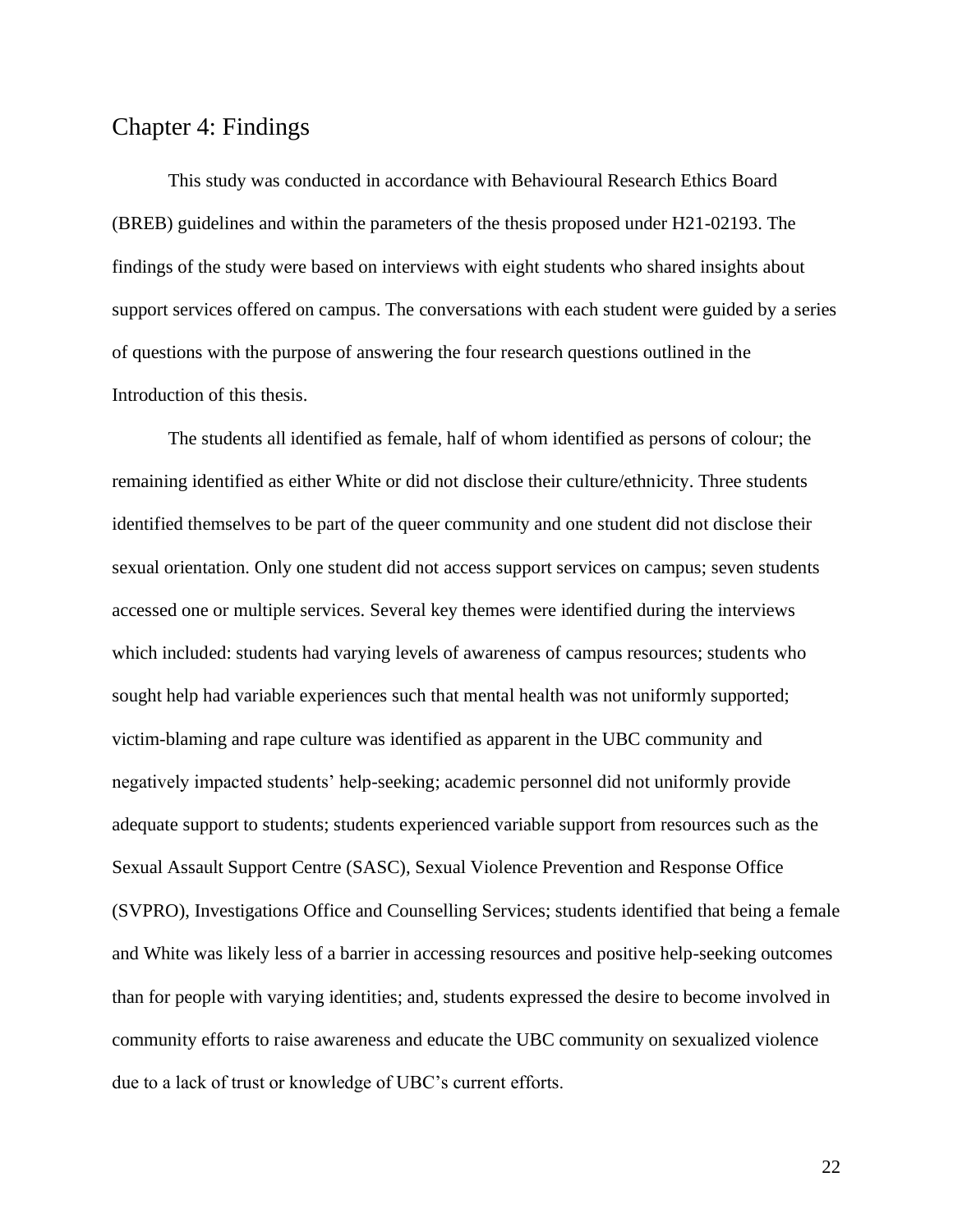#### <span id="page-32-0"></span>4.1 Student Demographics

Each student who had experienced sexualized violence, documented their identifying characteristics using the demographic information sheet. I will be using gender neutral pronouns, they/them, when writing about the students. I also will be using gender neutral names: Adlai, Rowan, Riley, Shiloh, Tanner, Ashton, Remi, and Charlie. I chose to use gender neutral language for the purposes of limiting the normative biases and interpretations that one may hold for a person both by myself and the readers of this thesis.

#### <span id="page-32-1"></span>4.1.1 Sex identity, Gender identity and Gender expression

Eight students from the University of British Columbia were interviewed. All participants identified their sex identity as female and feminine. Of those, seven identified their gender identity as being a woman while one person identified as gender queer.

#### <span id="page-32-2"></span>4.1.2 Sexual Orientation

Five students identified themselves as being heterosexual while three individuals identified as being part of the queer community. One student stated that they "didn't realize [they were] asexual until afterwards"; when referring to their experience of sexual violence. Similarly, one person identified as pansexual but also did not identify as such until after they experienced sexual violence. Another person preferred not to state their sexual orientation.

#### <span id="page-32-3"></span>4.1.3 Culture and Ethnicity

The students were asked to make note of their culture/ethnicity instead of choosing a multiple-choice option. This resulted in three students identifying as White and two identifying as Canadian. Two individuals noted their ethnicity as being South Asian; one also identified as Indian. The identifying South Asian Indian student commented in the interview that bystanders often attribute the perpetration of sexual violence to the individuals being "raised that way",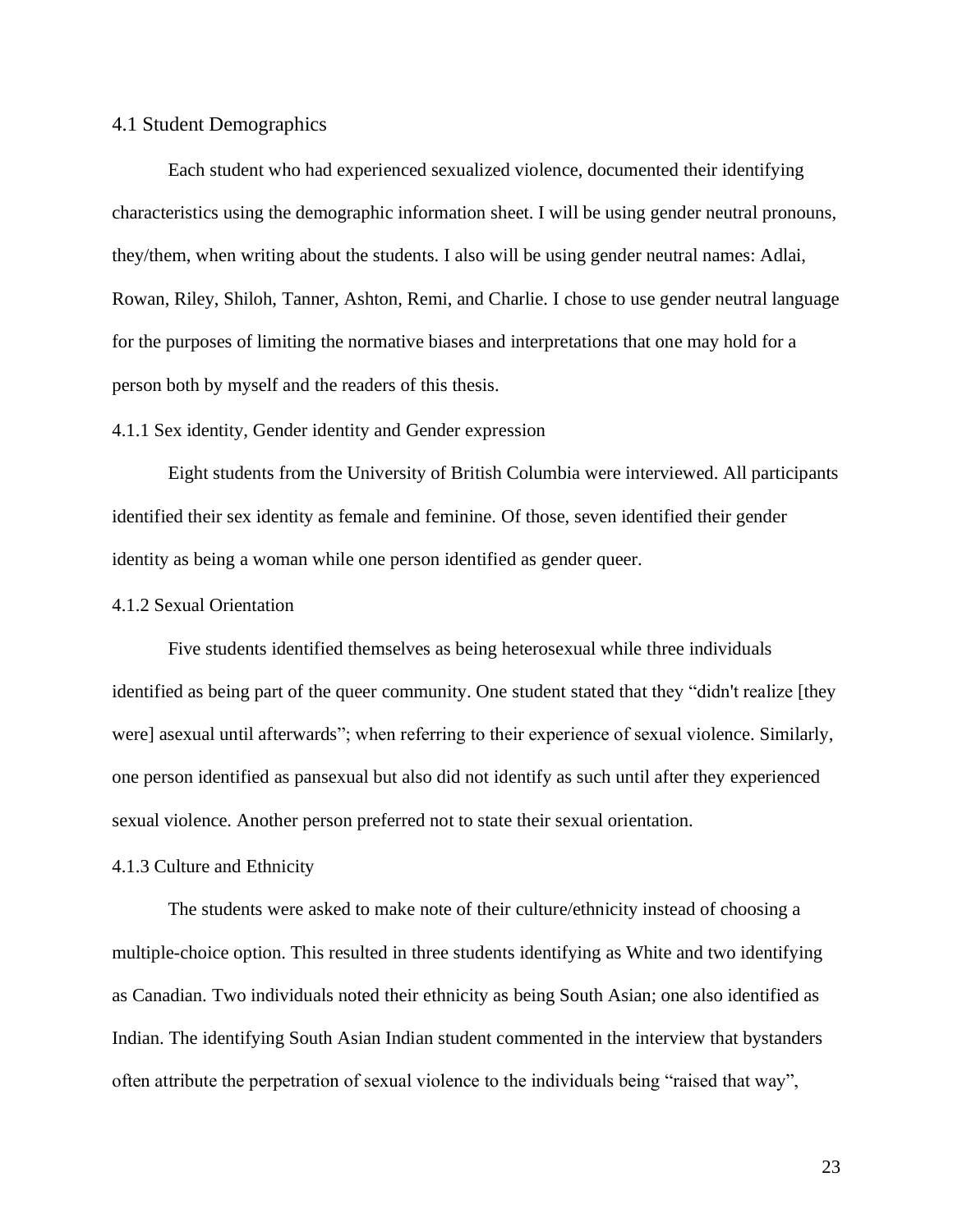often "based off what culture, traditions" to which the person who used violence belongs. One student identified themselves as East Asian Chinese and another identified their culture/ethnicity as being Hispanic, referencing their Venezuelan background. One person preferred not to state what their culture or ethnicity was.

## <span id="page-33-0"></span>4.1.4 Age

All of the students were under the age of 31 years old with the majority ( $n = 6$ ) being between the ages of 15 and 20 years old. One student was between the ages of 21 and 25 years old and another student was between 26 and 30 years old when they experienced sexualized violence.

## <span id="page-33-1"></span>4.1.5 Location of experience

Five students reported that they experienced sexual violence off-campus while three experienced sexual violence on-campus. One student's experience was online which was highlighted as an off-campus experience.

#### <span id="page-33-2"></span>4.1.6 Disclosure

Seven students disclosed their experience to someone who was part of the UBC community, with some of them disclosing to multiple individuals. Four of the seven students disclosed their experience of sexual violence to a peer, two disclosed to an academic advisor and one disclosed to a professor. Two students disclosed their experience to people outside of the UBC community while only one person did not disclose their experience of sexual violence to anyone at all.

## <span id="page-33-3"></span>4.1.7 Seeking support services on-campus

Seven students chose to seek one or more support services on-campus but no students chose to seek medical attention after experiencing sexual violence. Four of the seven students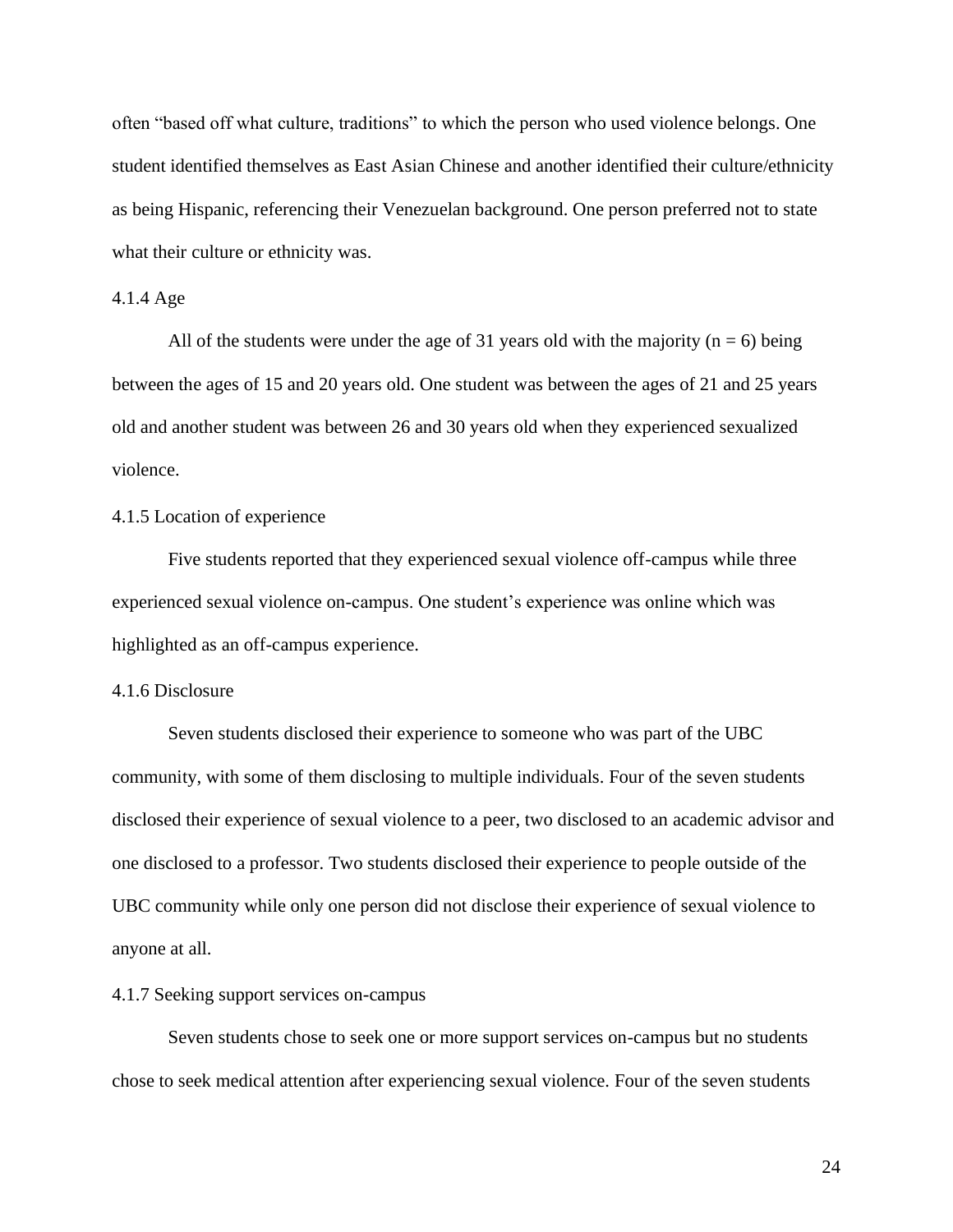sought out the SASC and six participants used UBC Counselling Services at least once. Three students used SVPRO while two of those three also sought out the Investigations Office. One student also stated that they used Safewalk. A few students stated that at least one of the support services referred them to another service.

### <span id="page-34-0"></span>4.2 Level of Awareness of Resources

The level of awareness that the students had about support services and educational resources varied. Students reported that prior to their experience of sexual violence, they had little awareness of campus resources, regardless whether they were graduate or undergraduate students. Adlai noted that they were not made aware of campus resources during graduate student orientation which was similar to the observation of Rowan who noted that they "don't remember being educated on anything…" during undergraduate student residence orientation. However, other students such as Riley stated: "I lived on residence first year so we did have like a little presentation…like I heard SASC but I had no idea what SVPRO was" and Shiloh noticed "posters around the Nest". Ashton commented further on the posters, stating: "I do think it's funny…like up in the bathroom, it will be like a picture of like a poster…[that] will be like 'consent means yes' and it's like 'yes you go girl'…or like, you'll see…the [pictures of] text messages on like the floor of the Life building and it's like, 'dude, she was drunk then we had sex' [then]…'dude that's bad'. Like, you know…it's a good start." Due to the varying levels of awareness that students had about support services and educational resources, there was no consensus among participants on whether the distribution or advertisement of resources amongst the UBC community was effective or not.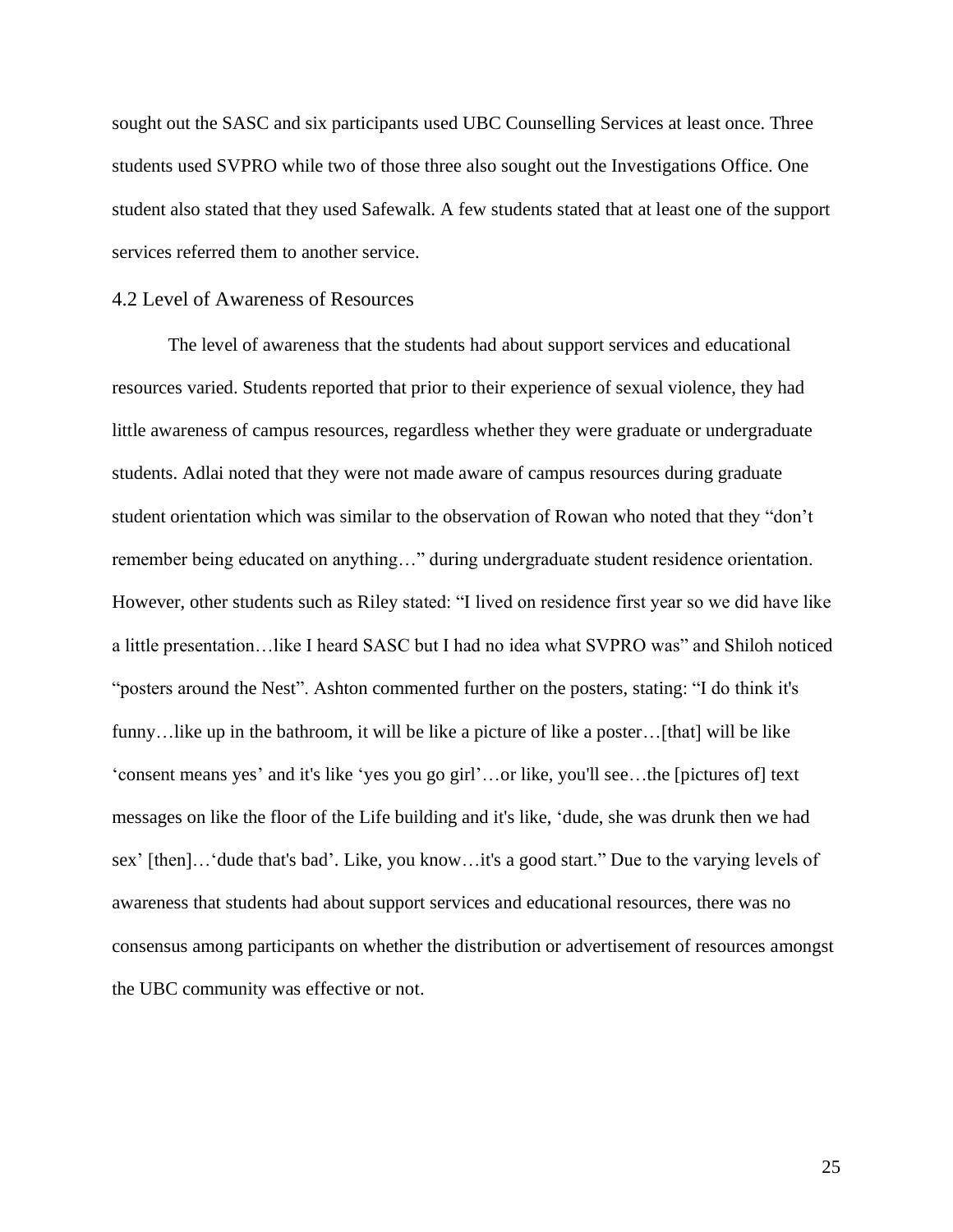#### <span id="page-35-0"></span>4.3 Variable Experiences with Resources

#### <span id="page-35-1"></span>4.3.1 Mental Health

All of the students indicated that their mental health had been negatively impacted by their experience of sexualized violence; however, resources such as the SASC and SVPRO helped students in their healing journey. Ashton stated that they had "like panic attacks" and "felt like sick to [their] skin" because they were in shock from their experience of sexual violence. Tanner felt a sense of a "roller coaster" which represented the highs and lows of their experiences as they continued in their healing journey. Charlie also experienced lows as they commented on the fact that their negative academic performance further deteriorated their mental health. The cycle of poor mental health outcomes was perpetuated when students did not have adequate support systems. However, while Rowan was "struggling for a really long time", they stated: "I sought out help from the SASC…that kind of helped me develop into the person I am now who I want to say is like really strong in mental health". These kinds of sentiments were profound amongst the students as Riley stated that it was a "long year process in itself…[but they] know now it was not [their] fault". Riley worked with SVPRO and the services provided by them greatly improved their mental health by utilizing a trauma informed framework that empowered them by emphasizing that the student is not to blame for their experience of sexual violence. This is important because the support provided is framed using a person-centered model which fosters healing through trust and clear boundaries.

## <span id="page-35-2"></span>4.3.2 Victim Blaming and Consent Culture on-campus

Students identified that victim-blaming and rape culture was prominent in the UBC community and this negatively impacted their healing journey. One student, Adlai, identified a strong sense of "rape culture" in the campus community as peers often tried to "reinforce that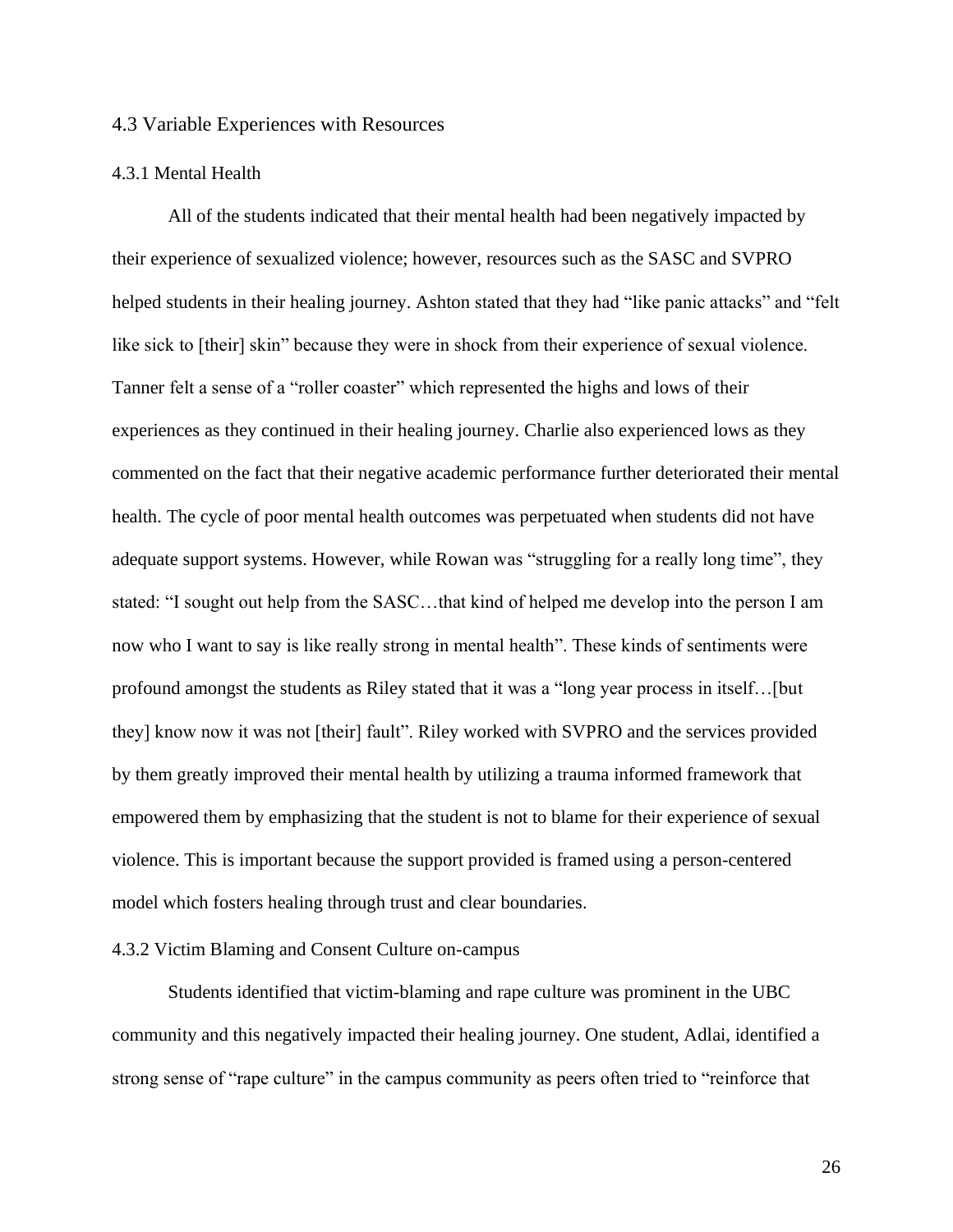nothing was wrong" which pushed Adlai to believe that they "didn't have [a reason] to be upset". This was one reason why Adlai did not disclose their experience of sexual violence to anyone in the UBC community. Riley identified sexualized violence as a taboo topic and said that "we are kind of embedded in a culture where it's like, very victim-blaming". This was a common response amongst students describing their individual experiences. Rape culture was also discussed by Shiloh: "I was talking to my supervisor about this…[and he] asked me about why I [didn't] bring up workplace harassment issue earlier, like why I didn't tell them like as soon as it happened". This reinforced the notion that the students must recognize sexual misconduct and be responsible for fitting a timeline of disclosure. The sentiment that persisted was that: "the University has done, like I am aware of sexual assault cases that have been pushed under the rug constantly" (Tanner). This pushed Adlai's lack of confidence in the University's efforts to end and respond to sexual violence as they stated: "So I think that the University, sure, like maybe it seems like they're trying, I personally don't know how that's working in practice". Students identified the harmful outlooks that many in the UBC Community, such as peers and faculty, hold, which perpetuate rape myths and deter students from reaching out for support. It is apparent that UBC's efforts as an institution to implement a trauma informed framework through the establishment of person-centered services, is not enacted in their outreach and education efforts in the UBC community.

Due to the rape culture on campus, some students believed that people who experience sexualized violence are to blame. However, this idea is a result of a lack of knowledge about consent culture within the UBC Community. For example, Riley stated: "like [in] first year I was going to frat parties, and we were seeing a bunch of things" and "at the time, I was thinking…all these people [at the frats] are so clueless but like, you know…it happened to me at one point".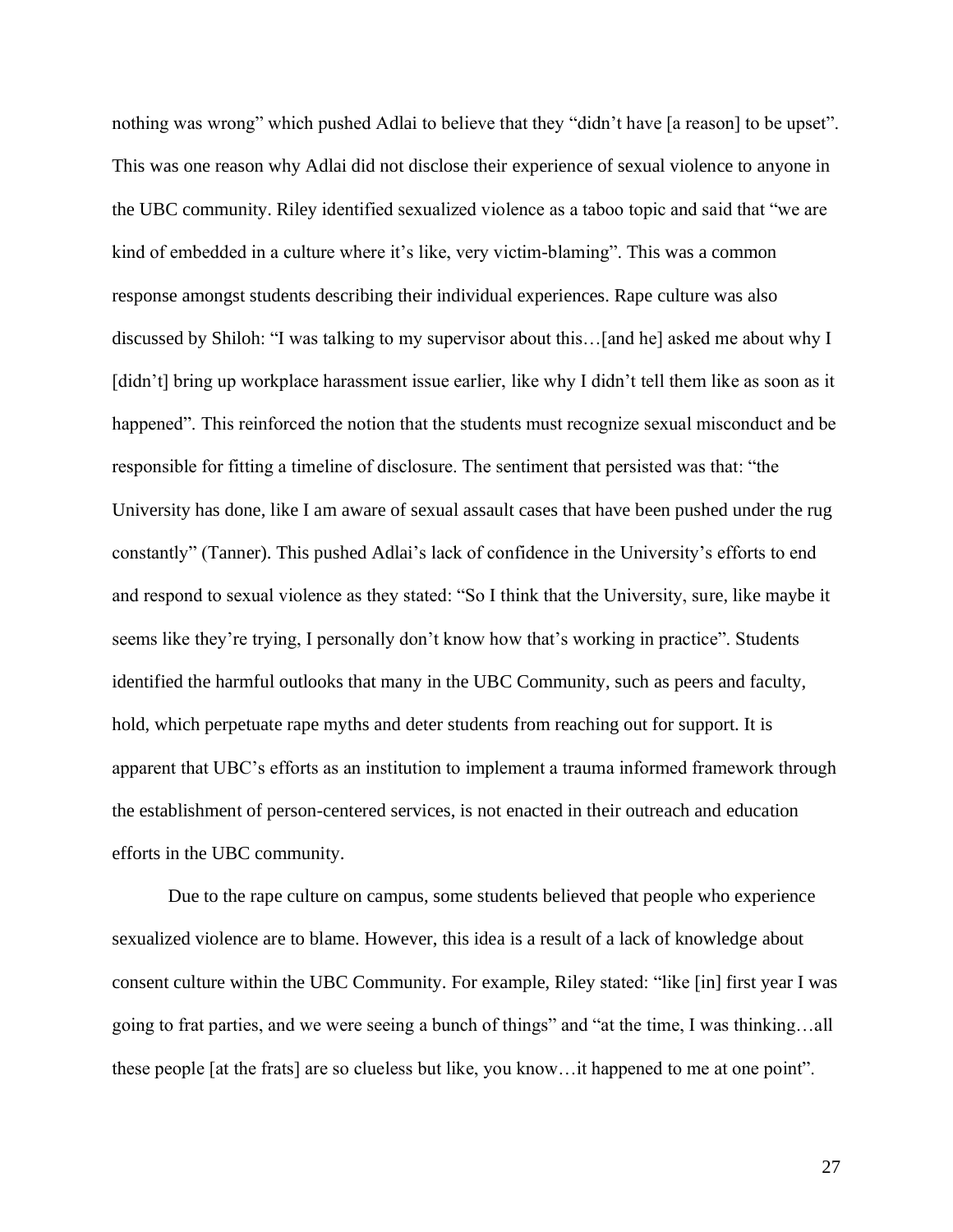This referred to their reflection on a time that they were given "half-filled water bottles" that were said to be filled with water but actually contained alcohol (Riley). Riley was unaware that their consent boundaries were violated at the time of this experience. The cycle of victim blaming results in people holding a person accountable for their experience of sexual violence due to alcohol consumption rather than holding the person who caused harm, accountable for their misconduct. However, UBC's SC17 Sexual Violence and Misconduct Policy states that "an individual who makes a Disclosure or Report will not be subject to actions for violation of any applicable UBC policy, rules or regulations related to drug or alcohol use at the time the alleged Sexual Misconduct occurred" (2017). While the University espouses a standard that attempts to reduce victim-blaming bias, it is apparent that there is a lack of clarity amongst students about violations of consent when alcohol is being consumed. In the discussion, Riley hoped "with education, maybe some…people could stop behaving in such poor ways" because "people really just don't know anything about what consent is…they just don't think it's a valid idea". Riley recognized that the people who cause harm are responsible for their behaviour surrounding consent violations and that with education, the UBC community could move towards a place of healthy consent culture. Since Adlai stated their lack of confidence in the education provided: "whatever the University is doing…it's either not being taken seriously or not being internalized", it is apparent that the University must foster trust with students that the institution is disseminating consent culture education widely and to encourage UBC community members to engage in educational programs. Thus it is clear that students want to see a shift in consent culture on-campus and believe that educational programs will help to change the campus atmosphere.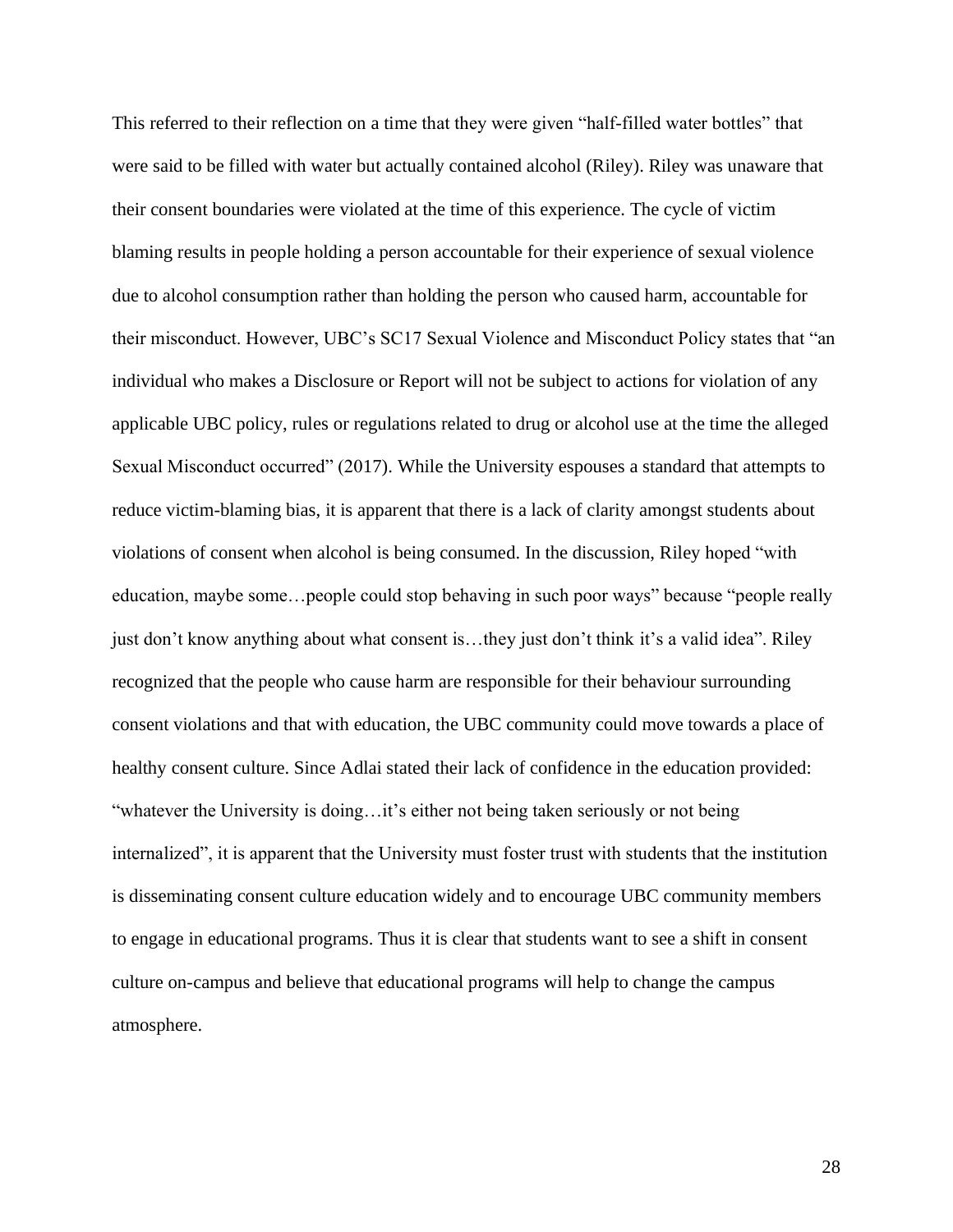#### 4.3.3 Academic Personnel

The education and training that academic advisors receive in relation to sexual violence disclosure is inconsistent. Rowan and Remi both spoke with academic advisors and received dramatically different responses. Rowan stated: "I noticed that the only reason I got [SASC's] help was because my, I believe it was my student advisor...she knew that was an essential step" and "[her] response to me was so compassionate". They expressed the important role that the academic advisor had in their healing journey; without the advisor, the SASC's services may have not been used nor would have Safewalk which Rowan stated that the SASC referred them to. This experience was positive unlike Remi who stated, "I once…had an academic advisor laugh in my face...I can't even think about that particular individual without feeling triggered". When one individual discounts a student's experience of sexual violence, it deters them from feeling comfortable to speak to others in the UBC community. Due to a lack of empathy, Remi experienced harm; thus it is reasonable to conclude that this advisor was not utilizing a trauma and violence informed framework that works to support and provide safety to people who have experienced sexualized violence. It is unknown whether the students had the same academic advisor; regardless, the training and response to disclosure that the academic advisors had were inconsistent. In particular, the dismissive response that one student received, can foster retraumatization.

The responsibility of professors in the disclosure and investigations process is not clear. Shiloh disclosed their experience of sexual harassment to their Master's supervisor and the supervisor conducted an internal investigation. During the meetings that Shiloh had with their supervisor, they stated that they felt: "a strong, sort of, disconnect between the two of us having to deal with the [sexual harassment]. And I didn't feel like I was…I felt unsafe". They continued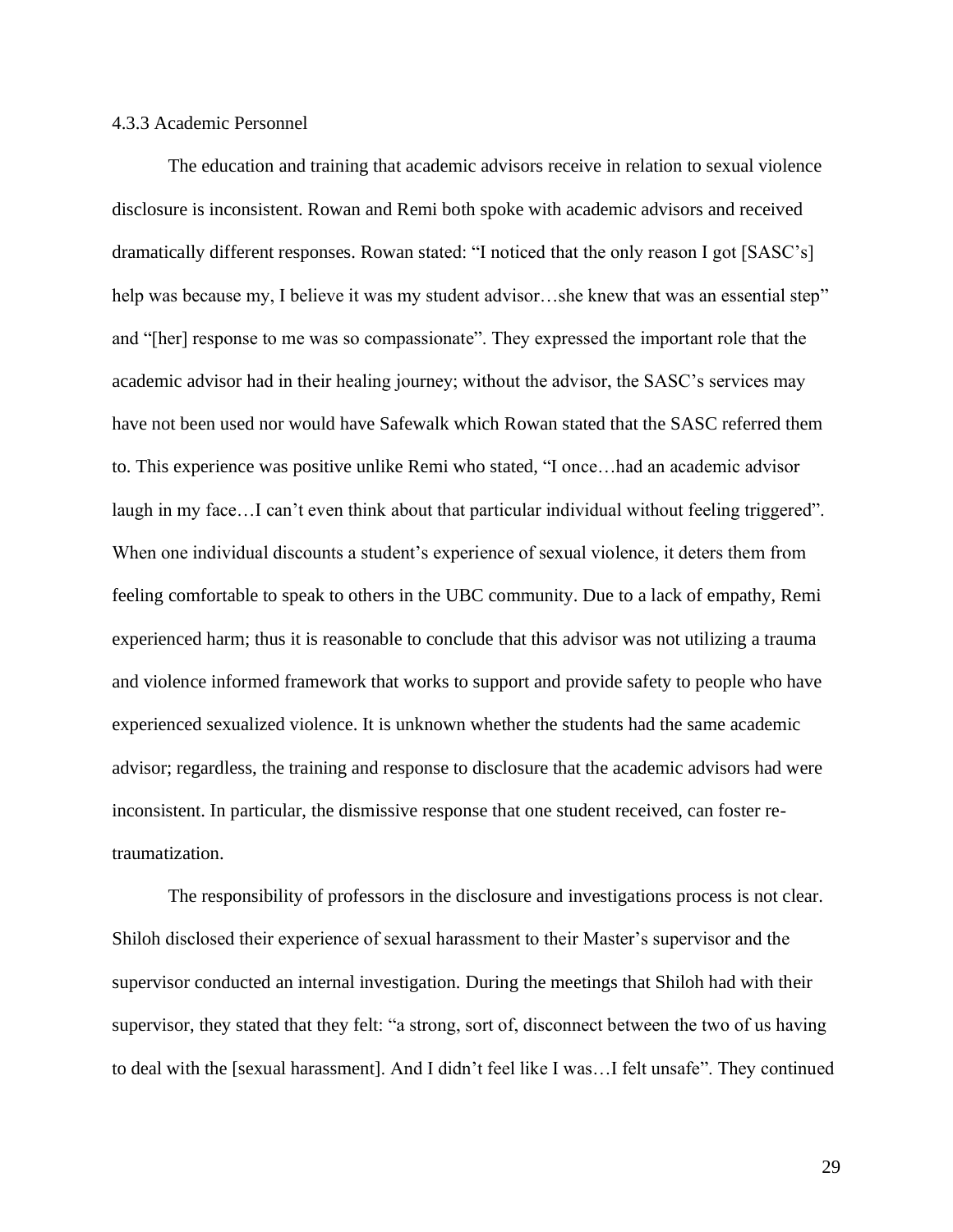by stating: "...but you know I think [my supervisor] used a lot of language that is a scripted". While Shiloh believed that their supervisor received some form of training on sexual violence disclosure, the language that was used was not empathetic or genuine. The professors in the department held an internal investigation but Shiloh stated, "that they consulted [the investigations office]". However, "…what it sounds like…is that they went to [investigations] with, you know, an issue and wanted feedback. And [the professors] made their own decisions". Ultimately, the supervisor and fellow professors in the department declared the case to be unfounded. It is unclear whether this protocol was one that is mandated under the Sexual Misconduct Policy SC17 training for professors. After the internal investigation, the supervisor told Shiloh that they could go to UBC Investigations or the police if they wanted to but ultimately Shiloh "felt like…mentally and like emotionally, [drained]…with nothing to show". There was a lack of transparency during the internal investigation such that the professors did not inform Shiloh of the approved UBC protocol. This is harmful and is not trauma and violence informed; a framework which utilizes a collaborative, informative, and transparent approach to care.

#### **Formal Services**

#### 4.3.4 Sexual Assault Support Centre (SASC)

The SASC had a positive impact on the healing journey for the students who accessed the services that the centre provides. Riley expressed that the SASC is "really important, especially for those people that have people around them in their circle that don't have those same beliefs about what had happened". Riley had discussed the prevalence of rape culture on campus and how their peers often perpetuate victim blaming; "people were laughing about how [I] had gotten a really bad date" rather than holding the person who assaulted them accountable for their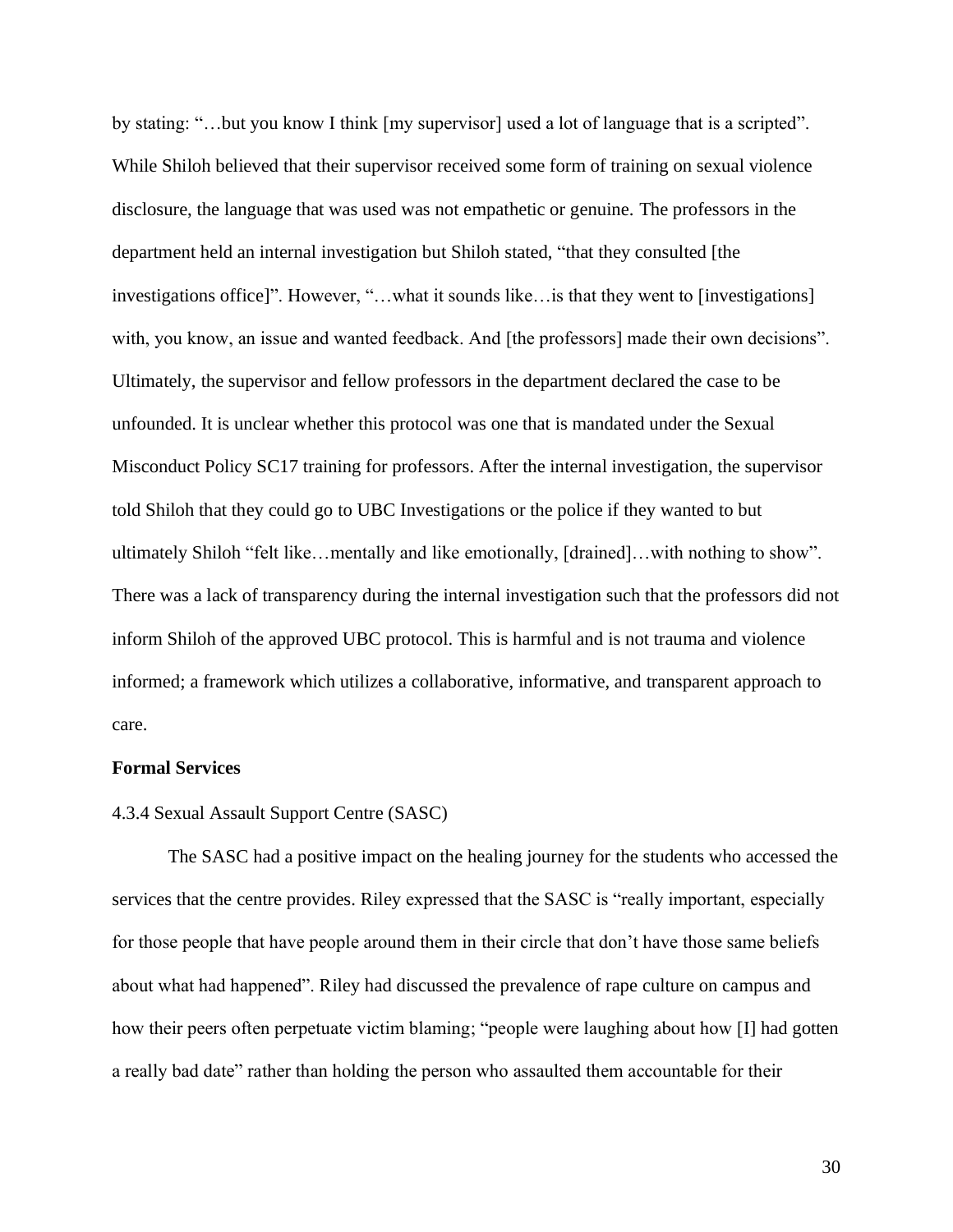actions. The SASC was an important resource for many students, as other participants identified the importance of SASC's use of the app, Signal, as a secure communication channel between support specialists and students and two participants identified that the workshops and support groups have had a positive impact on their journey of healing (Ashton; Tanner). The supportive atmosphere that SASC provided to students promoted positive relationships that were built on trust, collaboration and choice; key themes in trauma and violence informed approaches to supporting people who have experienced sexualized violence. Participants identified the SASC as being "a safe environment" that "will…never make you feel uncomfortable" (Tanner; Rowan). The SASC was recognized as being composed of "badass accepting compassionate people" (Adlai) even by those who had not accessed the SASC's services. Only Remi had a "neutral experience" as they commented that "I just wasn't sure within that first interaction whether they were going to be able to support me" – referring to the "number of issues" they had in relation to their trauma (Remi). Remi stated that there was a multitude of resources that they required support to accessing and using which led them to believe the extent to which SASC could provide them the support, would not be sufficient. However, the overall consensus that the participants had was that the SASC was a positive resource that provided safe and compassionate responses when supporting the students.

#### 4.3.5 Sexual Violence Prevention and Response Office (SVPRO)

Similarly to the SASC, all of the students who used SVPRO, identified SVPRO to be a very important resource in their healing journey. Riley stated that "SVPRO [is] totally trauma informed" and that "it was amazing in terms of the type of counselling you could receive specifically from the support specialists". It is important to note that SVPRO does not provide formal counselling but they do offer emotional support. Charlie discussed how upon contacting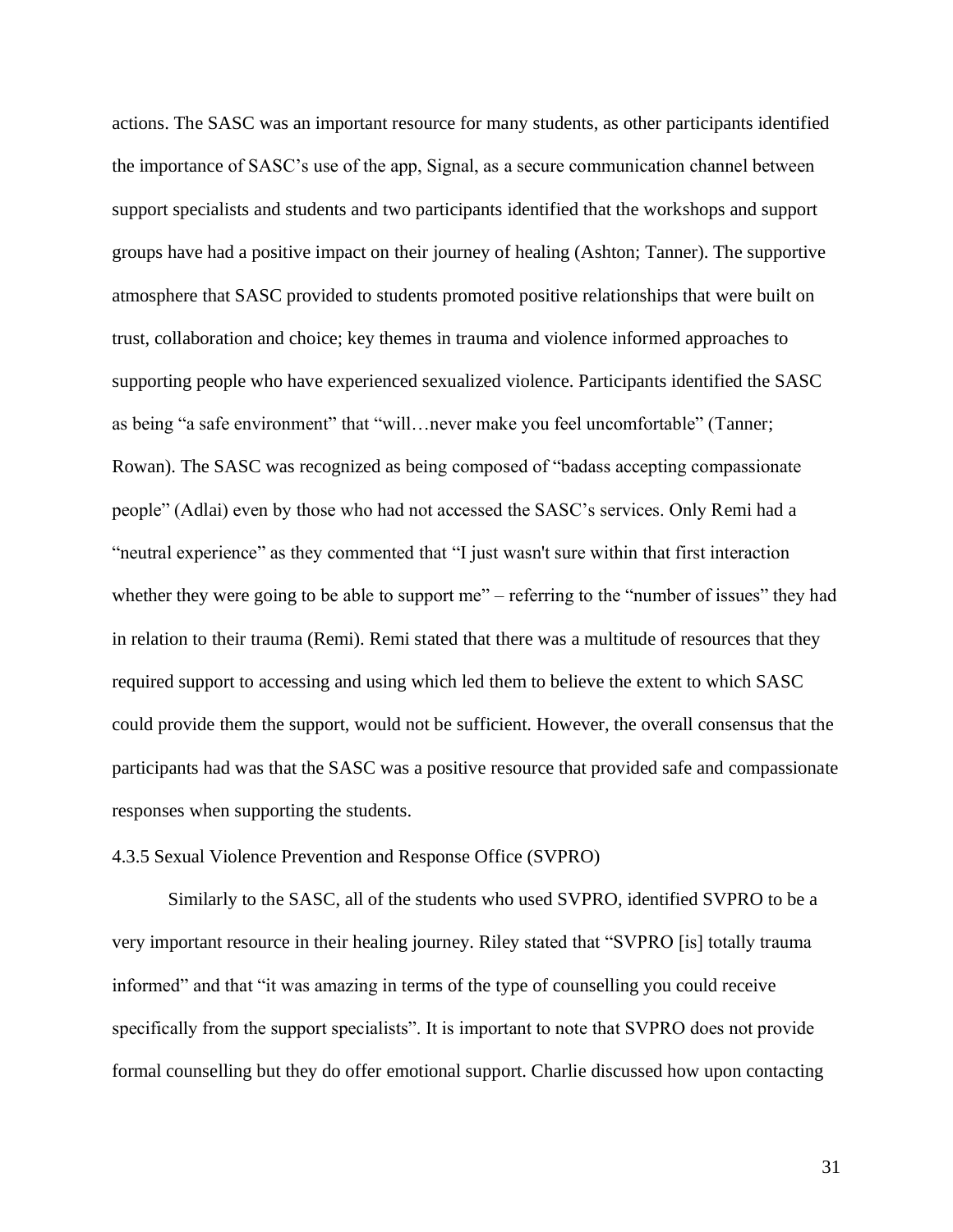SVPRO, "I asked them about some counselling, but they actually recommended me to not go through UBC and to go through the B.C. Women's Hospital or like a private counsellor just because yeah they said UBC had a long wait time and also they weren't really specialized". SVPRO specialists, despite their association with the University, prioritized the student's healing journey by referring them to external counselling. This is a practice of trauma and violence informed care as the ultimate goal is to expand the support network of the person who experienced sexualized violence. Riley further elaborated on the topic of trauma informed approaches, specifying that their "support specialist always says, 'you could literally be running down the street naked, no one has a right to do anything to you'". This is important as it validates the student's experience while also promoting a non-victim blaming environment. SVPRO provided Remi with support "on short notice" as they do "their best to accommodate". The accommodating approach that SVPRO took was one that minimized re-traumatization as it highlighted a positive interpersonal relationship that promoted Remi to have control over their use of support and resources.

#### 4.3.6 Investigations Office (IO)

According to the two participants in this study who accessed the IO, the IO was not a helpful resource as it did not work from a person-centered approach while conducting investigations of sexualized violence and misconduct. Of the two students who used the investigations service, one had received the final report at the time of the interview and the other was in the process of investigation. Both students had identified that the IO was "technically trauma informed" (Riley) but "it just doesn't seem like it's exactly trauma informed" (Charlie). Riley stated that "I just personally don't believe that trauma informed means not telling the person that reported…what happened to [the person who assaulted them]…like you will never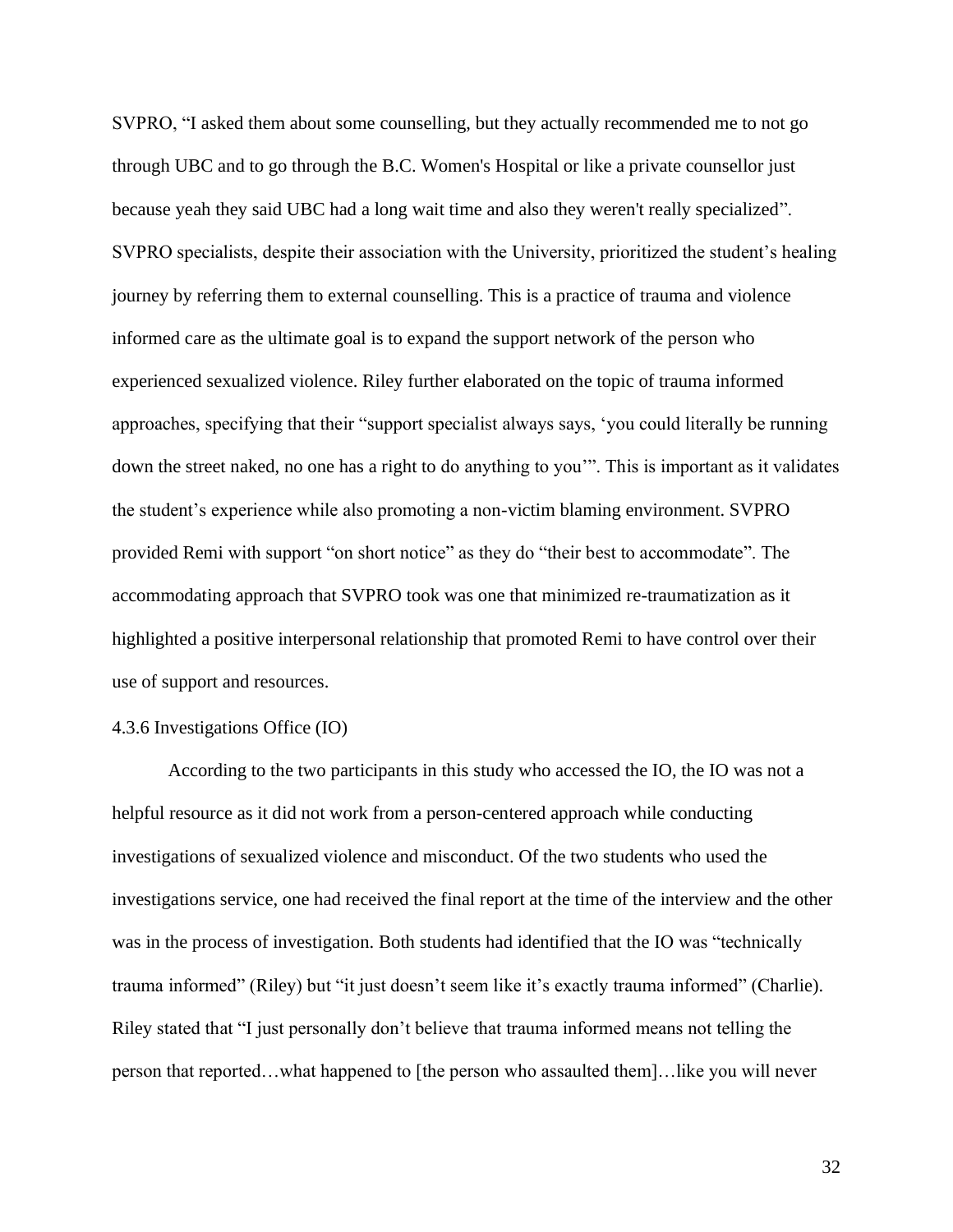know". Their lack of confidence in the IO stemmed from not knowing what the repercussions might be for the person who caused harm if the IO documents that sexual misconduct occurred (Riley; Charlie). Trauma and violence informed services use transparent methods of conduct to avoid re-traumatization by providing consistent and predictable responses to promote safety. Additionally, the IO sent one student a 30-page report which included parts of the transcript of the person who caused violence without the student's knowledge. Riley stated that it "kind of [told] you that you're a liar you manipulated the situation" which "didn't help the healing process". The unexpected provision of the person who caused violence's transcript can be extremely harmful due to the power that not only did the person abuse, but the IO as well since they hold a position of power in determining whether sexual violence occurred according to their understandings. As a result, "there's sort of a lack of like safety measures and security throughout the investigation process" (Charlie). Thus both students felt that the IO was inadequate at protecting people who had experienced sexualized violence. Instead, the IO exacerbated violence by ignoring the power imbalance between investigations and students. 4.3.7 Counselling Services

Based on the eight interviews conducted, the participants had diverse experiences with UBC Counselling. According to the demographic information sheet, only three students identified that they used UBC Counselling Services but during the interviews it was discovered that three additional participants used the service at least once. Two of the students who chose not to indicate their use of the service, stated in the interview that with "UBC Counselling, I have not had the best experiences but…also my experiences with them are quite brief" (Tanner) and that "UBC Counselling…was somewhere between a negative and neutral experience" (Remi). Although these students had brief contact (a couple of visits) with UBC Counselling, Riley also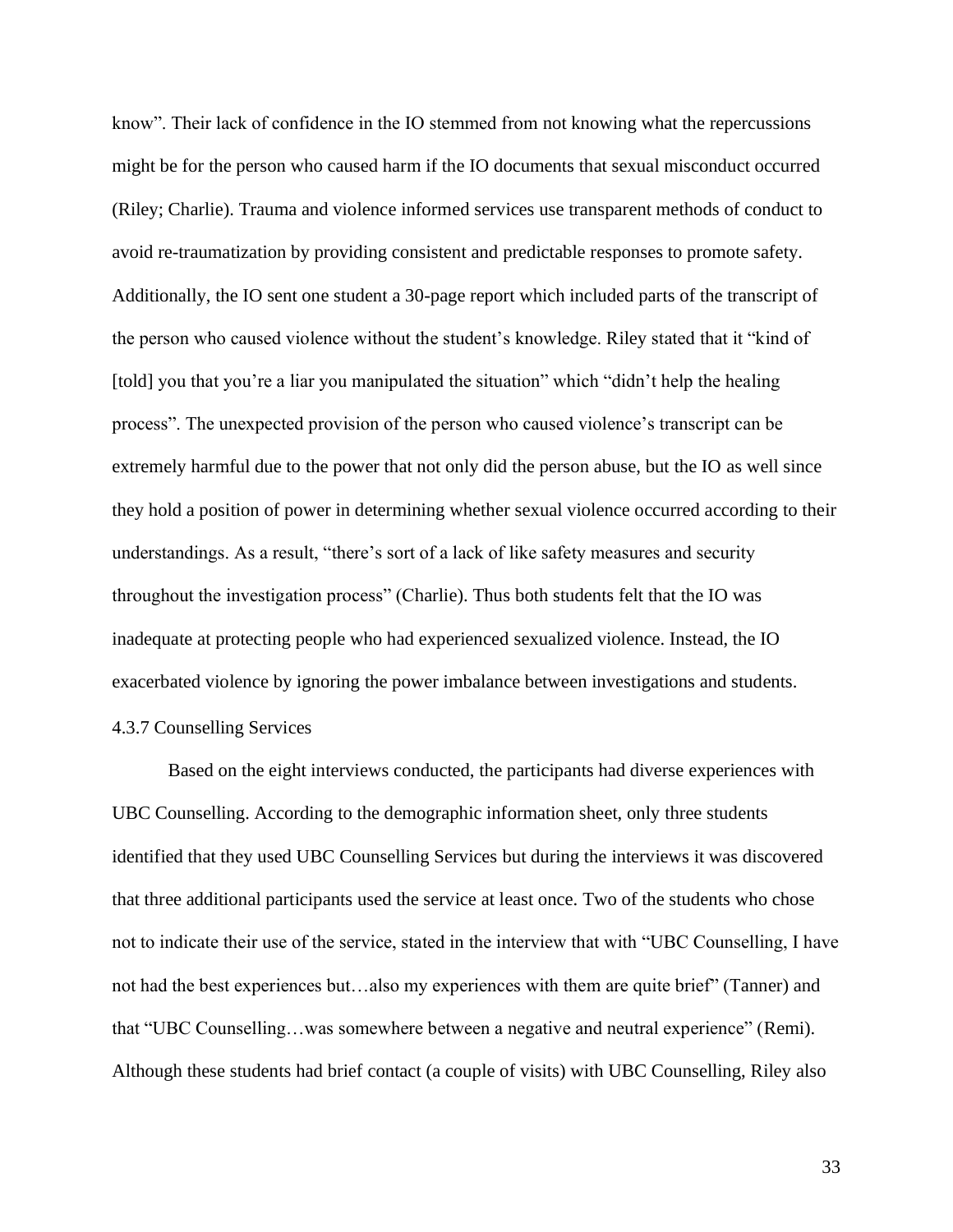commented that the service "was just not helping" because they "felt like the type of treatment [UBC Counselling] was doing…was like very theory based". As a result, Riley stated that the counsellors "obviously…want you to get over [the sexual violence]" which explains why they felt like they were "just being talked up". This was not indicative of a person-centered and trauma informed framework as this was not recognizing institutionalized violence as a form of re-traumatization. In contrast to these three negative experiences, two students spoke about their positive experiences with counselling. Rowan mentioned that UBC Counselling was able to give them an appointment "within a couple days" while Shiloh stated that they saw multiple counsellors which was "good for grad students like me…[because] the insurance covers like [nothing]". However, support specialists at SVPRO had recommended that Charlie should "not go through UBC…[because]…they weren't really specialized [in sexual violence support]". The varied experiences that the students reported suggest that UBC Counselling did not provide safe and consistent support.

#### 4.4 Marginalized Identities

All of the students identified a power dynamic that impacted their experience of sexualized violence. Students, regardless of ethnic identity, identified that persons of colour experienced a greater power inequity which negatively impacted their experience of sexualized violence and in some cases, the support they received. Each of the three students who identified themselves as White, acknowledged their privileged social position; Ashton stated: "I'm very white…super white and therefore…I've never had to worry about being mistreated due to my race in any environment". This is different from Shiloh's experience as an East Asian woman in which they stated: "we all view the world that we live…through our own perspectives. And you know, [my supervisor's] living through the world as a successful White male professor. And here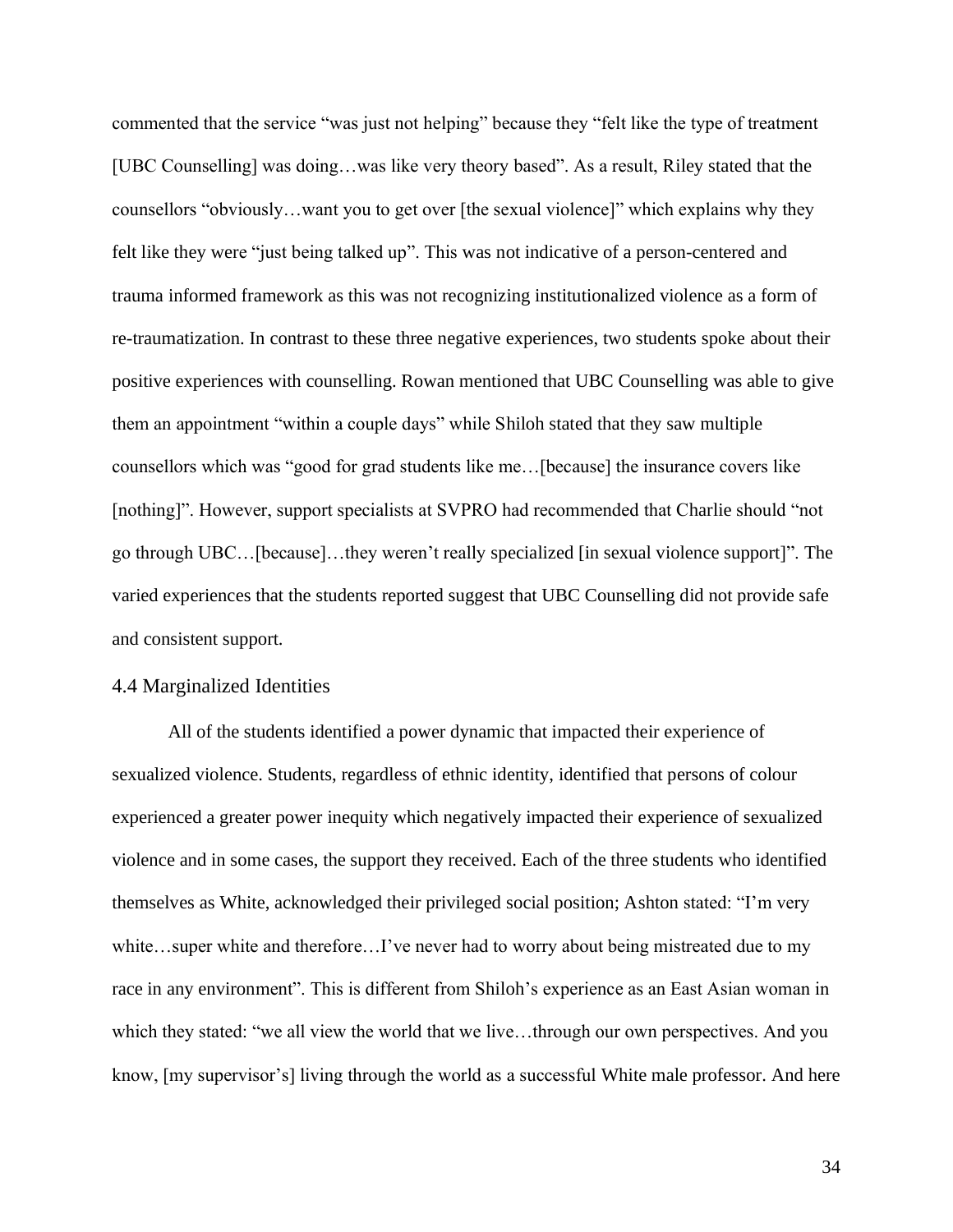is…an Asian girl student". They emphasized their experience as a racialized student in which the prevalence of sexual violence and misconduct is a "systemic issue…[that] shouldn't…[be based]…on an individual basis" (Shiloh). Shiloh recognized that the intersections of race and financial power gave their "supervisor…even more so…a position of power in this department…[because] you know, [the perpetrator's] project was that of a bigger scale…there was a difference in potential grant funding for the professor's lab [so] there could have been some kind of conflict of interest" and "[the professors investigating] were all sort of older White [men]". Shiloh's experience of white supremacist ideologies impacted their experience of helpseeking. Due to the supervisor, department professors and person who caused violence's White identity, Shiloh experienced racial power dynamics that may have resulted in a negative investigation outcome.

As identified by students, the female sex identity and gender identity of a woman, lessened the barrier to accessing support resources as opposed to other sex and gender identities. Two students discussed how "as a female, I would think that I had a much easier time navigating resources" (Rowan) in comparison to "males…[because] they might feel more judged if they try to reach out for support" (Charlie). Charlie also stated that "there's still like the common ideas that males don't experience [sexual] violence". One student mentioned that societal gender roles such as for women "to be non-confrontational...[and to be]...people pleaser[s]" (Ashton) still exist which, is why they believe they "got mistreated a lot by men" (Ashton). While acknowledging their privileges, students were aware that marginalized identities impacted their experiences of sexual violence and access to supports.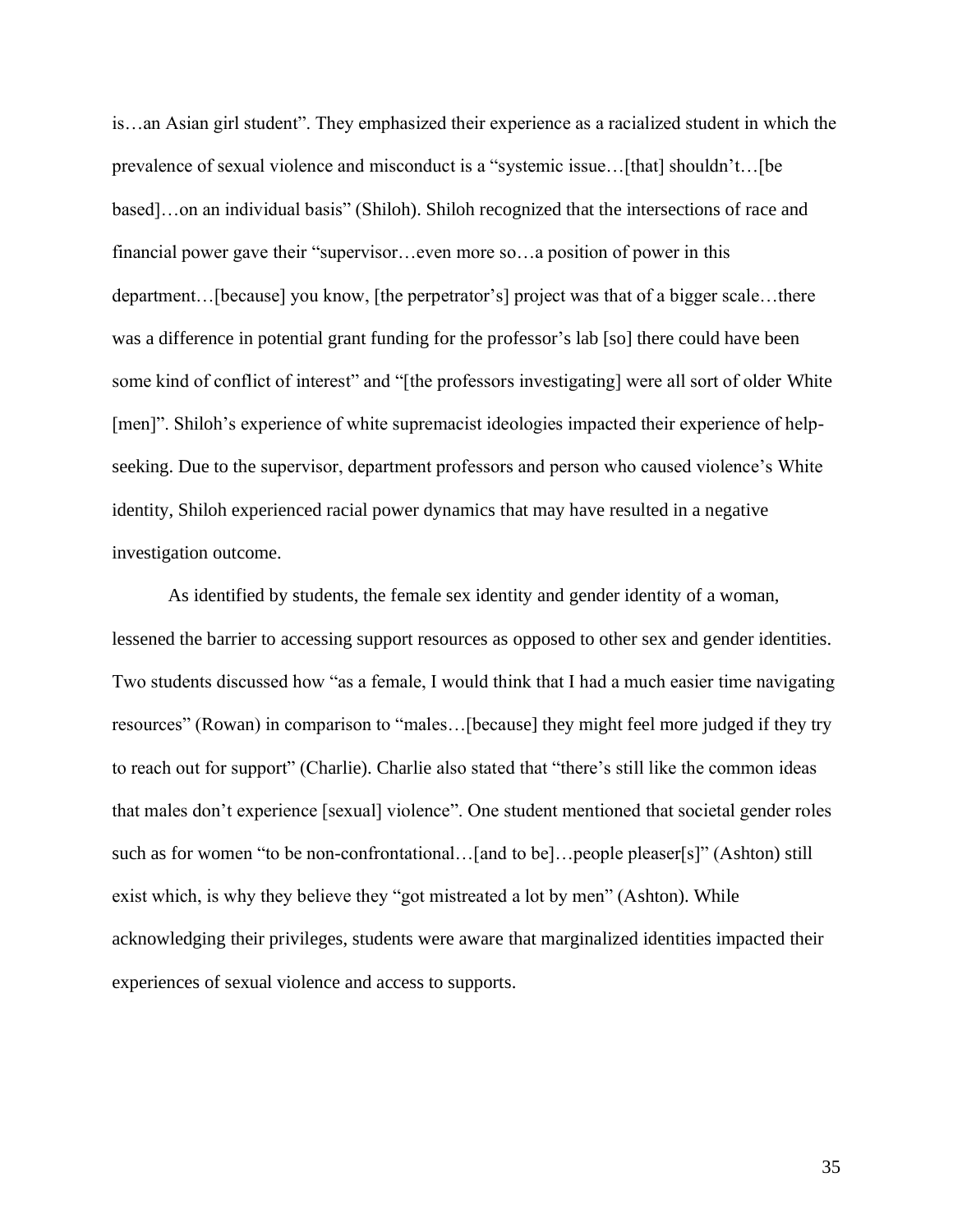#### 4.7 Motivation to be Engaged and Improvements

A majority of the students stated at one point during the interview that they would like to become more involved in community efforts to raise awareness about sexual violence. Participants identified an apparent lack of dissemination of awareness and efforts by the UBC community which prompted students' desire to be involved. Rowan had not formally engaged in community efforts but they did "advertise the SASC a lot" because they believed that "their services are amazing". Similarly, Ashton communicated by "word of mouth but no volunteering" with the hopes of "doing something in the future". Other individuals such as Riley had received "funding from…SVPRO" as they are "trying to connect to like culture at UBC" because they found that it had "kind of helped the healing process, just being part of a group…kind of fighting for [change]". The efforts made by students to participate in sexual violence awareness, education and training is important as Remi stated: "we have a real problem here, which I don't think folks are explicitly talking about yet at the organizational level"; hence students took it upon themselves to enact change.

Each student discussed potential improvements that they believed to be beneficial for the campus community. Many of the suggested improvements were in regards to the Investigations Office; of the three students who had "investigations" into their experiences, two were conducted by the IO, and one had their professor undertake an "investigation". All three were dissatisfied. Adlai stated that knowing the outcome of a sexual violence case "would be helpful" because right now, they do not know if there is "long term follow through". This was exemplified by Riley's experience because although Riley received the Investigations Office's report on the findings of their case, they stated: "not finding out what happened to [the person who caused violence]…[is over the] line for me with what…practices should be". Similarly, Shiloh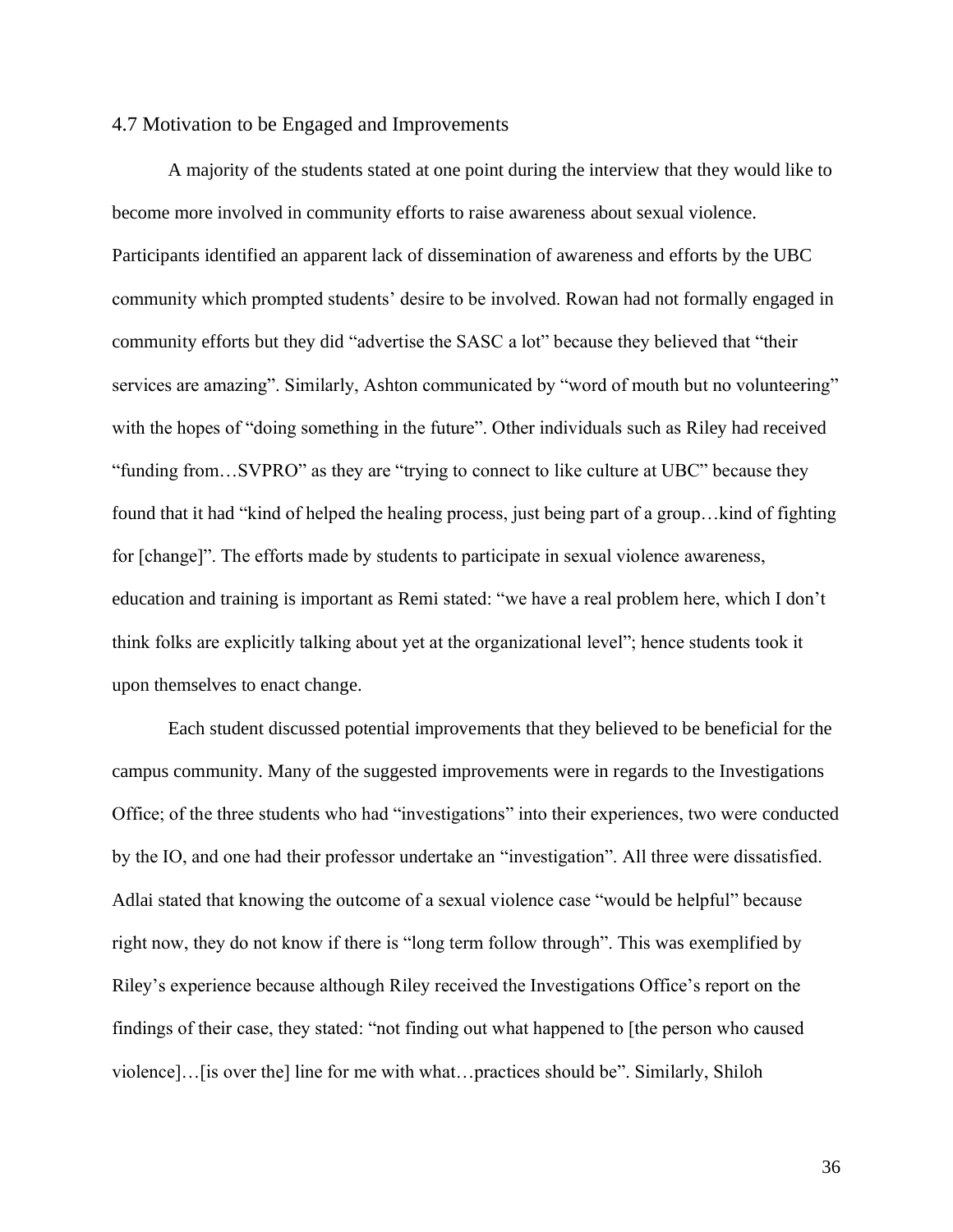expressed discontent in investigation conduct as they stated: "I don't think [the professors] should be the ones investigating issues like this…unless their entire life career you know…[is on] criminology around sexual assault".

Some students discussed the need to have proactive responses to sexual violence on campus. The reach of UBC's efforts to offer awareness, education and training to the UBC community was limited which resulted in students' belief that resources did not exist. Rowan believed that "a good place to advertise [sexual violence] services would be…at the beginning of a lecture" and perhaps this is because, as Tanner pointed out, "usually only the people who have been affected…reach for these [services] when it's really something that everybody should have some knowledge of". Both Riley and Tanner believed that "compulsory courses for awareness of sexual violence on campus…[including] learning what consent is" and "normaliz[ing]…conversation around [sexual violence]", would be helpful. Ashton stated that: "not just doing sort of crisis response type work but rather, sort of more…sustained support…[is important] because the issue becomes when you only do crisis responses…you're only addressing what's happening in the here and now, and just kind of disregarding unfortunately, the bigger picture". They emphasized that "in terms of training [and education]…it has to be top down" and they "think Mr. Santa Ono himself" is responsible for making those changes (Ashton). Many other students stated that visibility and transparency from the university is needed because as Rowan stated: "I don't think…as an institution like at large…[UBC] has changed".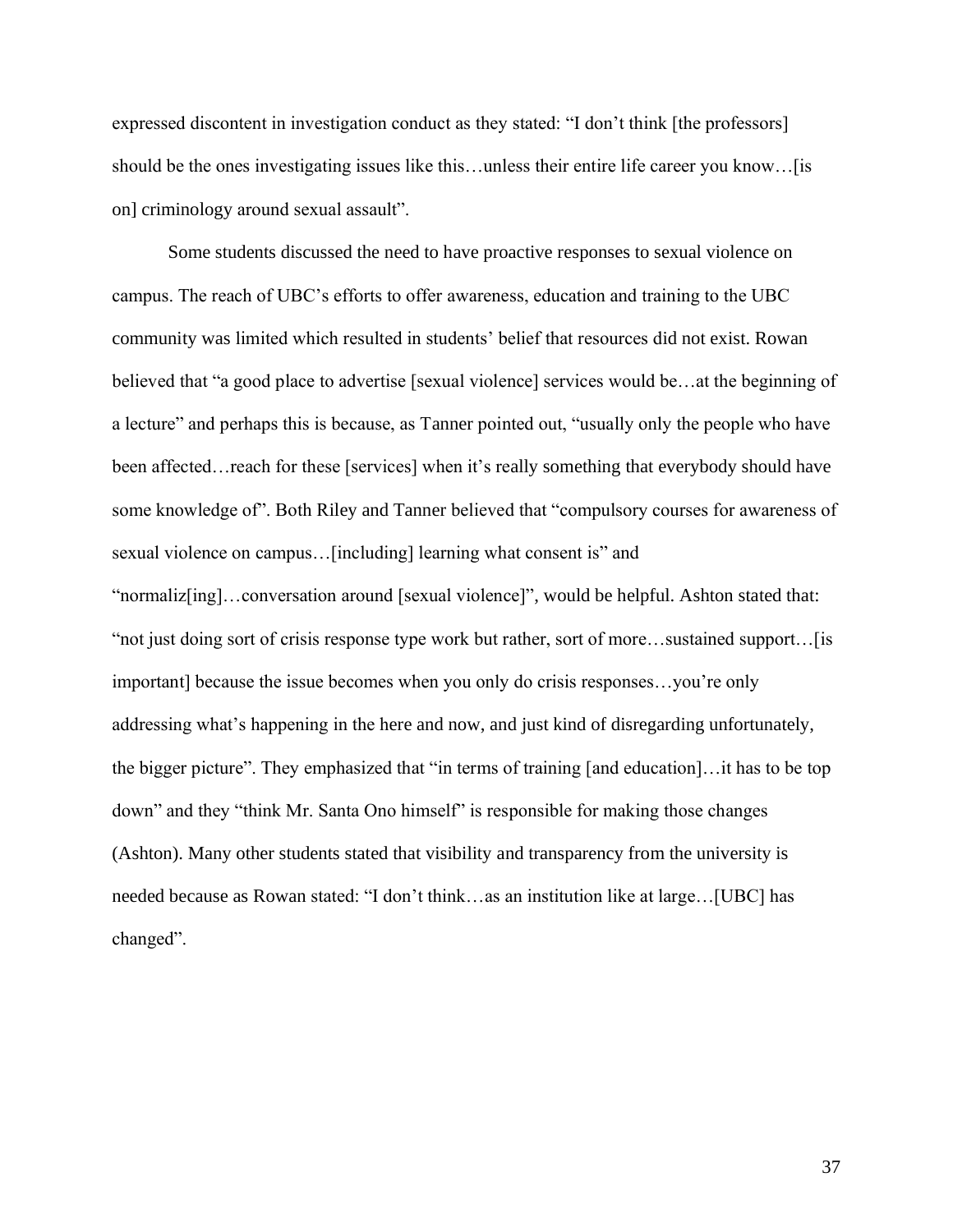## Chapter 5: Discussion

#### 5.1 Key Findings

Overall, the SC-17 Sexual Misconduct Policy does not adequately outline the procedures, education and services that are available on campus for the UBC Community to utilize. Campus climate surveys are necessary to determine what the campus culture is like for the community as the prevalence of rape culture at UBC may be a primary indicator of the lack of awareness of resources that students in this study had. This limited awareness was regardless of students being an undergraduate or graduate student which indicates that more educational programs in orientation and resources on course syllabi, should be implemented to facilitate awareness. Once the services were accessed, students had variable experiences; the students thought that their access and experiences with services was positively shaped by their sex, but negatively shaped by racism. In conclusion, this study indicates that the SC-17 Sexual Misconduct Policy procedures and guidelines are not consistently upheld through a trauma informed framework which requires clarification and adequate implementation across all services on campus.

#### 5.1.1 Awareness of Resources

The findings of this study show that students' knowledge and awareness of resources on campus was variable according to the atmosphere at their university; rape culture being the primary indicator of students' lack of awareness of resources on campus. Five of the eight students only became aware of the sexual violence support services on campus after their experience of sexual violence. Conversely in a study conducted in Ontario, eleven of the fifteen women who were interviewed, already knew of the resources available on their post-secondary campus and where to find them (Marques et al. 2020). Campus culture often governs students' level of awareness of sexual violence resources on campus such that positive perceptions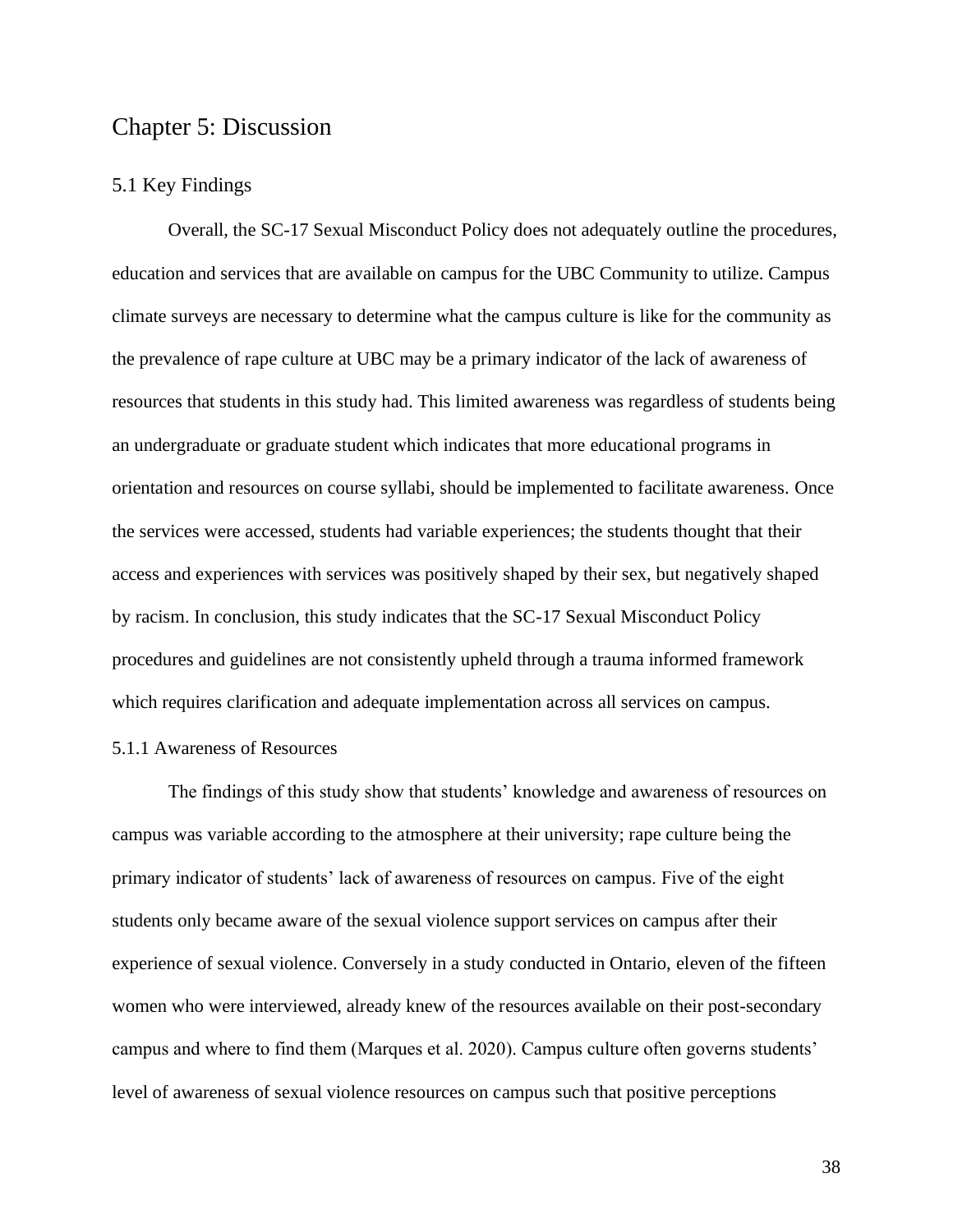increase the students' knowledge of resources that are available (Tredinnick 2020; Garcia et al. 2011). Several students' discussed the presence of victim-blaming culture at UBC; Adlai stated that there "is definitely strong rape culture" which was emphasized by their friend who questioned Adlai's level of intoxication at the time of their experience of sexual violence. Adlai was not aware of the resources on campus at the time of their experience.

The results of this study indicate that similar to literature, students at all levels of postsecondary education, were marginally aware of resources that were available on campus. Regardless whether students were graduate or undergraduate students, there was limited awareness of resources and educational programs related to sexual violence on campus. Bloom et al.'s (2021) study found that graduate students knowledge of sexual violence resources was limited which was the case for Adlai's experience during graduate orientation. Graduate students' marginal awareness of support services results in a lower confidence level when accessing the resources (Bloom et al. 2021); hence, students such as Adlai were left without access to resources. A student in another study stated that resources are "thrown" at undergraduate students during orientation and then are never spoken about again (Mitra et al. 2021). Similarly, Rowan discussed the lack of education surrounding sexual violence resources during residence orientation in their first year. It is important to prioritize the level of outreach that the university does with all students to ensure a safe campus environment (Bloom et al. 2021; Tredinnick 2020).

Three students of colour were somewhat aware of the resources on campus after their experience of sexual violence while only one White student was aware as a result of posters in the UBC Life building. This contrasts to Mitra et al.'s (2021) finding that White students are more aware of campus sexual violence resources than their non-White counterparts.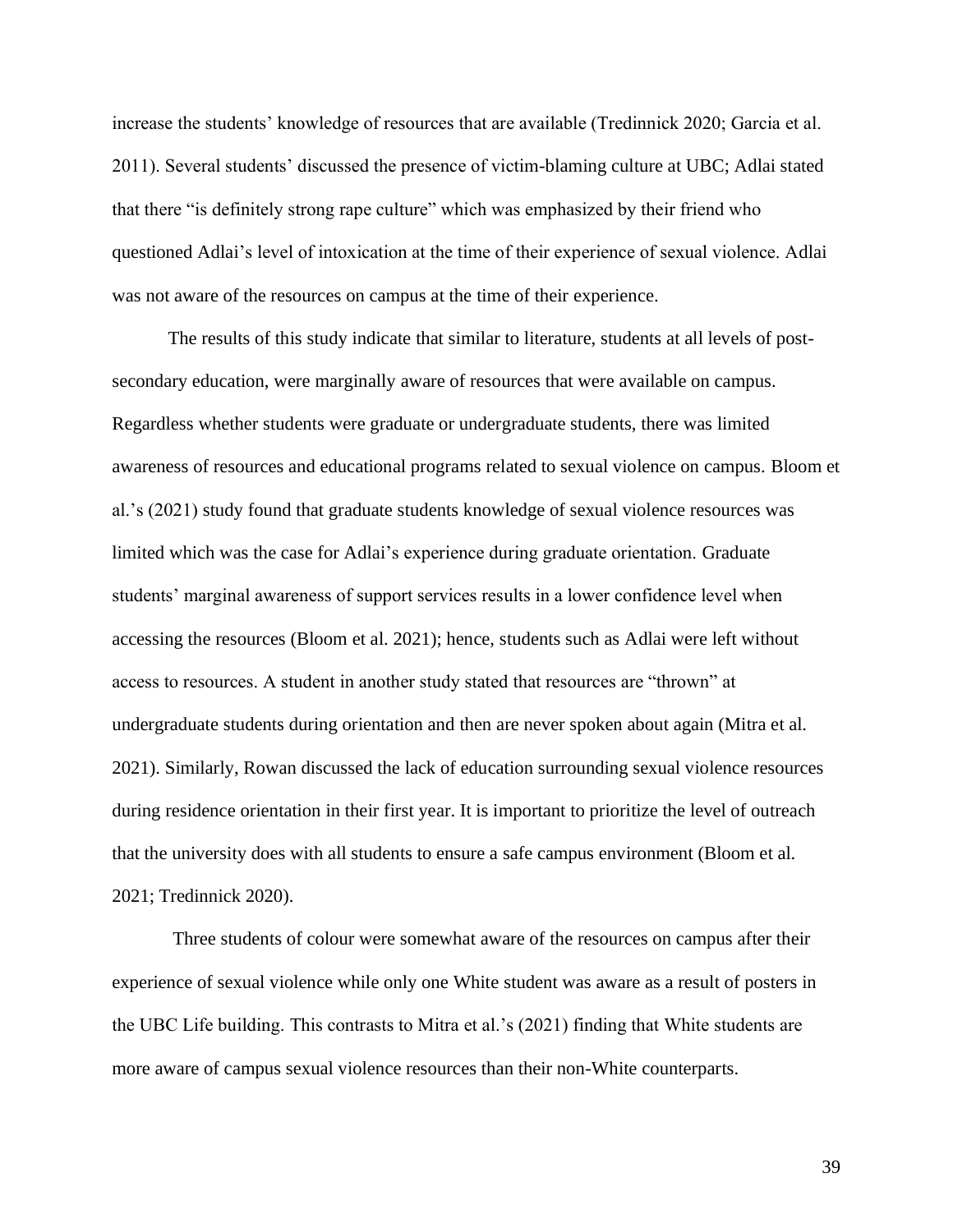Marginalized populations such as those identifying as BIPOC, often face institutional betrayal and as a result, are less aware of resources and more often do not access them in comparison to their White counterparts (Mitra et al. 2021). However, since some of the students of colour in this study were more aware of the resources, the results suggest that there may be more influence on awareness level than marginalized racial or ethnic identities.

#### 5.1.2 Accessibility of Resources

Seven of the eight students accessed sexual violence resources and associated services on campus; some of whom obtained resource information and support online. Other studies have found that post-secondary institutions across Canada do not adequately address sexual violence (as cited in Magnussen & Shankar 2019). The study found that students believed UBC's online resources were helpful which may indicate an alternative finding to previous studies as UBC provides adequate online resources. Several students identified that online resources were helpful especially during the COVID-19 pandemic period in which students were not in-person on campus. Some students accessed SASC's online support group which indicates that there were students who relied on Internet resources for both support and information related to sexual violence (Magnussen  $\&$  Shankar 2019). Ashton discussed the app, 'Signal', and its accessible messaging system through the SASC. Ashton is one student who may have feared the stigma that is often associated with disclosure; this is reduced when students have the option to receive support anonymously (Magnussen & Shankar 2019). Anonymity and online access to resources can increase the likelihood for students to reach out to support services (as cited in Magnussen & Shankar 2019). Further, Riley indicated that SVPRO's website was important in the process of obtaining a support specialist to accompany them during the investigation process. This readily accessible information helps students who are in distress and are in need of clearly labelled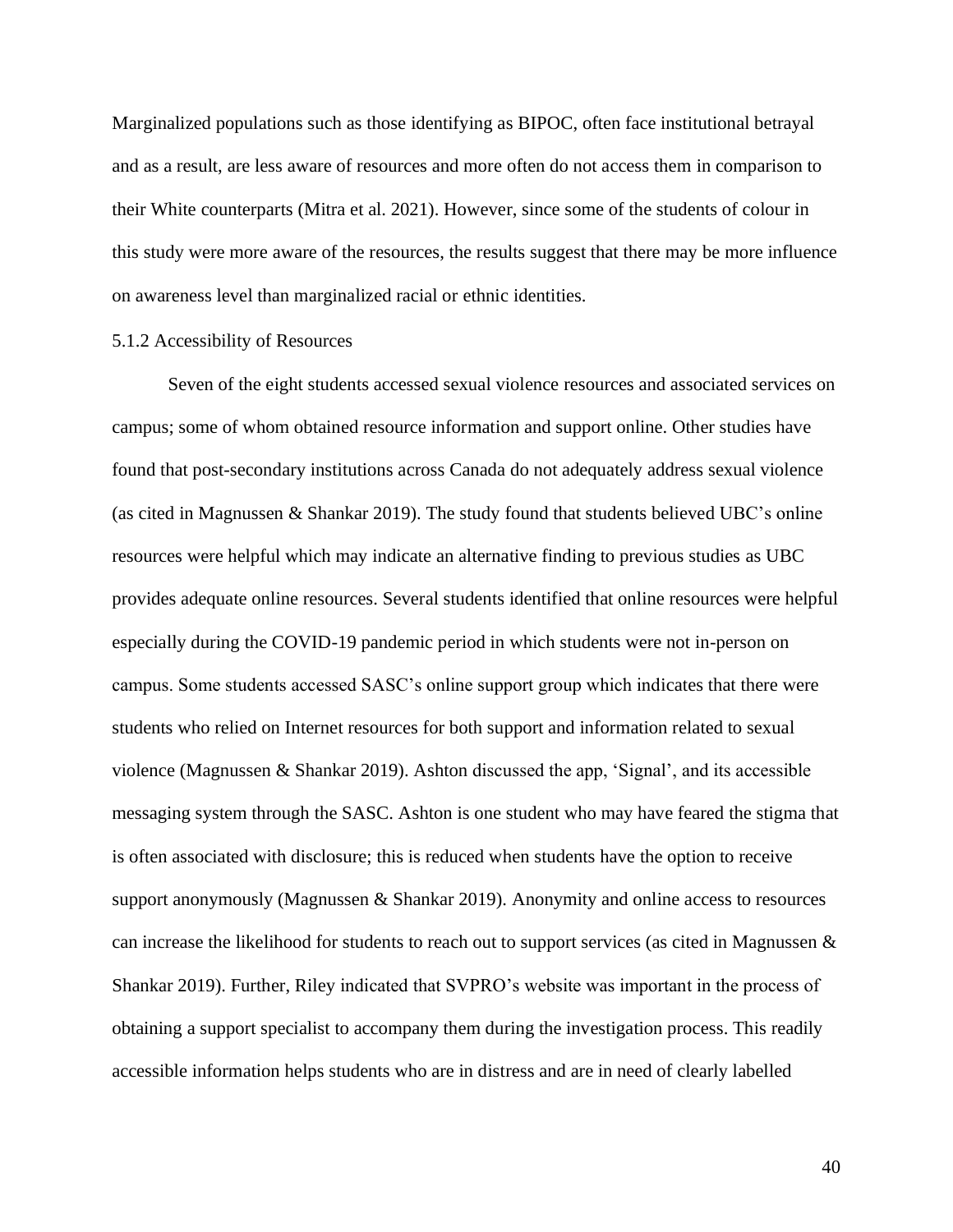information (Magnussen & Shankar 2019). The findings offer important information about the necessity of online, easy-to-use resources that enable students to choose how they receive support. Elliott et al. (2005) indicated that a trauma informed approach utilizes an empowerment model that focuses on a person who has experienced sexualized violence's conscious choice and control over their healing journey. Here, SASC and SVPRO have provided an option for students to choose and navigate their healing journey through the mutual goal of providing adequate support to all students.

The students expressed that they had generally positive experiences with support services, and a few negative experiences with the Investigations Office and Counselling Services. This is not similar to the findings of Quinlan et al. (2017) who found that most students were dissatisfied with their post-secondary institution's sexual violence resources. Of the seven students, only one student labelled their experience with support services including SASC and Counselling, as ranging between neutral and negative. However, it is important to note that the seven students who used the supports on campus, were undergraduate students; the one individual who did not access support services was a graduate student. In comparison to graduate students, more often undergraduate students favour the support services that their post-secondary institution offers (Quinlan et al. 2017). In alignment with this, Adlai, as a graduate student, was unaware of the resources and as a result, did not find the resources to be accessible. Thus, their perception that "the university…focus[es] all of their energy on undergraduate students", suggests some students were not adequately supported via accessible means (Adlai). For all services to be considered as accessible, all students must be aware of the sexual violence services and resources that are available on campus.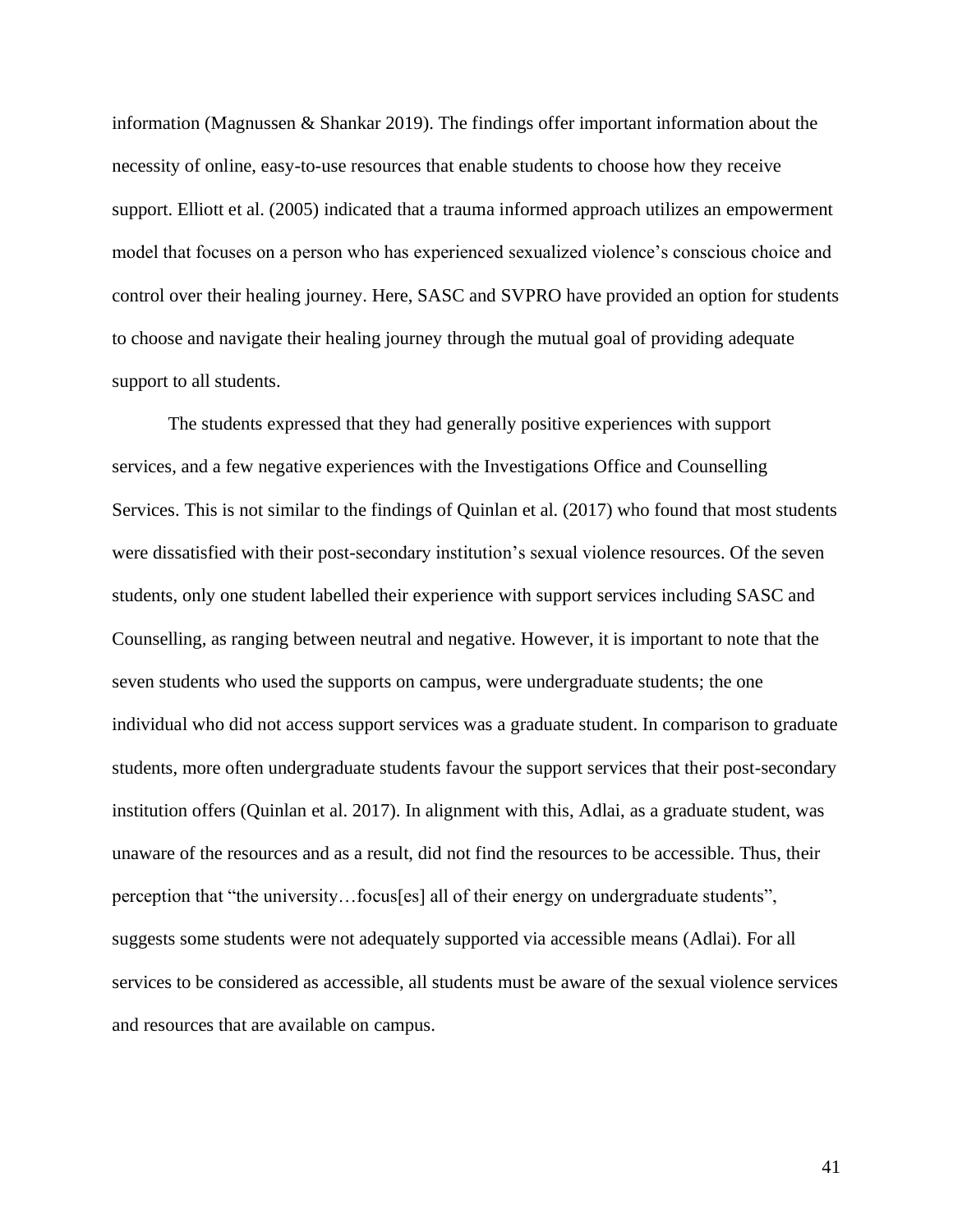The resources that were available to students were not well differentiated which results in students not knowing what each resource is and what is provided. Charlie stated that they did not know the difference between SASC and SVPRO which was "definitely stressful". Societal power dynamics that create differential experiences of privilege and oppression, determine the level of access to resources (Quinlan et al. 2017). In the case of students, relations of institutional bureaucratic power create and perpetuate a hierarchy that reinforces fear of not being believed (Gagnon et al. 2018). Due to SVPRO being a UBC service and SASC being a service provided by the student union, Alma Mater Society, a hierarchy may exist within the University that prevents equal advertisement of these resources. Through the provision of resources, it is necessary to use a trauma informed and feminist based framework that promotes trust and transparency which is done so by clearly denoting what the services offer, to allow the person who experienced sexualized violence, to feel safe (Pemberton & Loeb 2020). The finding of this study offers insights regarding the extent to which students feel safe to access resources based on power dynamics and transparency. However, studies within the University with more participants of diverse backgrounds are required for further analysis on student-to-student services power dynamics.

#### 5.1.3 Marginalized Identities

Due to sexualized violence being viewed predominately as a gender-based violence issue, women are often the forefront of many studies. Stewart et al. (2020) specified that space needs to be provisioned for women to challenge patriarchal systems that subject women to sexual violence at university. Often, gendered language in sexualized violence studies subjugate minority groups such as those who identify outside of the heteronormative confines of the gender binary. For example, many studies such as that by Bergeron et al. (2019), include "Women",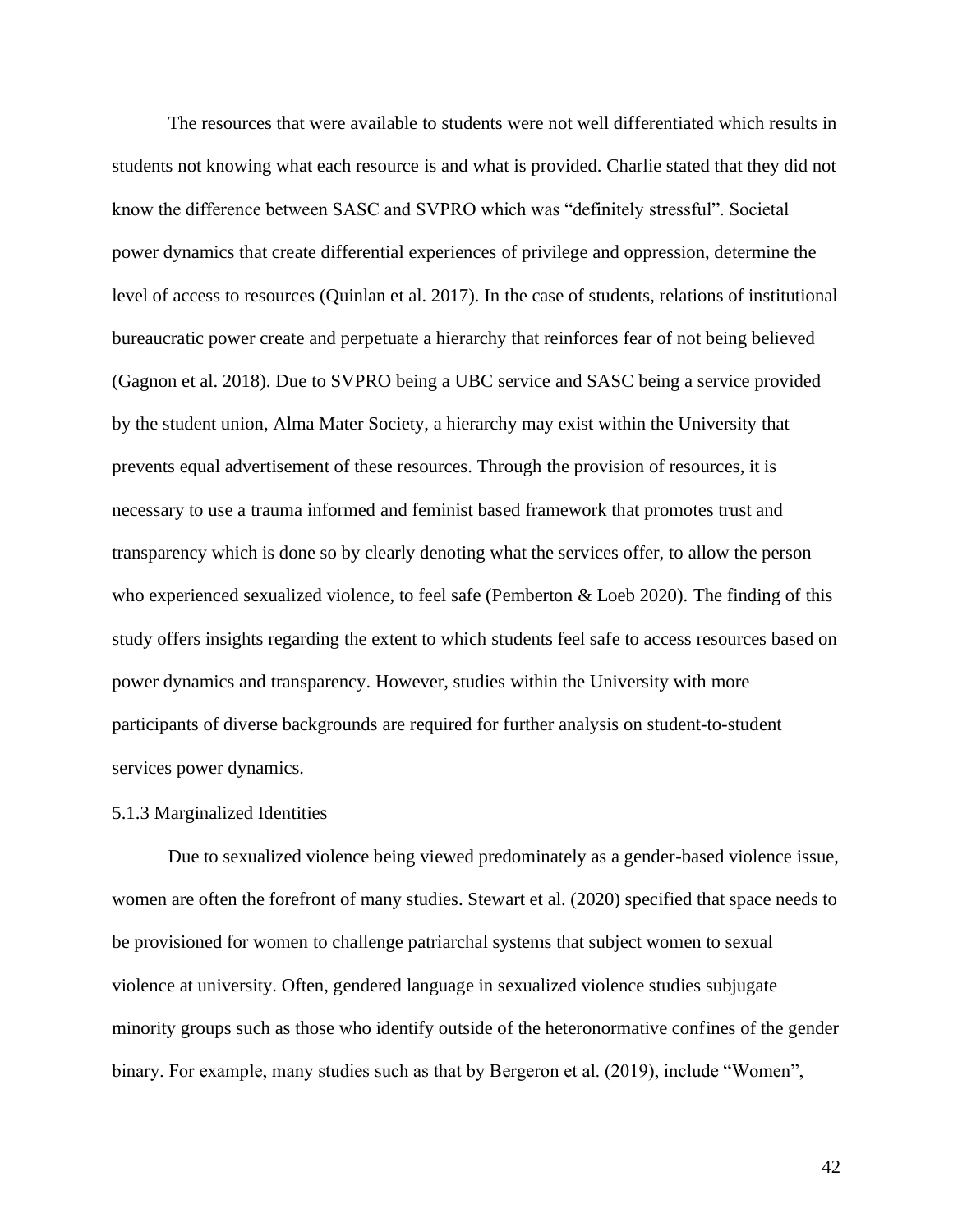"Men" and "Gender minorities" as identifying characteristics for participants rather than what the gender identity is of each participant which may include genderqueer, gender nonconforming, transgender or Two-Spirit identity.

In this study, all participants identified as female with seven identifying as women and one student identifying themselves as genderqueer. Although the study sample was small, the research is consistent with that in the literature which has found that women at the university level experience sexualized violence at higher rates than the general population (Stewart et al. 2020). Patriarchal systems of power are constructed within social contexts to further reinforce the subjugation of violence against women (Hunnicutt 2009). It is crucial to move beyond the false universalism of patriarchy as pertaining only to the binary of gender and sex. The singularity of woman identity constitutes oppressive systems amongst various identities. In this framework, violence against women is not the only patriarchal rendering as many other forms of oppression exist within the framework of male and men dominated conventions. For example with the intersection of sexuality, race, and gender, feminist discourses consider patriarchy as an institutionalized construct that subordinates those of all identities (Harris 2020). Hence the experiences of the students in this study cannot be understood in isolated terms of reference.

Some studies have shown that queer students experience higher rates of sexualized violence (Roskin-Frazee 2020). In this study, the three students who identified as being part of the queer community, did not discuss their experiences in relation to queer violence. Research has shown that due to the rigidity of heteronormative values and a gender-centered narrative of sexualized violence, anti-queer violence often focuses on homophobic implications rather than including the intersections of queer gender identity (Meyer 2012). This unidimensional analysis of queer violence creates an Othering of racialized queer folks by presenting a universal narrative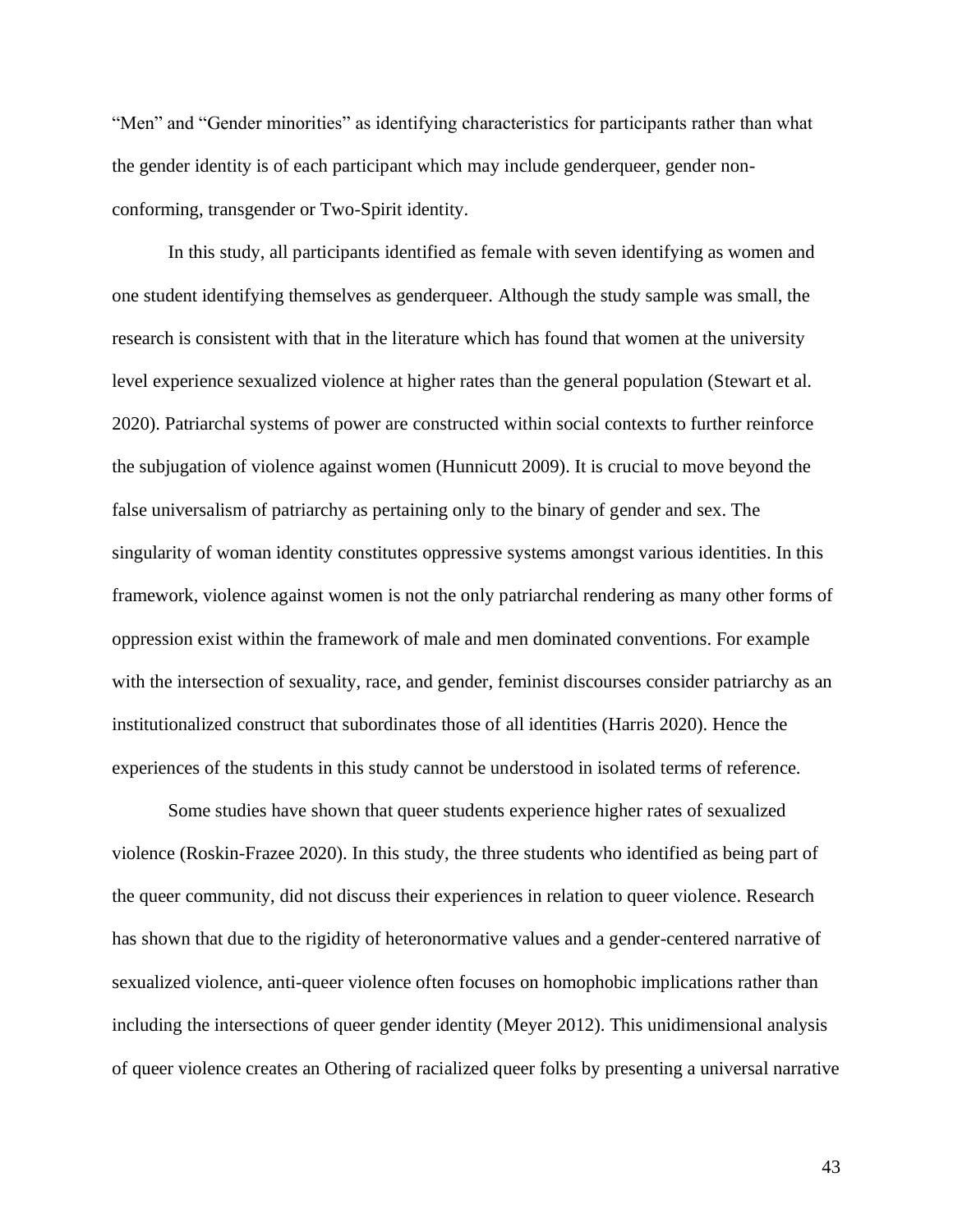of what queer violence looks like and the experiences of those who are impacted by sexualized violence. A student in this study who identified as genderqueer was also South Asian which concerns the intersections of race and gender oppression. Their experience of sexual violence was not well understood through the lens of white supremacy which had equated the violence against all femme presenting folks as the same regardless of intersecting systems of oppression and privilege (Harris 2020). Furthermore, the two students who identified as asexual and pansexual, respectively, did not express these sexual identities as being at the forefront of their experience due to previously identifying as heterosexual at the time of their experience of sexualized violence. Bedera and Nordmeyer (2020) found that men who sexually assault queer women are connected to hegemonic masculinity in a way in which violence is normalized through gender performance of masculinity – reinforcing the success of acquiring unavailable women. The unavailability of femme presenting folks beyond the gender identity of woman, reproduces the notion that queer bodies are a threat to the existence of masculinity and heterosexuality (Bedera & Nordmeyer 2020). Hence sexualized violence against queer women is normalized and attributed to the harmful hypersexualization of queer bodies. The internalization of the students' sexualities being questioned can be related to the criticism that queer women must "choose" one side either being men or women (Bedera & Nordmeyer 2020).

The student who identified as East Asian noted the power differential that existed between themselves and their Master's supervisor which harmed their help-seeking process. Through systematic power relations regarding race and gender, the student experienced racialized sexual violence (Roskin-Frazee 2020). As a result of institutionalized systems of white supremacist ideology, the intersections of oppression and privilege constructed various barriers to help-seeking (Elliot et al. 2005). The Whiteness of the supervisor perpetuated the abuse of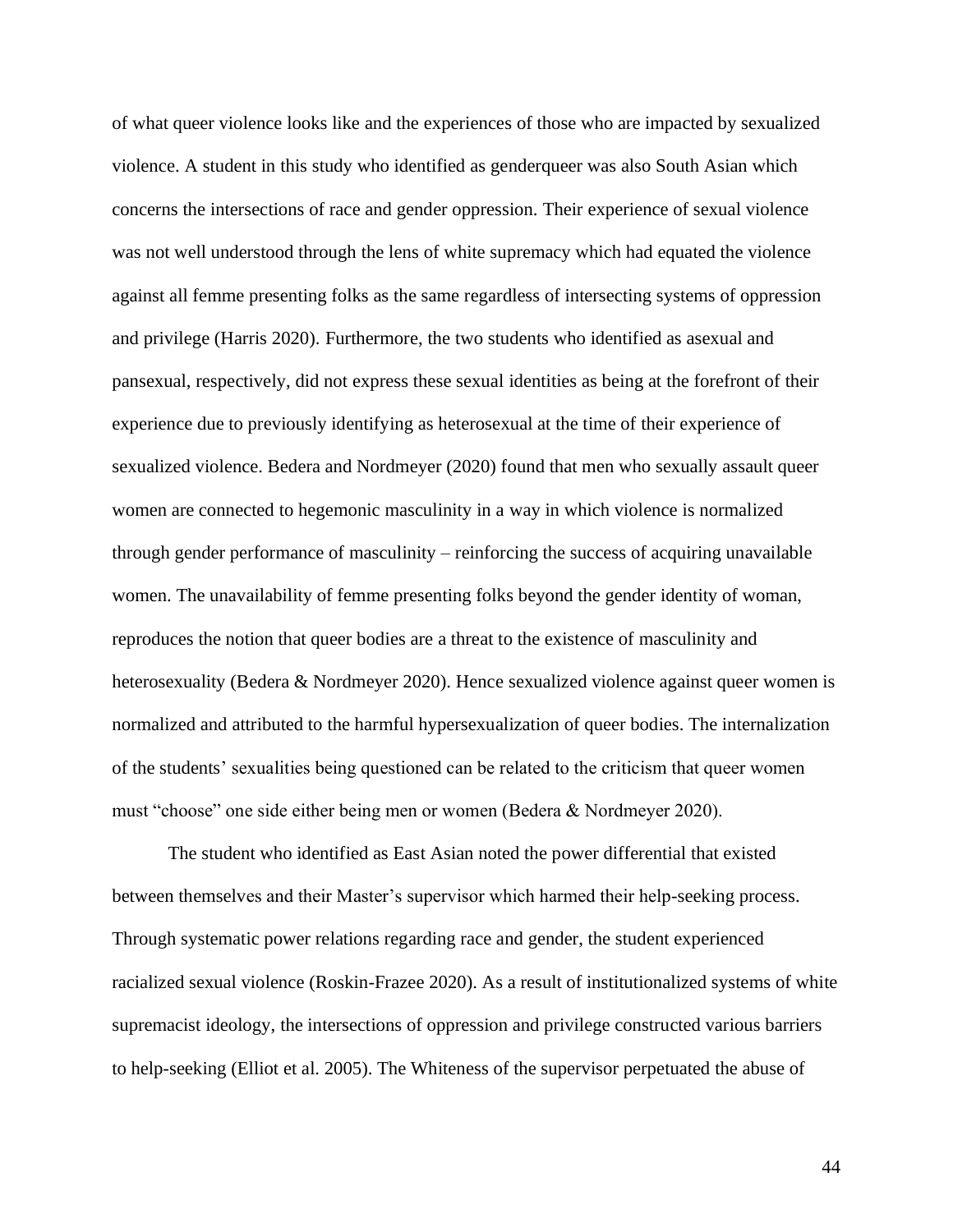power in a multitude of ways as the supervisor had the ability to influence the student's academic and work life within the research laboratory. Anti-racist discourses often neglect the patriarchal implications of Othering in which the student experienced sociohistorical stereotyping where "Asian…women [are seen] as hypersexual, [and] passive" (Harris 2020). In this regard, the White supervisor's implicit bias of the student's Asian identity may have influenced procedural unfairness. This perpetuates violence against Asian women and positions the student as being less believable (Harris 2020) which was presented through the failure to adequately address sexual harassment through the procedural outline of UBC's SC-17 policy. Through the unidimensional focus on women rather than through the systems of domination that Other the racialized student, the supervisor imposed the assumption that their Whiteness had no influence over the student's experience of institutional harm.

#### 5.1.4 Students' Recommendations

The students had varied experiences with the support resources at UBC. According to discussions with some participants, both IO and Counselling Services did not uphold the tenets of trauma informed care and students indicated that communication and validation were two important areas of improvement for both services. Gagnon et al. (2018) found six major recommendations that survivors made, three of which included improvement of communication, believing rather than victim blaming and exhibiting a greater sensitivity to understating the trauma response to their experience of sexualized violence. The Investigations Office has been discussed as a harmful resource due to the failure to partake in a trauma informed framework as promised in the SC-17 policy. The IO did not utilize a framework that was centered on transparency which is essential when operating from a trauma informed lens (Pemberton & Loeb 2020). By not being clear that students would receive the transcript of the person who used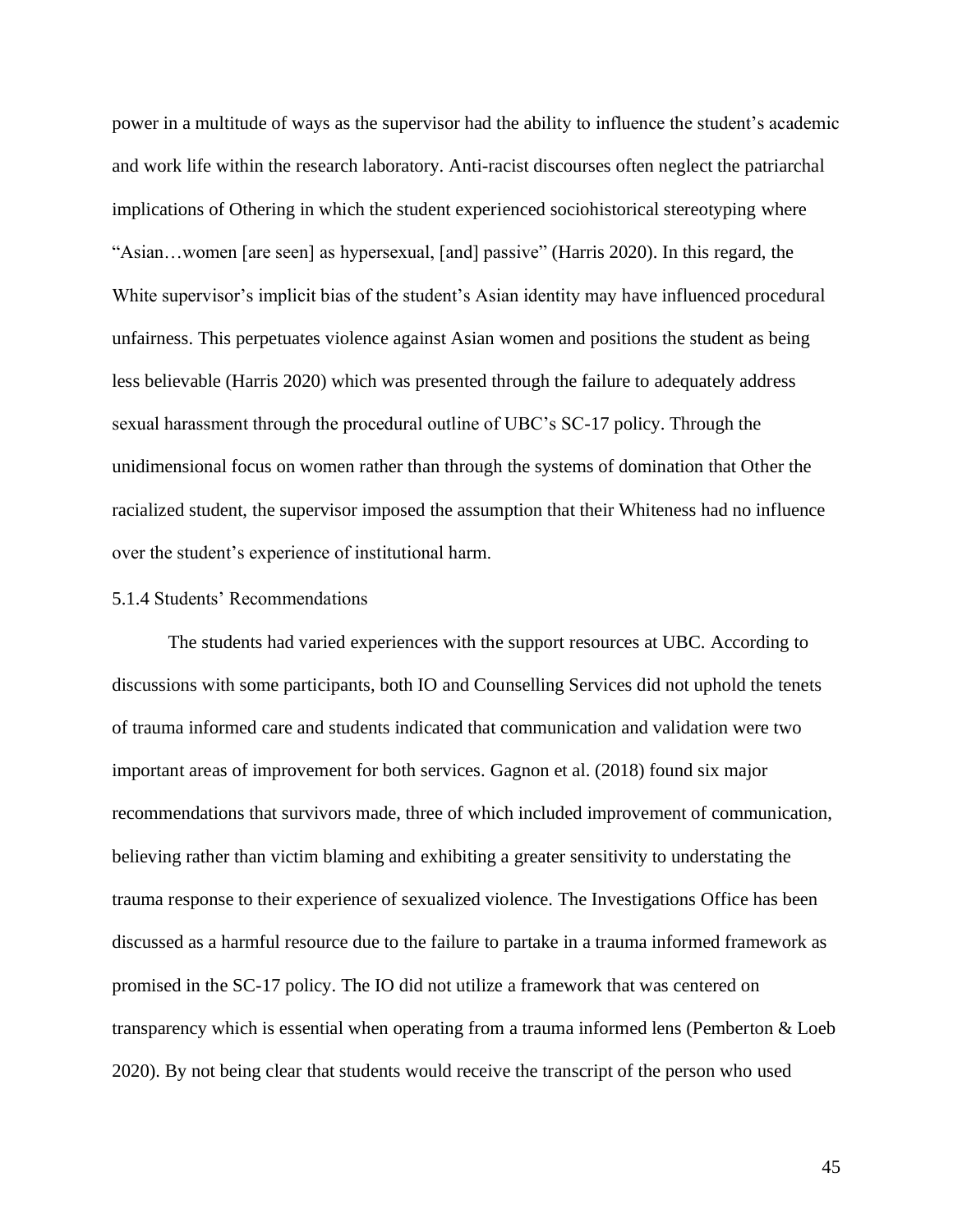sexual violence or what the consequences were for that person, the IO was perpetuating ongoing structural violence which is against trauma and informed care (Levine, Varcoe & Browne 2021). This is exemplary of poor communication and a lack of sensitivity for the potential harm that the report caused the student which could have resulted in re-traumatization. Additionally, a student discussed how Counselling Services made them feel like they should "get over" their experience of sexualized violence which is not indicative of a trauma informed approach to care. This supports Gagnon et al.'s (2018) findings in which people impacted by sexualized violence recommended that service providers believe the person impacted by sexualized violence rather than victim blame; in this case, the counsellor was narrativizing that the student's trauma response was uncalled for. Services that do not provide a validating space for people who experience sexualized violence contribute to the re-traumatization of the individual due to feelings of being emotionally unsafe (Elliott et al. 2005). The lack of consistency of student experiences with this service showcases that counsellors were not uniformly specialized and trained in supporting students impacted by sexualized violence. Both IO and Counselling Services did not adequately ensure that the tenets of trauma informed care were upheld consistently for students in this study. This was undoubtfully harmful in the healing journey of the students who accessed those systems of support.

#### 5.2 Implications and Recommendations

The study contributes important knowledge on how UBC students perceive the dissemination of resources and education that the University provides to its community members to adequately and proactively address sexualized violence. UBC's SC-17 Sexual Misconduct Policy indicates that the approach to supporting students impacted by sexualized violence works within a trauma informed framework however, this required that all students need to be aware of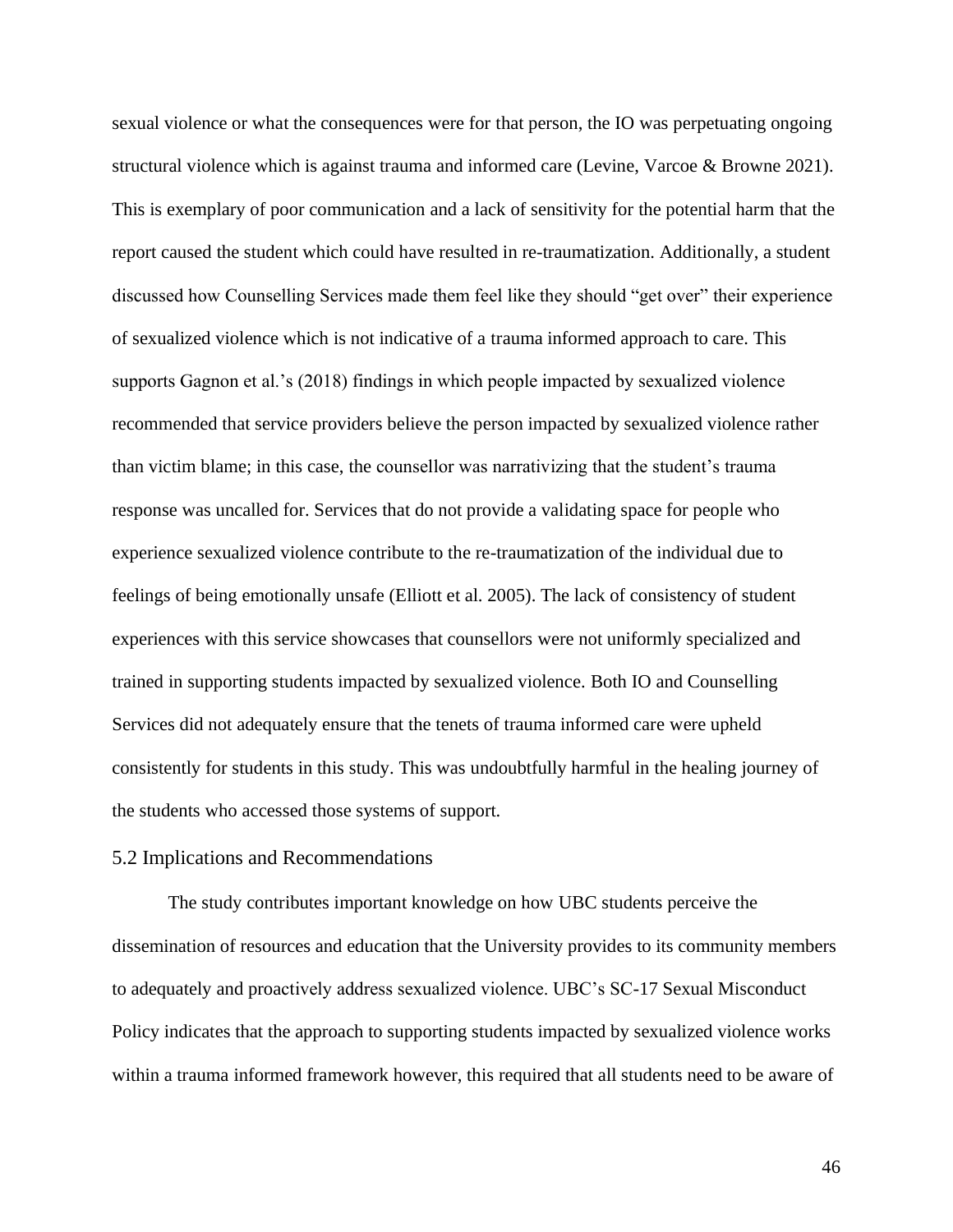the sexual violence resources on campus (Elliott et al. 2005). Based on the low level of awareness that students had on the resources and services that the university offers, the participants have not found these resources adequately supportive for individuals impacted by sexualized violence. A higher level of awareness or knowledge of resources available on campus is indicative of positive perceptions of campus climate (Tredinnick 2020). Students discussed their experience of victim blaming by fellow students, staff and academic personnel which promoted the understanding that rape culture was very prominent on campus. Despite the University putting out statements in support of those impacted by sexualized violence and condemning those who enact sexualized violence, the perception of staff and faculty being trained in disclosure and response procedures was unconvincing. Previous studies in the United States have found that less than five percent of students who experience sexualized violence, disclose to university authority which may be due to the perception that staff and faculty are untrained in response to disclosures (Orchowski, Untied & Gidycz 2013; Tredinnick 2020). This lack of trust in the capacity of the University to support those who have experienced sexualized violence requires addressing. Hence the students that participated in this study have experienced ongoing institutionalized violence due to a victim blaming campus environment and neglectful training of staff and faculty at UBC.

Students provided several recommendations that the University could implement to improve their prevention and response to sexualized violence. As some students recommended, the University can begin the process of widespread education and awareness on campus by holding educational programing during student orientation. However, in order to provide more education on campus, increased funding for resources and education is required. SASC and SVPRO have educational resources but the capacity to provide extensive education by smaller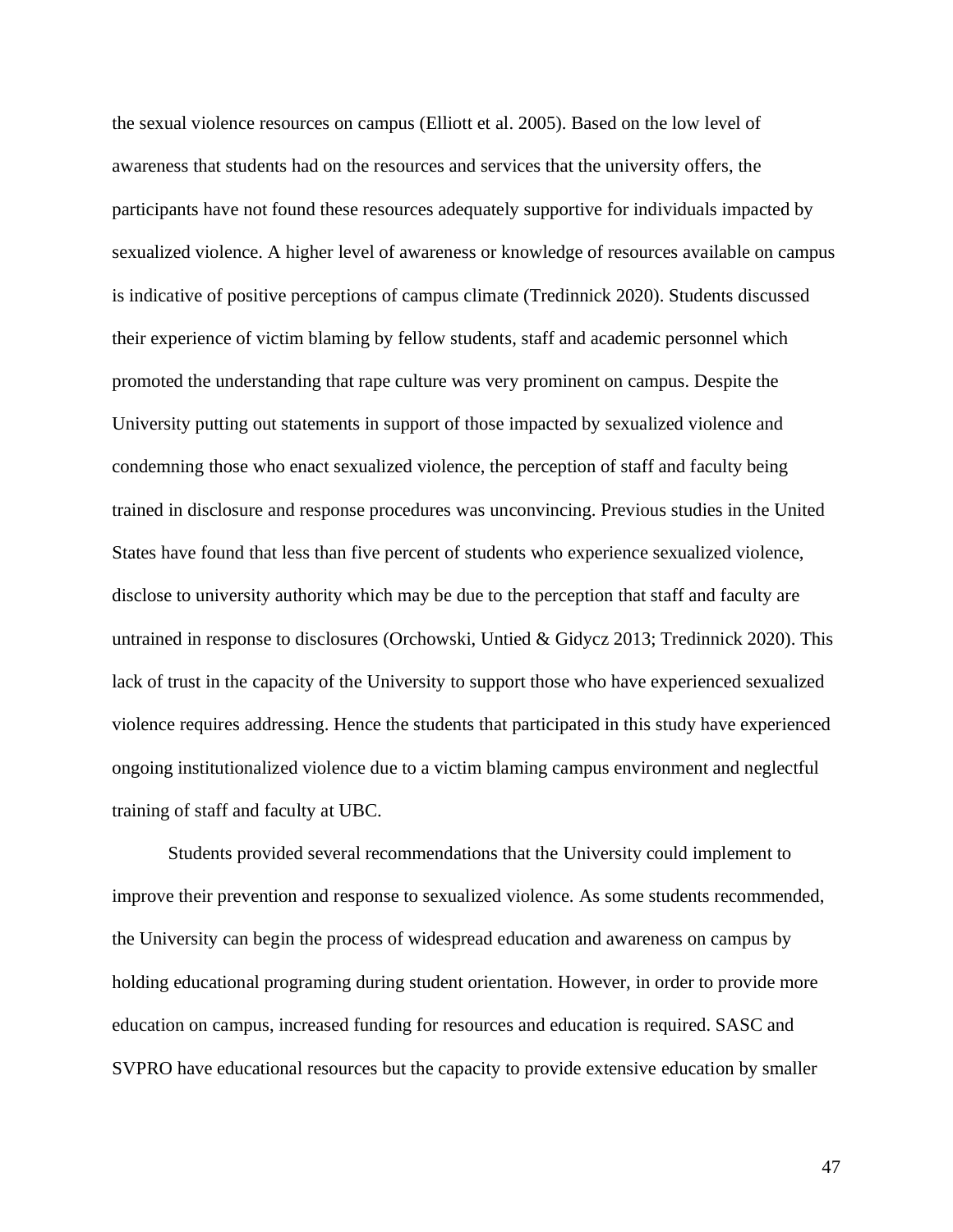services such as SASC, is limited. Garcia et al. (2011) found that students want to have more readily access to resources and knowledge on sexualized violence which includes prevention programs, support services and disclosure and reporting mechanisms available on and off campus. An example of a prevention resource that could be mandated by the University includes online Canvas modules such as 'Responding to Disclosures', 'Consent Culture', 'Rape Culture and Victim Blaming', 'Bystander Intervention' and 'Resources on Campus'. These training modules could be accessible on a variety of platforms as part of orientation each time students, staff and faculty arrive at the beginning of a school year; updates could be made each year as there are important studies and information being discovered regularly. To determine what updates are required, campus climate surveys would be able to provide the prevalence of rape myth beliefs and persistence of victim blaming behaviour on campus. To notify students of the existing resources, course syllabi should include a section on sexualized violence resources and education available just as the plagiarism policy is listed.

Importantly, this study exemplifies that the procedures and outline of UBC's Sexual Misconduct Policy, SC-17, was not widely, consistently or adequately distributed and educated to UBC faculty and staff. In the discussions held with students, it was identified that many University staff such as counsellors, investigators, academic advisors and professors, were not well aware of how to respond to disclosures and provide helpful support for students who have been impacted by sexualized violence. It is the responsibility of the University including its highest positions, to oversee the development and implementation of SC-17 to foster a prevention-focused environment for UBC community members. Statements released by individuals such as the President and Vice-Chancellor, are not enough to facilitate the safety of students through condemning sexualized violence. Rather, the act of publicity as students have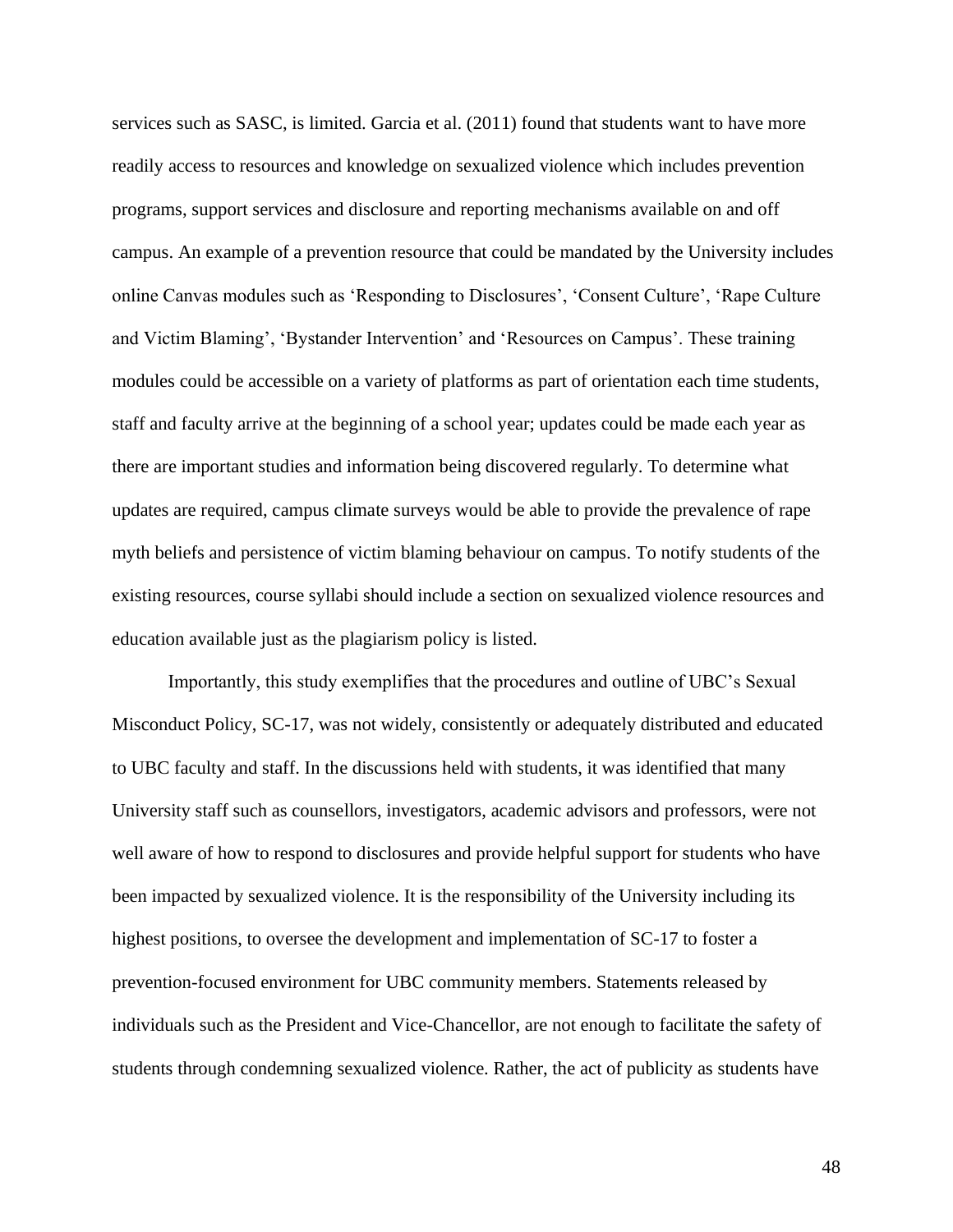expressed, does not result in a cultural shift to promote a culture of consent. In order to take full responsibility for the training and education of all staff and faculty at the University, SC-17 procedures need to be adequately communicated on an annual basis with sufficient response protocols outlined for UBC community members to follow if a student or another community member, discloses an experience of sexualized violence. Based on the study's findings, it can be concluded that the disclosure, report and investigation process of SC-17 was not well communicated to these students who have experienced sexualized violence.

#### 5.3 Limitations and Strengths

This study was limited by a small sample size of eight individuals, one campus and included mostly cis women. The small group of students who participated in this study provide invaluable contributions to this work. It would be beneficial for future studies to include a larger sample size that can obtain information on a larger scale for UBC to utilize in its improvement of sexual violence support services on campus. Additionally, UBC has both a Vancouver and Kelowna campus but only the Vancouver campus was included in this study. I believe that a future study which compares and contrasts both campuses would be beneficial to examine the services that are offered for people who have experienced sexualized violence. With more time and funding, this project would be helpful for understanding how the campuses prioritize sexualized violence prevention and response. Additionally this study mostly included the experiences of cis women. This reduced gender diversity which is important for the understanding of how the UBC Vancouver operates from an inclusive gender diverse standpoint. In this regard, this study's findings do not include the diverse identities of the campus community and is therefore not representative of the entire UBC Vancouver Community.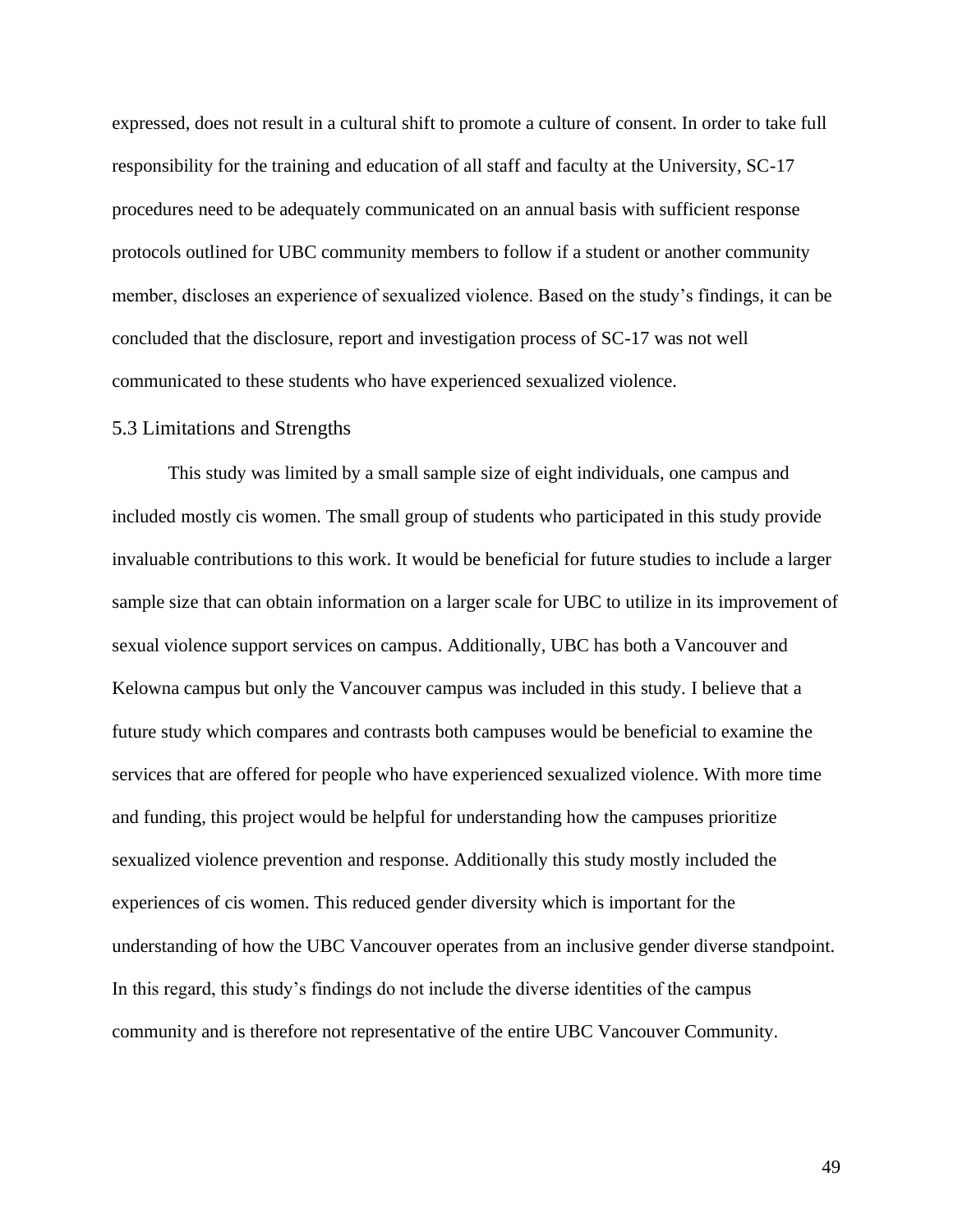This study has several strengths that contribute important information for UBC to use in the future. The communication of the participant's experiences using direct quotes rather than interpreting the language that was used by each student, was important. This allowed for a more transparent approach to the communication of the findings for the general population to use as a source of how to improve campus resources and services. As a result, this study offers insight into the experiences of people who have been impacted by sexualized violence and their expressed concerns and/or satisfaction with a variety resources on campus that they used in their healing journey. Using a person-centered approach to the research, this study contributes to the literature by showcasing how participant experiences are invaluable to the expansion, modification and implementation of sexualized violence support services and resources.

#### 5.4 Conclusion

This study has identified the unique experiences of UBC students who are impacted by sexualized violence. Varying levels of awareness of campus resources due to a culture of rape myths and victim blaming was identified as nefarious in the help-seeking process for students and if students chose to seek help, they were often confronted with UBC community members who did not consistently provide trauma informed support. Institutions such as UBC are embedded in a patriarchal and oppressive framework due to colonial strategies that uphold dominant ideologies. Despite UBC's efforts to deconstruct institutionalized harm, the failure to uphold the tenets of trauma informed care contributes to the perpetuation of rape culture and indifference to sexualized violence. It is the responsibility of the University to protect all community members through the consistent training and education of all members of the University beginning with those who are required to implement and disseminate those trainings as per the SC-17 policy. The establishment of resources and training for the University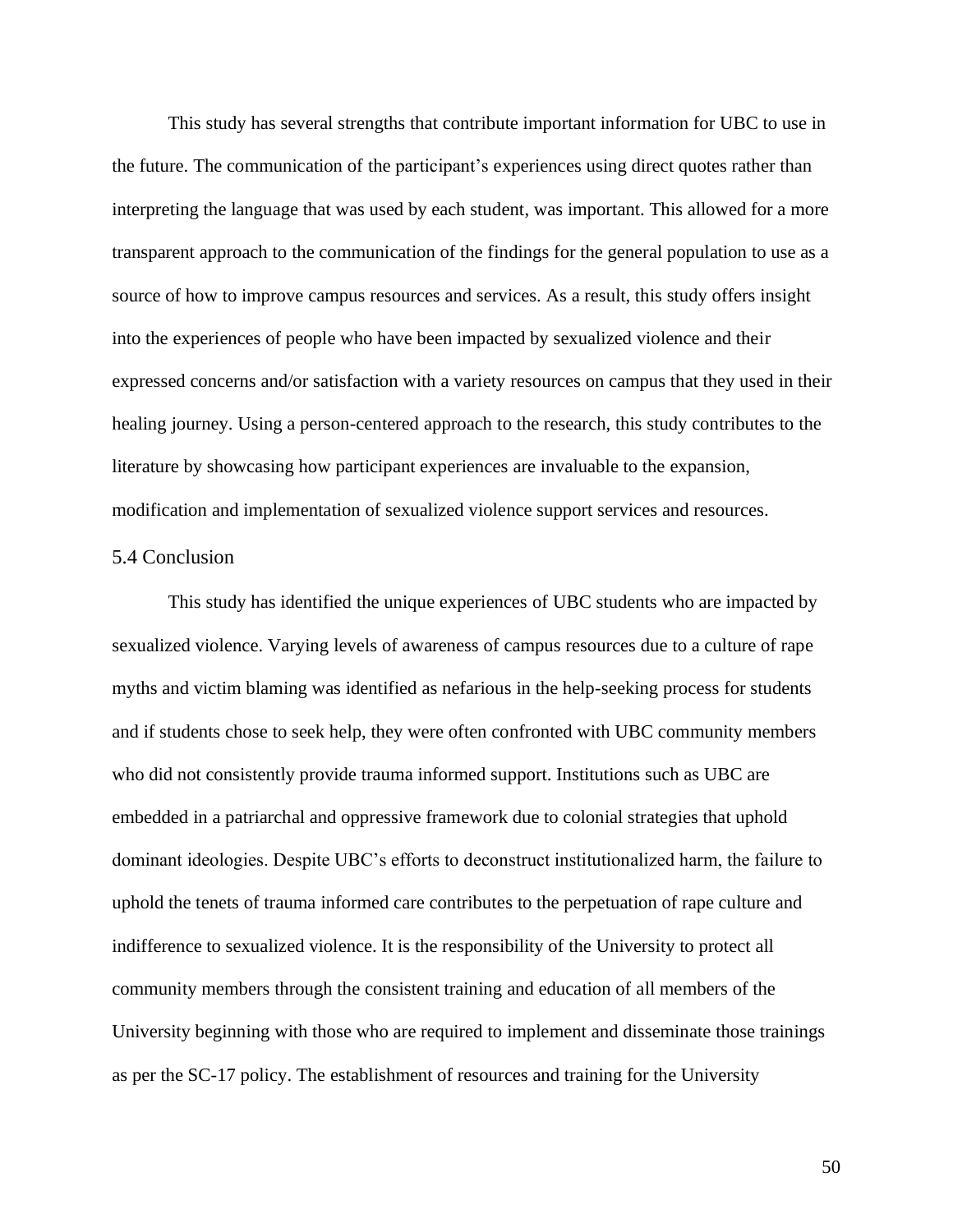community needs to be clear and widespread to facilitate a culture of consent, support and denunciation of sexualized violence that will result in an inclusive and supporting environment for all students.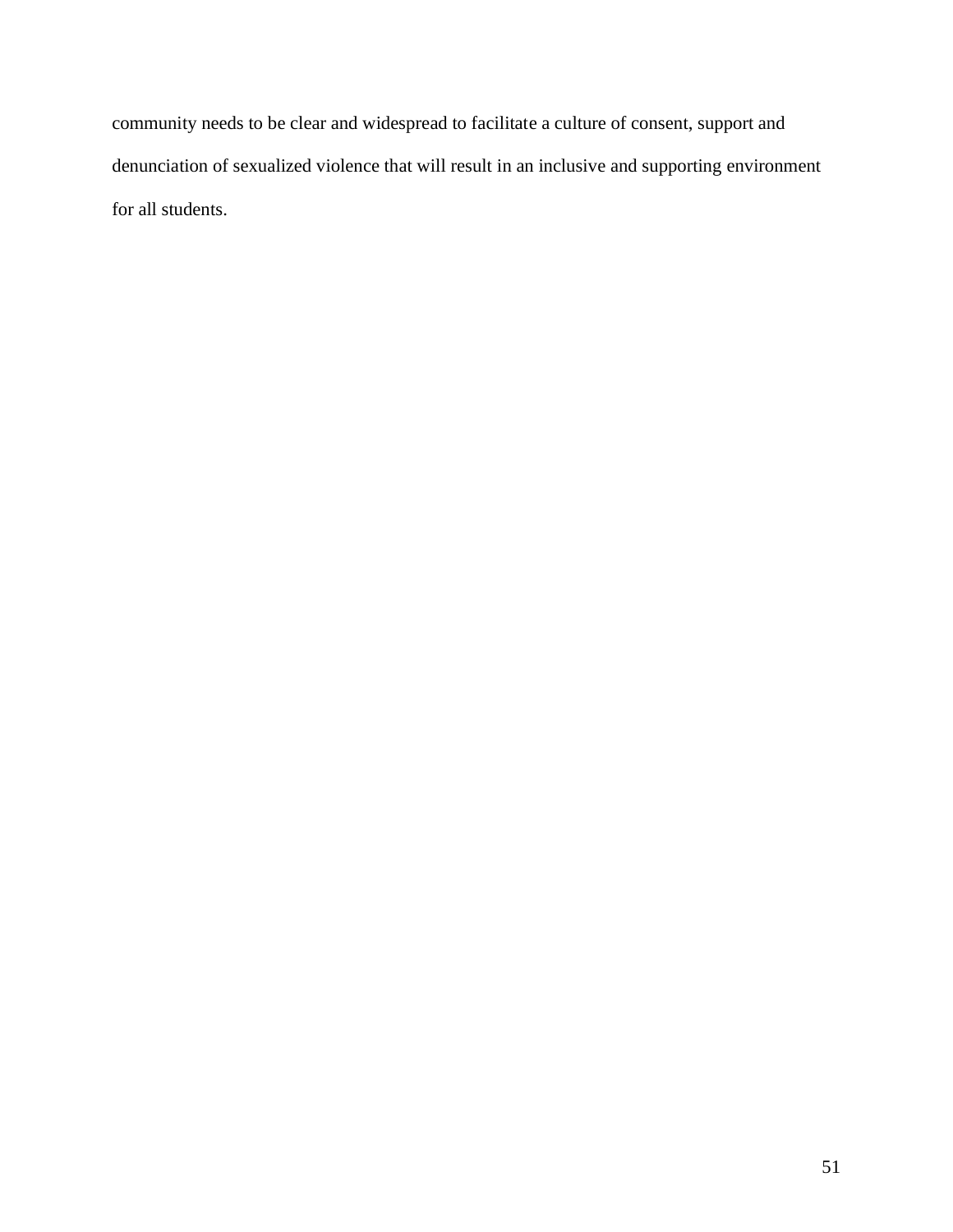# Bibliography

- Abavi, Rebecca., Allison Branston, Robin Mason, and Janice Du Mont. "An Exploration of Sexual Assault Survivors' Discourse Online on Help-Seeking." *Violence and Victims* 35, no. 1 (2020): 126-140.
- Andrejek, Nicole. "Girls' Night Out: The Role of Women-Centred Friendship Groups in University Hookup Culture\*." *Sociological Forum* (2021): 1-18.
- Bagwell-Gray, Meredith E., Jill Theresa Messing, and Adrienne Baldwin-White. "Intimate Partner Sexual Violence: A Review of Terms, Definitions, and Prevalence." *Trauma, Violence, & Abuse* 16, no. 3 (2015): 316-335.
- Bedera, Nicole., and Kristjane Nordmeyer. "An Inherently Masculine Practice: Understanding the Sexual Victimization of Queer Women." *Journal of Interpersonal Violence* 36, no. 23-24 (2020): 11188-11211.
- Beres, Melanie A., Gareth J. Treharne and Zoran Stojanov. "A whole campus approach to sexual violence: the University of Otago Model." *Journal of Higher Education Policy and Management*  42, no. 6 (May 2019): 646-662.
- Bergeron, Manon., Marie-France Goyer., Martine Hébert and Sandrine Ricci. "Sexual Violence on University Campuses: Differences and Similarities in the Experiences of Students, Professors and Employees." *Canadian Journal of Higher Education* 49, no. 3 (2019): 88-103.
- Bill 23, *Sexual Violence and Misconduct Policy Act*, 5<sup>th</sup> sess., 40<sup>th</sup> Parliament, 2016, [https://www.leg.bc.ca/parliamentary-business/legislation-debates-proceedings/40th](https://www.leg.bc.ca/parliamentary-business/legislation-debates-proceedings/40th-parliament/5th-session/bills/first-reading/gov23-1)[parliament/5th-session/bills/first-reading/gov23-1](https://www.leg.bc.ca/parliamentary-business/legislation-debates-proceedings/40th-parliament/5th-session/bills/first-reading/gov23-1)
- Bill M205, *Post-Secondary Sexual Violence Policies Act*, 5<sup>th</sup> sess., 40<sup>th</sup> Parliament, 2016, [https://www.leg.bc.ca/Pages/BCLASS-Legacy.aspx#%2Fcontent%2Fdata%2520-](https://www.leg.bc.ca/Pages/BCLASS-Legacy.aspx#%2Fcontent%2Fdata%2520-%2520ldp%2Fpages%2F40th5th%2F1st_read%2Fm205-1.htm) [%2520ldp%2Fpages%2F40th5th%2F1st\\_read%2Fm205-1.htm](https://www.leg.bc.ca/Pages/BCLASS-Legacy.aspx#%2Fcontent%2Fdata%2520-%2520ldp%2Fpages%2F40th5th%2F1st_read%2Fm205-1.htm)
- Bloom, Brittnie E., Cierra Raine Sorin, Laury Oaks and Jennifer A. Wagman. "Graduate students' knowledge and utilization of campus sexual violence and sexual harassment resources." *Journal of American College Health* (2021): 1-4. DOI: 10.1080/07448481.2021.1942010
- Brownridge, Douglas A. "Partner Violence Against Women With Disabilities: Prevalence, Risk, and Explanations." *Violence Against Women* 12, no. 9 (September 2006): 805-822.
- Burczycka, Marta. "Students' Experiences of Unwanted Sexualized Behaviours and Sexual Assault at Postsecondary Schools in the Canadian Provinces, 2019." (September 2020).
- Crawford, Tiffany. "One in 10 women sexually assaulted last year at Canadian post-secondary schools" StatsCan. Vancouver Sun, September 16 2020, [https://vancouversun.com/news/one-in-](https://vancouversun.com/news/one-in-10-women-sexually-assaulted-last-year-at-canadian-universities-statscan)[10-women-sexually-assaulted-last-year-at-canadian-universities-statscan.](https://vancouversun.com/news/one-in-10-women-sexually-assaulted-last-year-at-canadian-universities-statscan)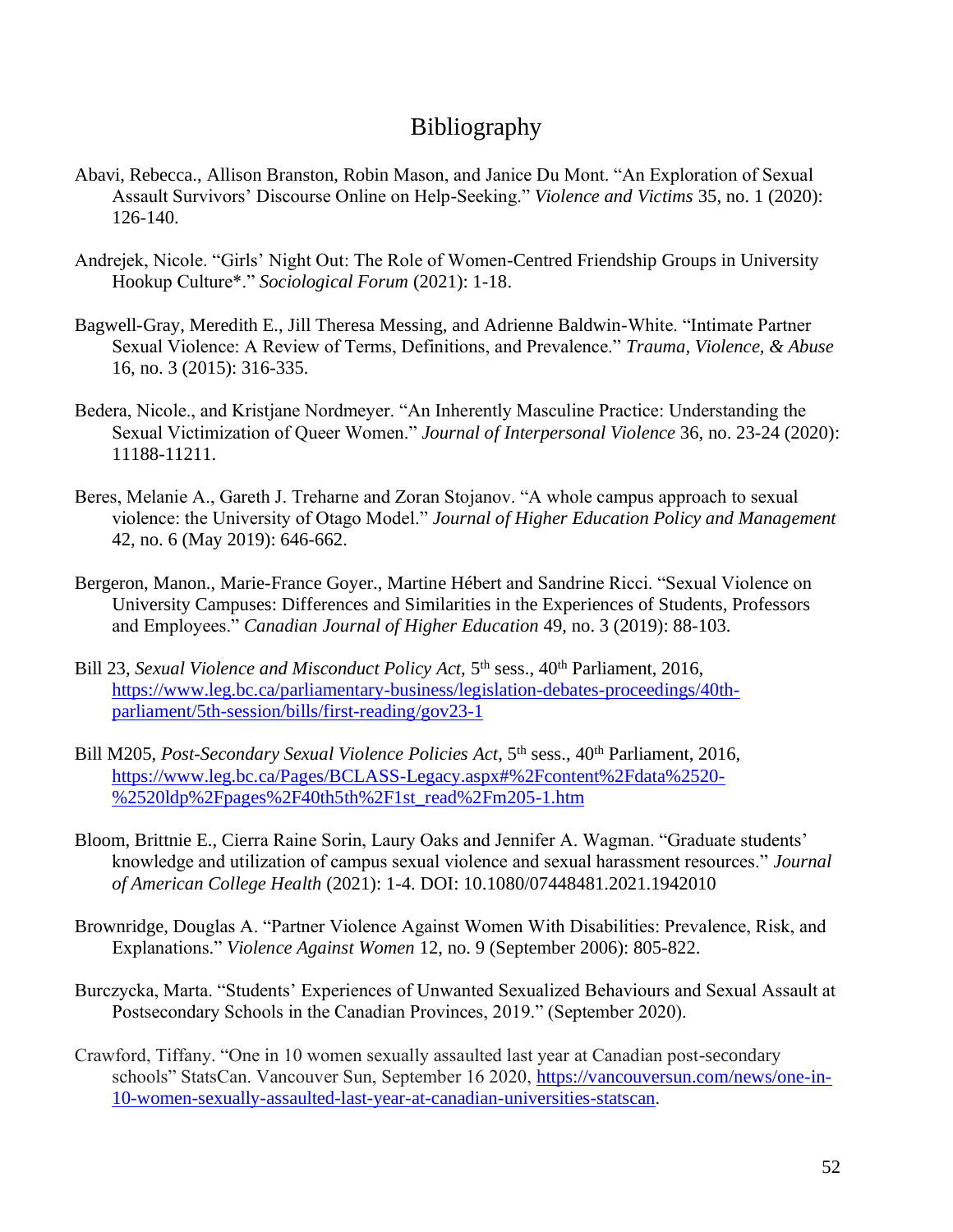- Conroy, Shana., and Adam Cotter. "Self-reported sexual assault in Canada, 2014." (July 2017). <https://www150.statcan.gc.ca/n1/en/pub/85-002-x/2017001/article/14842-eng.pdf?st=RTeof2Qx>
- Cotter, Adam, and Laura Savage. "Gender-based violence and unwanted sexual behaviour in Canada, 2018: Initial findings from the Survey of Safety in Public and Private Spaces." (Winter 2019). [https://www150.statcan.gc.ca/n1/en/pub/85-002-x/2019001/article/00017-eng.pdf?st=-](https://www150.statcan.gc.ca/n1/en/pub/85-002-x/2019001/article/00017-eng.pdf?st=-03WVpDh) [03WVpDh](https://www150.statcan.gc.ca/n1/en/pub/85-002-x/2019001/article/00017-eng.pdf?st=-03WVpDh)
- Cullen, Patricia., Tamara Mackean, Faye Worner, Cleone Wellington, Hayley Longbottom, Julieann Coombes, Keziah Bennett-Brook, Kathleen Clapham, Rebecca Ivers, Maree Hackett, and Marlene Longbottom. "Trauma and Violence Informed Care Through Decolonising Interagency Partnerships: A Complexity Case Study of Waminda's Model of Systemic Decolonisation." *International Journal of Environmental Research and Public Health* 17 (2020): 1-21.
- Donde, Sapana D., Sally K.A Ragsdale, Mary P Koss, and Alyssa N. Zucker. "If It Wasn't Rape, Was It Sexual Assault? Comparing Rape and Sexual Assault Acknowledgement in College Women Who Have Experienced Rape." *Violence Against Women* 24, no. 14 (2018): 1718-1738.
- Donovan, Roxanne A. "To Blame or Not to Blame Influences of Target Race and Observer Sex on Rape Blame Attribution." *Journal of Interpersonal Violence* 22, no. 6 (June 2007): 722-736.
- Du Mont, Janice., Daisy Kosa, Sheila Macdonald, Anita Benoit, and Tonia Forte. "A comparison of Indigenous and non-Indigenous survivors of sexual assault and their receipt of and satisfaction with specialized health care services." *PLoS ONE* 12, no. 1 (2017): 1-15.
- Du Mont, Janice., Shelia Macdonald, Meghan White, and Linda Turner. "Male Victims of Adult Sexual Assault: A Descriptive Study of Survivors' Use of Sexual Assault Treatment Services." *Journal of Interpersonal Violence* 28, no. 13 (2013): 2676-2694.
- Elliott, Denise E., Paula Bjelajac, Roger D. Fallot, Laurie S. Markoff, and Beth Glover Reed. "Trauma-Informed or Trauma-Denied: Principles and Implementation of Trauma-Informed Services for Women." *Journal of Community Psychology* 33, no. 4 (July 2005): 461–77. [https://doi.org/10.1002/jcop.20063.](https://doi.org/10.1002/jcop.20063)
- Ellison, Annie. "UBC's Sauder School to pay for sexual assault counsellor" CBC News. November 4 2013, [https://www.cbc.ca/news/canada/british-columbia/ubc-s-sauder-school-to-pay-for-sexual](https://www.cbc.ca/news/canada/british-columbia/ubc-s-sauder-school-to-pay-for-sexual-assault-counsellor-1.2356417)[assault-counsellor-1.2356417](https://www.cbc.ca/news/canada/british-columbia/ubc-s-sauder-school-to-pay-for-sexual-assault-counsellor-1.2356417)
- Flack, William F., Brooke E Hansen, Allyson B. Hopper, Leigh A. Bryant, Katherine W. Lang, Andrea A. Massa, and Jenni E. Whalen. "Some Types of Hookups May Be Riskier Than Others for Campus Sexual Assault." *Psychological Trauma: Theory, Research, Practice and Policy* 8, no. 4 (2016): 413-420.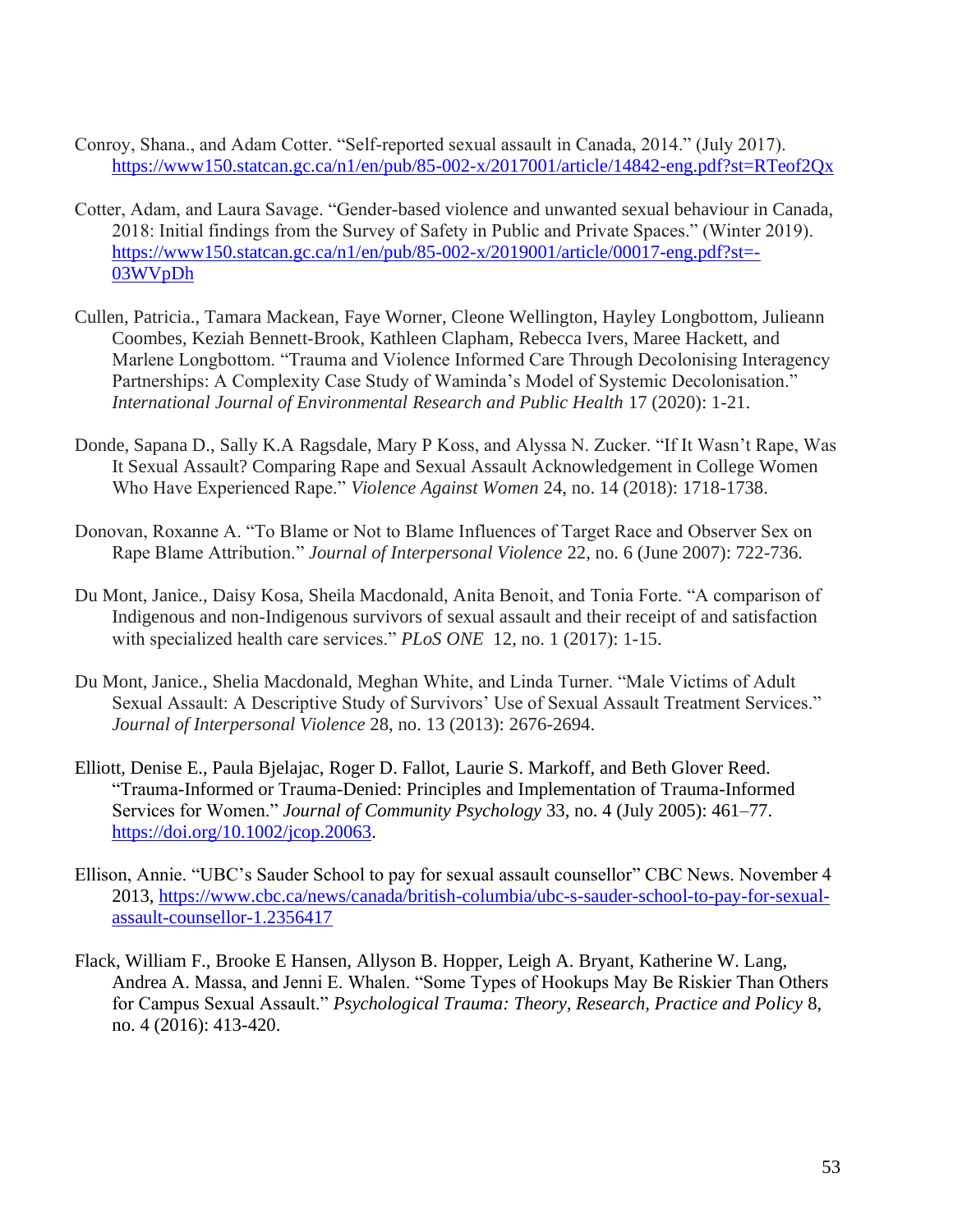- Gagnon, Kerry L., Naomi Wright, Srinivas Tejaswinhi., and Anne P. DePrince. "Survivors' Advice to Service Providers: How to Best Serve Survivors of Sexual Assault." *Journal of Aggression, Maltreatment & Trauma* 27, no. 10 (2018): 1125-1144. DOI: 10.1080/10926771.2018.1426069
- Garcia, Carolyn M., and Katherine A. Lust. "Preventing sexual violence instead of just responding to it: Students' perceptions of sexual violence resources on campus." *Journal of Forensic Nursing* 8 (2021): 61-71. doi: 10.1111/j.1939-3938.2011.01130.x
- Gul, Monika. "No evidence so far 6 women drugged at UBC fraternities: RCMP" City News. November 8 2019, [https://www.citynews1130.com/2019/11/08/no-evidence-so-far-6-women](https://www.citynews1130.com/2019/11/08/no-evidence-so-far-6-women-drugged-at-ubc-fraternities-rcmp/)[drugged-at-ubc-fraternities-rcmp/](https://www.citynews1130.com/2019/11/08/no-evidence-so-far-6-women-drugged-at-ubc-fraternities-rcmp/)
- Harris, Jessica C. "Women of Color Undergraduate Students' Experiences with Campus Sexual Assault: An Intersectional Analysis." *The Review of Higher Education* 44, no. 1 (2020): 1–30. [https://doi.org/10.1353/rhe.2020.0033.](https://doi.org/10.1353/rhe.2020.0033)
- Hartman, Saidiya. *Scenes of Subjection*. Oxford, New York: Oxford University Press, 1997.
- Hunnicutt, Gwen. "Varieties of Patriarchy and Violence Against Women Resurrecting "Patriarchy" as a Theoretical Tool." *Violence Against Women* 15, no. 5 (May 2009): 552-573.
- Jaffray, Brianna. "Experiences of violent victimization and unwanted sexual behaviours among gay, lesbian, bisexual and other sexual minority people, and the transgender population, in Canada 2018." (September 2020).
- Janse van Rensburg, Margaret, and Holly Smith. "Navigating uncertainty, employment and women's safety during COVID-19: Reflections of sexual assault resistance educators." *Gender Work Organ* 28, no. S1 (June 2020): 122-136.
- Kane, Laura. "B.C. introduces law requiring universities to have sexual misconduct policies." The Canadian Press, April 27 2016, [https://www.ctvnews.ca/canada/b-c-introduces-law-requiring](https://www.ctvnews.ca/canada/b-c-introduces-law-requiring-universities-to-have-sexual-misconduct-policies-1.2877801)[universities-to-have-sexual-misconduct-policies-1.2877801.](https://www.ctvnews.ca/canada/b-c-introduces-law-requiring-universities-to-have-sexual-misconduct-policies-1.2877801)
- Kirkner, Anne., Katherine Lorenz, and Sarah E. Ullman. "Recommendations for Responding to Survivors of Sexual Assault: A Qualitative Study of Survivors and Support Providers." *Journal of Interpersonal Violence* 36, no. 3-4 (2021): 1005-1028.
- Lee, Chelsey, and Jennifer S. Wong. "A Safe Place to Learn? Examining Sexual Assault Policies at Canadian Public Universities." *Studies in Higher Education* 44, no. 3 (March 4, 2019): 432–45. [https://doi.org/10.1080/03075079.2017.1371687.](https://doi.org/10.1080/03075079.2017.1371687)
- Levine, Sarah., Colleen Varcoe, and Annette J. Browne. "We went as a team closer to the truth": impacts of interprofessional education on trauma- and violence- informed care for staff in primary care settings." *Journal of Interprofessional Care*, 35, no. 1 (2021): 46-54, DOI: 10.1080/13561820.2019.1708871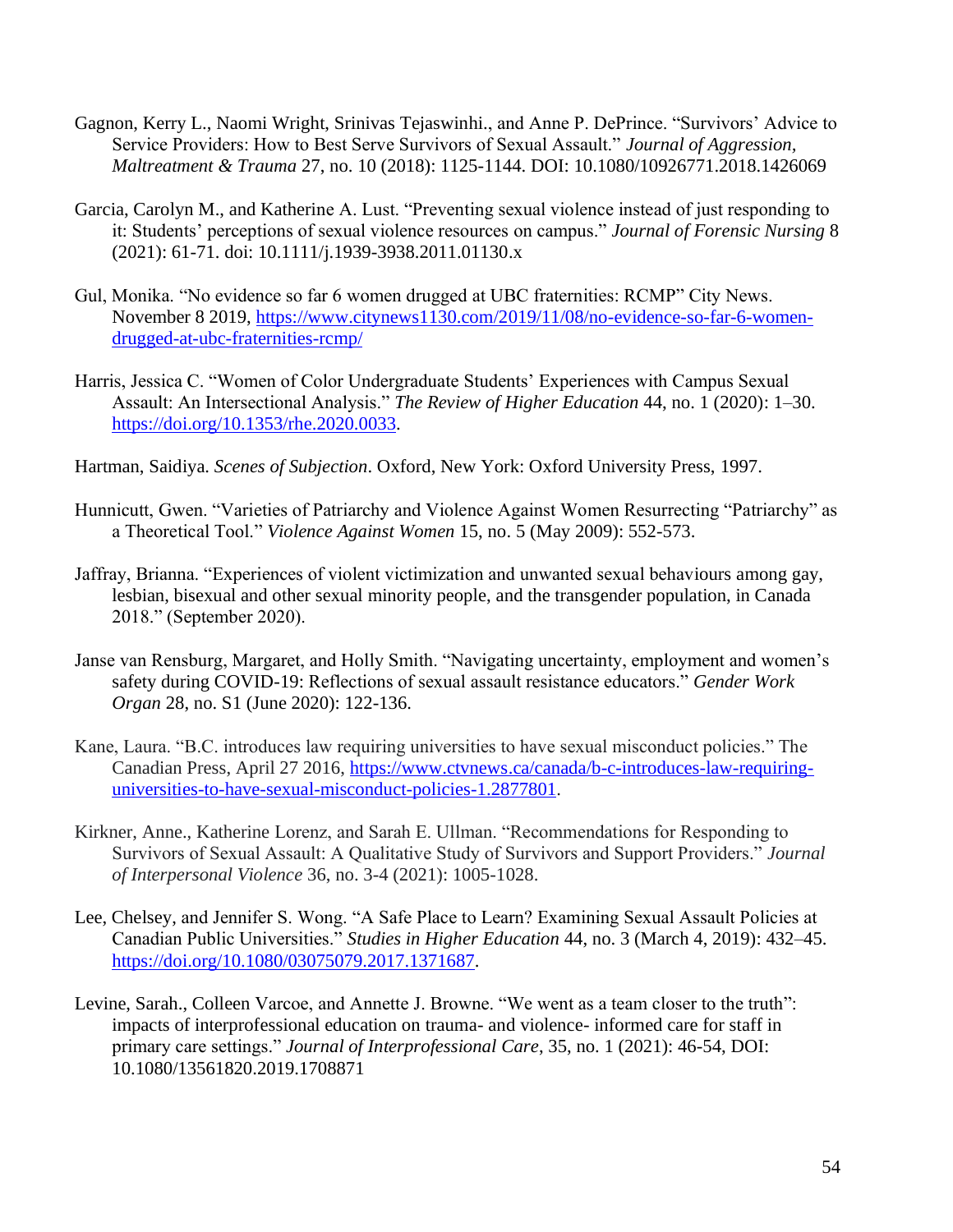- MacDougall, Airica, Sarah Craig, Kaitlyn Goldsmith, and Sandra E. Byers. "#consent: University students' perceptions of their sexual consent education." *The Canadian Journal of Human Sexuality* 29, no. 2 (2020): 154-166.
- Mack, Ashley Noel and Tiara R. Na'puti. "Our Bodies Are Not *Terra Nullius*": Building a Decolonial Feminist Resistance to Gendered Violence." *Women Studies in Communication* 42, no. 3 (July 31, 2019): 347-370.
- Magnussen, Jacey., and Irene Shankar. "Where Is It? Examining Post-Secondary Students' Accessibility to Policies and Resources on Sexual Violence." *Canadian Journal of Higher Education* 49, no. 2 (2019): 90-108.
- Marques, Olga, Amanda Couture-Carron, Tyler Frederick, and Hannah Scott. "The Role of Trust in Student Perceptions of University Sexual Assault Policies and Services." *Canadian Journal of Higher Education* 50, no. 2 (August 10, 2020): 39–53. [https://doi.org/10.47678/cjhe.v50i2.188687.](https://doi.org/10.47678/cjhe.v50i2.188687)
- McClaren, Margaret A. "Decolonizing Feminism Through Intersectional Praxis on Serene Khader's *Decolonizing Universalism*." *Metaphilosophy* 52, no. 1 (January 2021): 93-110.
- Meyer, Doug. "An Intersectional Analysis of Lesbian, Gay, Bisexual, and Transgender (LGBT) People's Evaluations of Anti-Queer Violence." *Gender & Society* 26, no. 6 (December 2012): 849-873.
- Mitra, Atreyi., Dallas Swendeman., Stephanie Sumstine., Cierra Raine Sorin., Brittnie E. Bloom., and Jennifer A. Wagman. "Structural Barriers to Accessing the Campus Assault Resources and Education (CARE) Offices at the University of California (UC) Campuses." *Journal of Interpersonal Violence* (2021): 1-23. DOI: 10.1177/08862605211042813.
- Morrison, Melanie A., Kandice M. Parker, Bidushy Sadika, Sameen Durr-E., and Todd G. Morrison "'Newsworthy enough?': media framing of Canadian LGBTQ persons' sexual violence experiences." *Psychology & Sexuality* 12, no. 1-2 (2021): 96-114, DOI: 10.1080/19419899.2020.1729845.
- Mayor, Lisa. "UBC 'abandoned' women who reported sexual assaults." CBC News, November 20, 2015,<https://www.cbc.ca/news/canada/ubc-sexual-assaults-complaints-expulsion-1.3328368>
- Orchowski, Lindsay M., Amy S. Untied, and Cristine A. Gidycz. "Social Reactions to Disclosure of Sexual Victimization and Adjustment Among Survivors of Sexual Assault." *Journal of Interpersonal Violence* 28, no. 10 (2013): 2005-2023.
- Patel, Unnati, and Ronald Roesch. "Campus sexual assault: examination of policy and research." *Journal of Aggression, Conflict and Peace Research* 10, no. 2 (2018): 103-111.
- Pemberton, Jennifer V., and Tamra B. Loeb. "Impact of Sexual and Interpersonal Violence and Trauma on Women: Trauma-Informed Practice and Feminist Theory." *Journal of Feminist*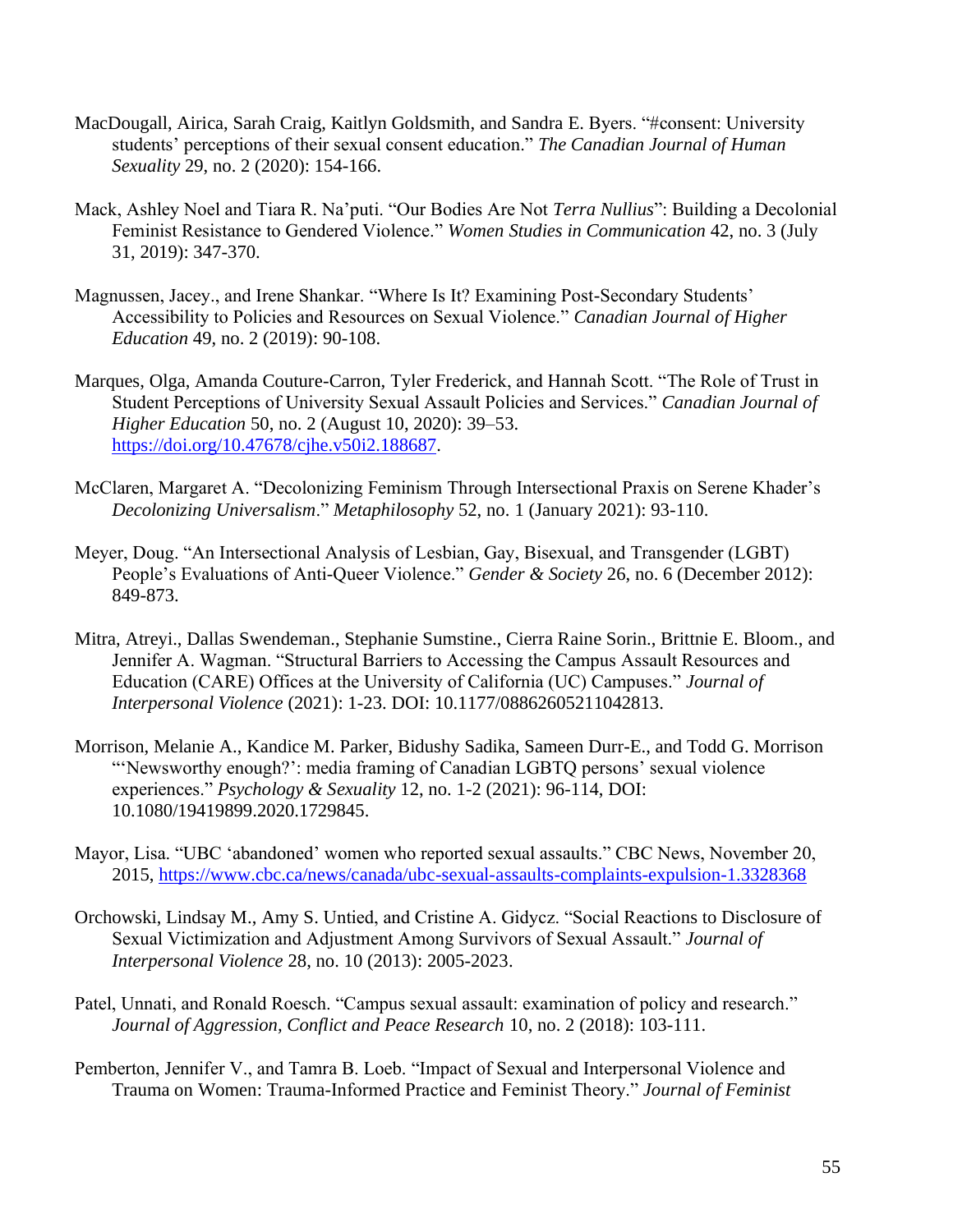*Family Therapy* 32, no. 1–2 (April 2, 2020): 115–31. [https://doi.org/10.1080/08952833.2020.1793564.](https://doi.org/10.1080/08952833.2020.1793564)

- Quinlan, Beth., and Scholars Portal Books: Canadian University Presses 2017. *Sexual Violence at Canadian Universities: Activism, Institutional Responses, and Strategies for Change.* Waterloo, [Ontario]: Wilfrid Laurier University Press, 2017.
- Rodger, Susan., Richelle Bird, Kathryn Hibbert, Andrew M Johnson, Jacqueline Specht, and Nadine C. Wathen. "Initial teacher education and trauma and violence informed care in the classroom: Preliminary results from an online teacher education course." *Psychol Schs.* (March 2020): 1798- 1814.
- Roskin-Frazee, Amelia. "Protections for Marginalised Women in University Sexual Violence Policies." *International Journal for Crime, Justice and Social Democracy* 9, no. 1 (February 24, 2020): 13–30. [https://doi.org/10.5204/ijcjsd.v9i1.1451.](https://doi.org/10.5204/ijcjsd.v9i1.1451)
- Senn, Charlene, Y., Misha Eliasziw, Paula C. Barata, Wilfreda E. Thurston, Ian R. Newby-Clark, H. Lorraine Radtke, and Karen L. Hobden. "Efficacy of a Sexual Assault Resistance Program for University Women." *The New England Journal of Medicine* 372, no. 24 (June 2015): 2326-2335.
- Sexual Misconduct and Sexualized Violence Policy. The University of British Columbia Board of Governors. SC17. Vancouver: The University of British Columbia, 2017.
- Stewart, Katherine E., Andrea Charise., Helene J. Polatajko., and Janice Du Mont. "The Aftermath and the Aftermyth: Learning From Memoirists Who Experienced Sexual Assault While at University." *Qualitative Health Research* 30, no. 10 (2020): 1572-1583.
- "Support Services," AMS Sexual Assault Support Center, accessed May 27 2021, <https://www.amssasc.ca/support/support-services-available/>
- Tinkler, Justine E. ""People Are Too Quick to Take Offense": The Effects of Legal Information and Beliefs on Definitions of Sexual Harassment." *Law & Social Inquiry* 33, no. 2 (Spring 2008): 417-445.
- Thorne, Sally. *Interpretive Description: Qualitative Research for Applied Practice* (2nd ed.). New York: Routledge, 2016.<https://doi.org/10.4324/9781315545196>
- Tredinnick, Lorin. "Sexual Assault Prevention With Student-Athletes: Exploring Perceptions of the Campus Climate and Awareness of Sexual Assault Policies and Resources." *Journal of Interpersonal Violence* (2020): 1-26.
- Wathen, Nadine C., Jennifer C.D. MacGregor, and Sandy Beyrem. "Impacts of trauma- and violenceinformed care education: A mixed method follow-up evaluation with health & social service professional." *Public Health Nurs* (2021) 1-10.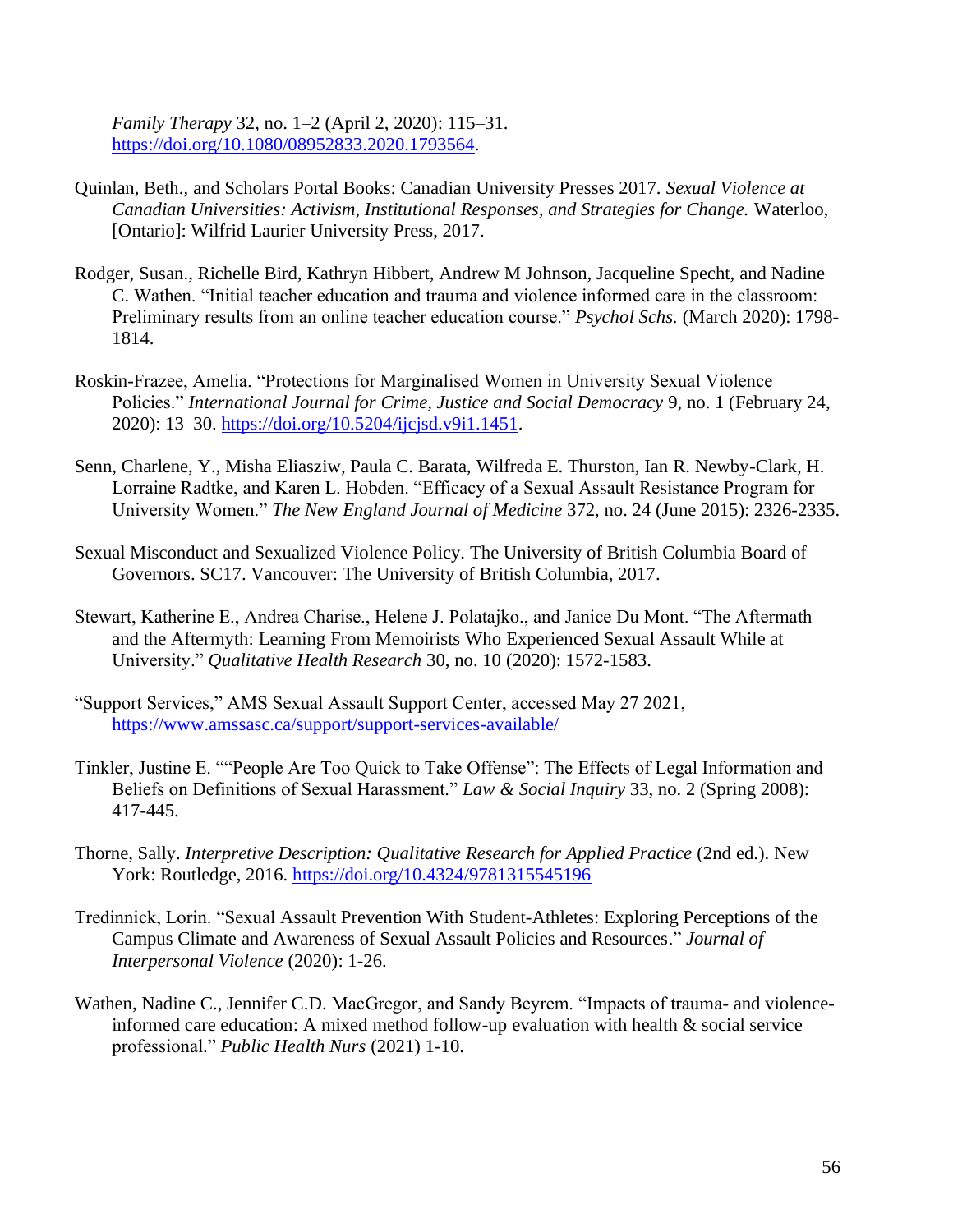"We believe you," Sexual Violence Prevention and Response Office (SVPRO), accessed May 27 2021,<https://svpro.ubc.ca/>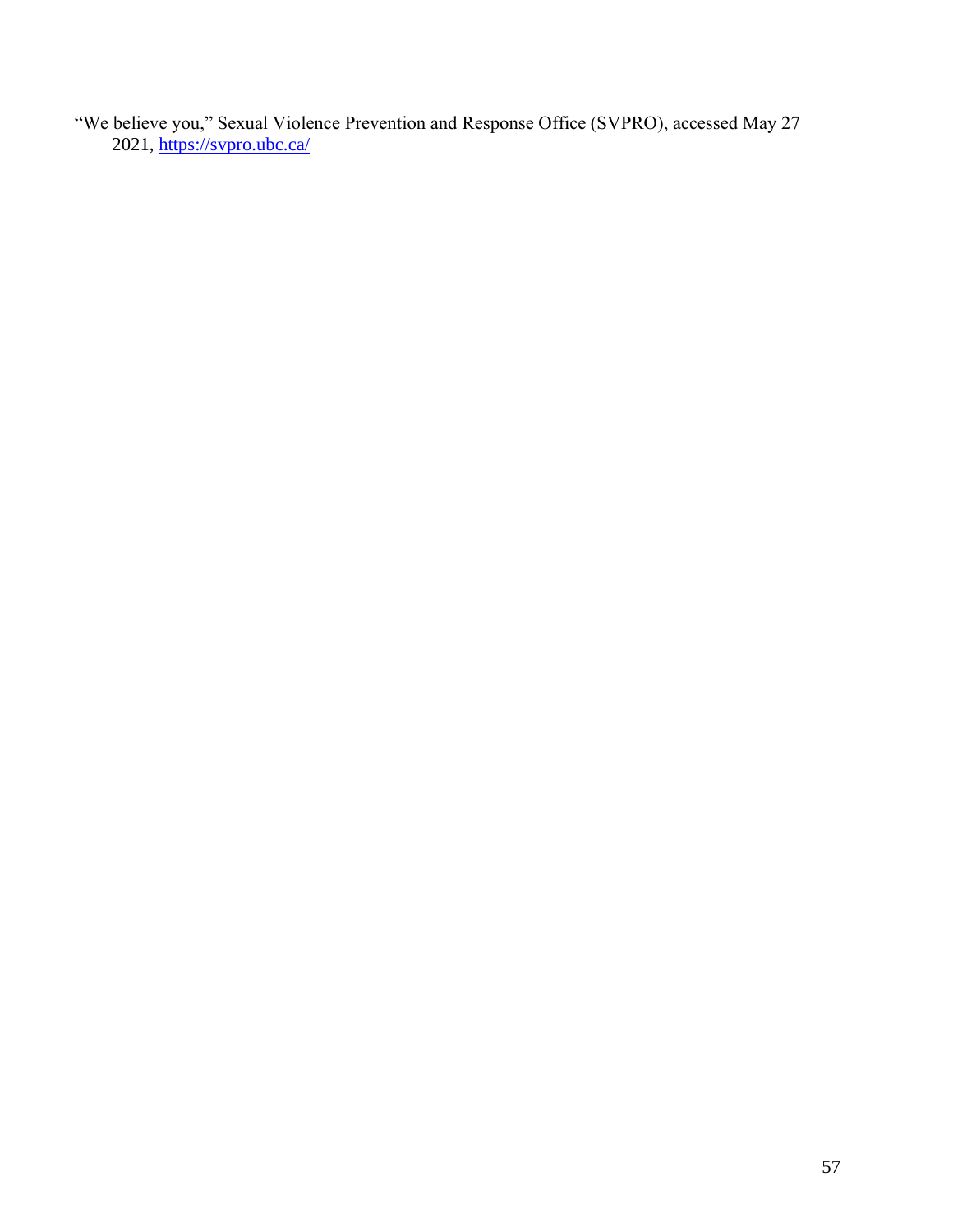# Appendices

## Appendix A: Social Media Post

Hello UBC students. My name is Ashni Gill and I am a Gender, Race, Sexuality and Social Justice Master's student. I am working on a project that works with student survivors of sexualized violence at UBC. I will be inquiring about survivors' experiences with the support services at UBC such as the SASC, SVPRO and Counselling services under the supervision of Dr. Colleen Varcoe. I will be the primary contact for this study. If you are interested in participating in this study, please email me at \_\_\_\_\_\_\_\_\_\_\_\_\_\_\_\_ – read below for more information. To participate:

- 1. You are a student who experienced sexual violence while attending UBC Vancouver
- 2. You do not need to have accessed support services on the UBC Vancouver campus
- 3. You must be entering your  $3<sup>rd</sup>$  year of study or above for 2021W (undergraduate or graduate level)\*

\*Due to COVID-19, 2nd years students as of 2021W may not have had access to in-person campus resources. 1st year students may not have been on campus prior to September 2021W.

I invite students of the LGBTQ+ community, all ethnic backgrounds and cultures, all ages and gender identities, to participate in this study.

Please note that if you choose to interact with this post by giving it a 'like' or 'comment', you will be identified publicly with the study. If you would like to participate, please directly contact myself, Ashni, via email:

Thank you for considering your participation.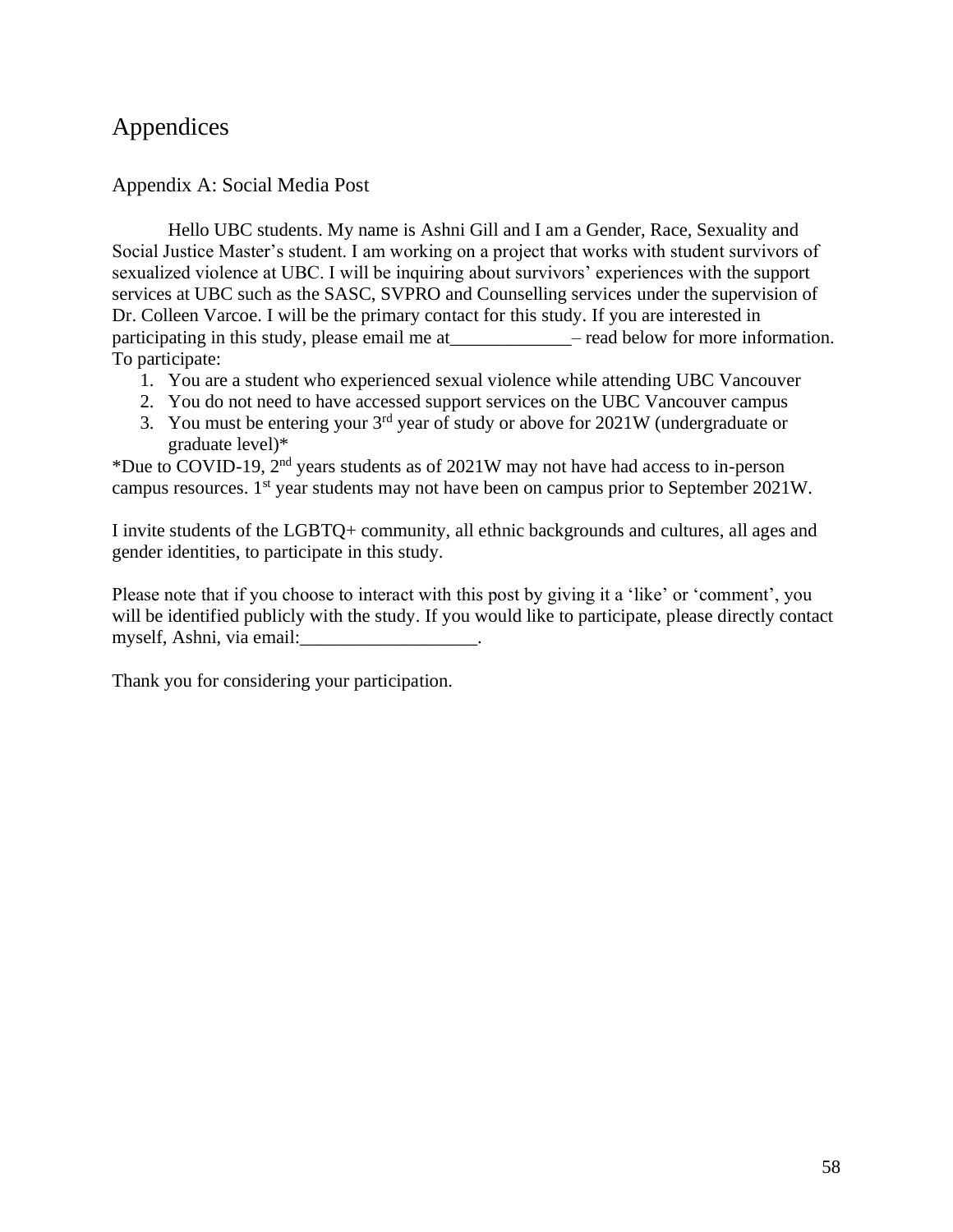## **IF YOU ARE A STUDENT SURVIVOR OF SEXUAL VIOLENCE DURING YOUR TIME AT UBC...** You may wish to participate in this research project that focuses on students' experiences with campus support services such as SASC, SVPRO and Counselling Services To participate: • You are a student who experienced sexual violence while attending UBC Vancouver • You do not need to have accessed support services on the UBC Vancouver campus • You must be entering your 3rd year of study or above for 2021W (undergraduate or graduate level)\* I invite students of the LGBTQ+ community, all ethnic backgrounds & cultures, all ages and gender identities, to participate in this study \*Due to COVID-19, 2nd year students as of 2021W may not have had access to inperson campus resources. 1st year students may not have been on-campus prior to September 2021

Principal Investigator: Dr. Colleen Varcoe **CONTACT** Ashni Gill for more information at: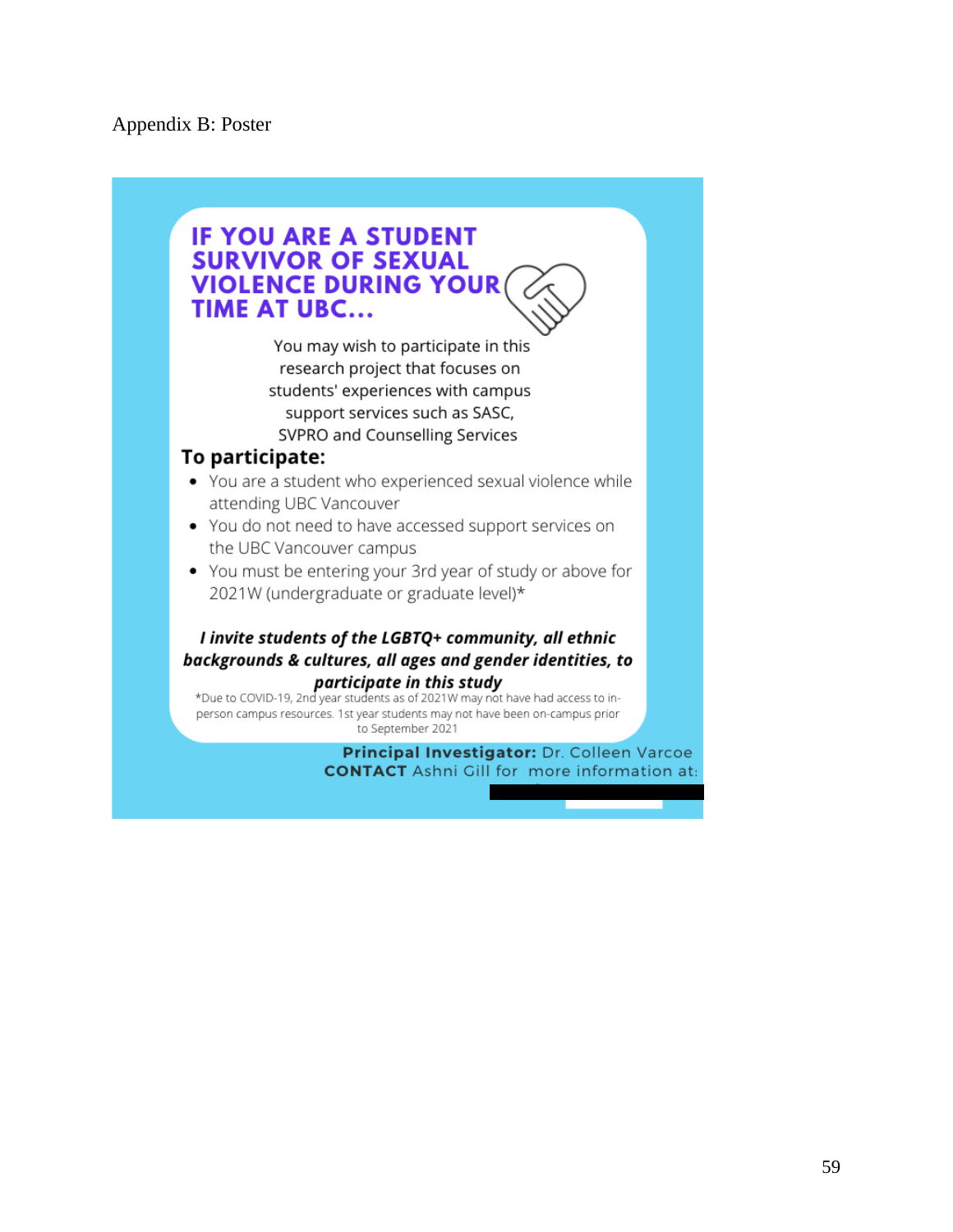Appendix C: Consent Form



**The University of British Columbia School of Nursing** T201-2211 Wesbrook Mall Vancouver, BC Canada V6T 2B5 Phone: 604-822-7417

### **LETTER OF INFORMATION AND CONSENT**

Student Survivors of Sexual Violence's Experience at the University of British Columbia Through a Trauma and Violence Informed Framework

#### **Principal Investigators**:

Dr. Colleen Varcoe, RN, BSN, MEd, MSN, PhD, University of British Columbia (supervisor)

#### **Co-Investigators**:

Dr. Saima Hirani, MScN, PhD, University of British Columbia (co-supervisor/committee member) Ashni Gill, M.A Gender, Race, Sexuality and Social Justice student, B.Sc Biology, University of British Columbia

#### *Contact Information:*

Ashni Gill (BC), Co-Investigator – (email)

#### *Name of Funder:*

This research project is funded by Social Sciences and Humanities Research Council of Canada (CGS-M)

#### *Conflict of Interest:* None to declare.

## Letter of Information

#### *Introduction:*

Ashni Gill invites you to take part in a research study to explore your experiences with sexualized violence support services at UBC. Ashni Gill plans to interview 10 to 15 students from UBC, Vancouver, British Columbia who have experienced sexualized violence while attending UBC. This letter gives you information to help you decide if you would like to take part.

#### *Background:*

Experiencing sexualized violence has many negative impacts on students' health, safety and the quality of their lives. This study has been structured to work from a survivor perspective to learn whether UBC can improve the sexualized violence support services on campus such at the Sexual Assault Support Center (SASC), Sexual Violence Prevention and Response Office (SVPRO) and Counselling Services. As a student who may take part in this study, you would be given a demographic information form to fill out if you choose to participate in an interview. Ashni Gill also wants to learn more about potential barriers to support services on campus, to help improve how supports are provided to survivors of sexualized violence from different backgrounds.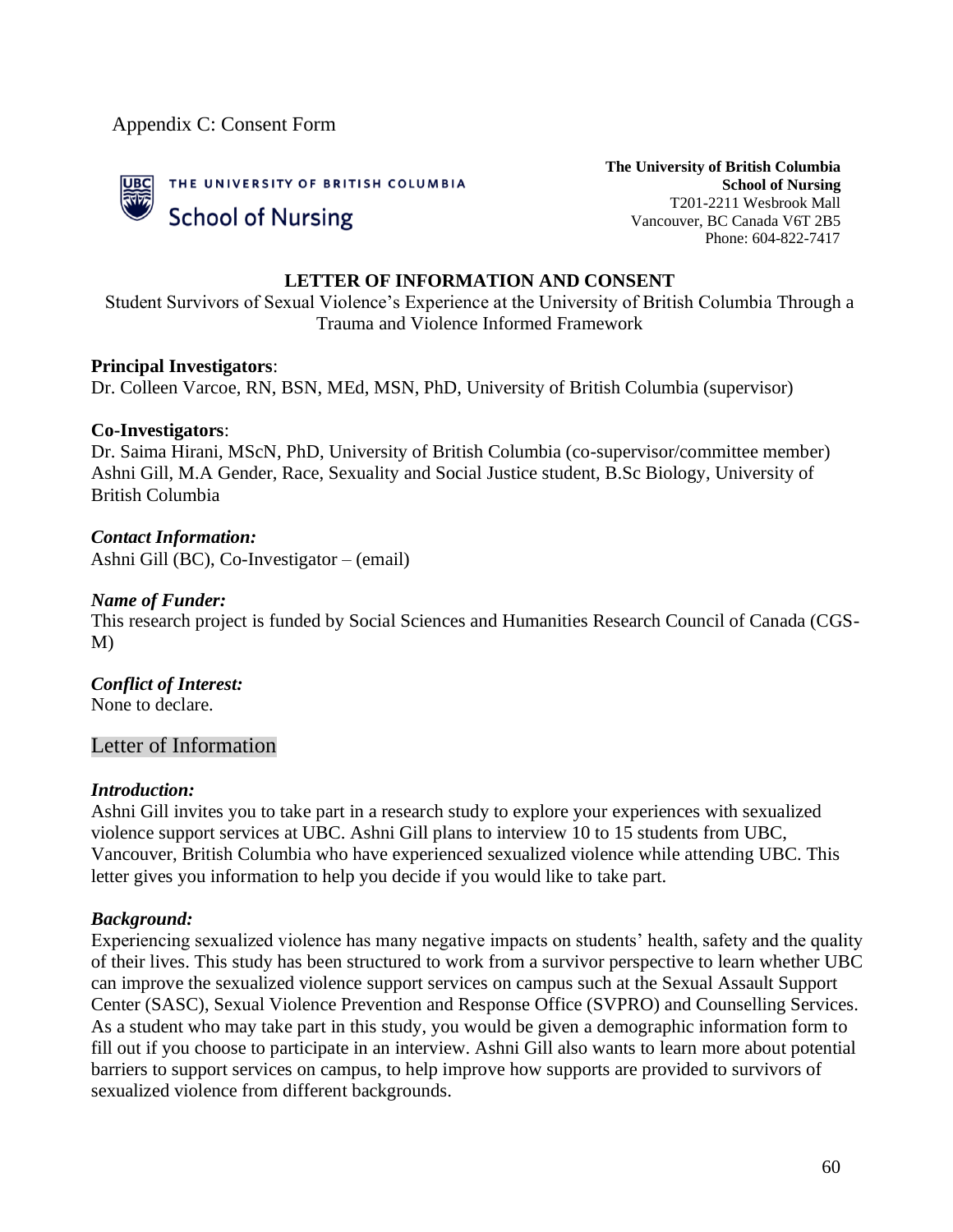## *Purpose of the Study:*

The purpose of this study is to explore the experiences of student survivors of sexualized violence with support services, whether they used supports or not, how they were useful or affected their lives, and the changes that are needed to improve those supports.

## *Who is Eligible to Take Part?*

You can take part if you:

- 1. You are a student who experienced sexual violence while attending UBC Vancouver
- 2. You do not need to have accessed support services on the UBC Vancouver campus
- 3. You must be entering your  $3<sup>rd</sup>$  year of study or above for 2021W (undergraduate or graduate level)\*

\*Due to COVID-19,  $2<sup>nd</sup>$  years students as of 2021W may not have had access to in-person campus resources.  $1<sup>st</sup>$  year students may not have been on campus prior to September 2021W.

## *What Taking Part Means:*

If you agree to take part, Ashni Gill will contact you using your safe email address to arrange a Zoom interview at a time of your convenience. If you choose to participate using Zoom, you can protect your identity and increase the protection of your personal information if you do not use your actual name in Zoom. You can do this by using only a nickname or a substitute name. You may also protect your identity by turning off your camera. A secure UBC-hosted Zoom link will be used.

The interview will normally take 30 to 45 minutes. Ashni Gill will ask you about your general experiences with sexual assault services on campus, and whether or how it was useful. Ashni Gill will also ask about how we can improve support for student survivors of sexualized violence. If there is any interview question that you don't want to answer, just say "pass." With your permission, Ashni Gill will audio-tape the interview. Ashni Gill will make a written copy (transcript) of what you tell her. The transcripts will not contain any names or identifying information.

## *Voluntary Participation/Withdrawal from Study:*

Taking part in this study is voluntary. You may refuse to answer specific questions. You may decide not to be in this study. At any time, you may leave the study, or ask to have your information removed by contacting myself using the study email. It will not be possible to remove your information after the analysis has started. By taking part in this research study, you are not waiving any of your legal rights.

## *Possible Risks:*

The risks of taking part in this study are small. During or after an interview, you may become upset if some of the questions you are asked remind you of painful experiences of abuse. If you become upset, the interviewer will stop the interview. You can decide whether you want to answer these questions. You can take a break if you feel upset. You will be given a list of resources that you can call if you need support.

## *Possible Benefits:*

You may not benefit directly from taking part in this study. You might become more aware of actions you can take to manage your health or other challenges. What Ashni Gill learns in this study may help UBC improve how supports are provided to other student survivors of sexualized violence who may or may not access support services on campus.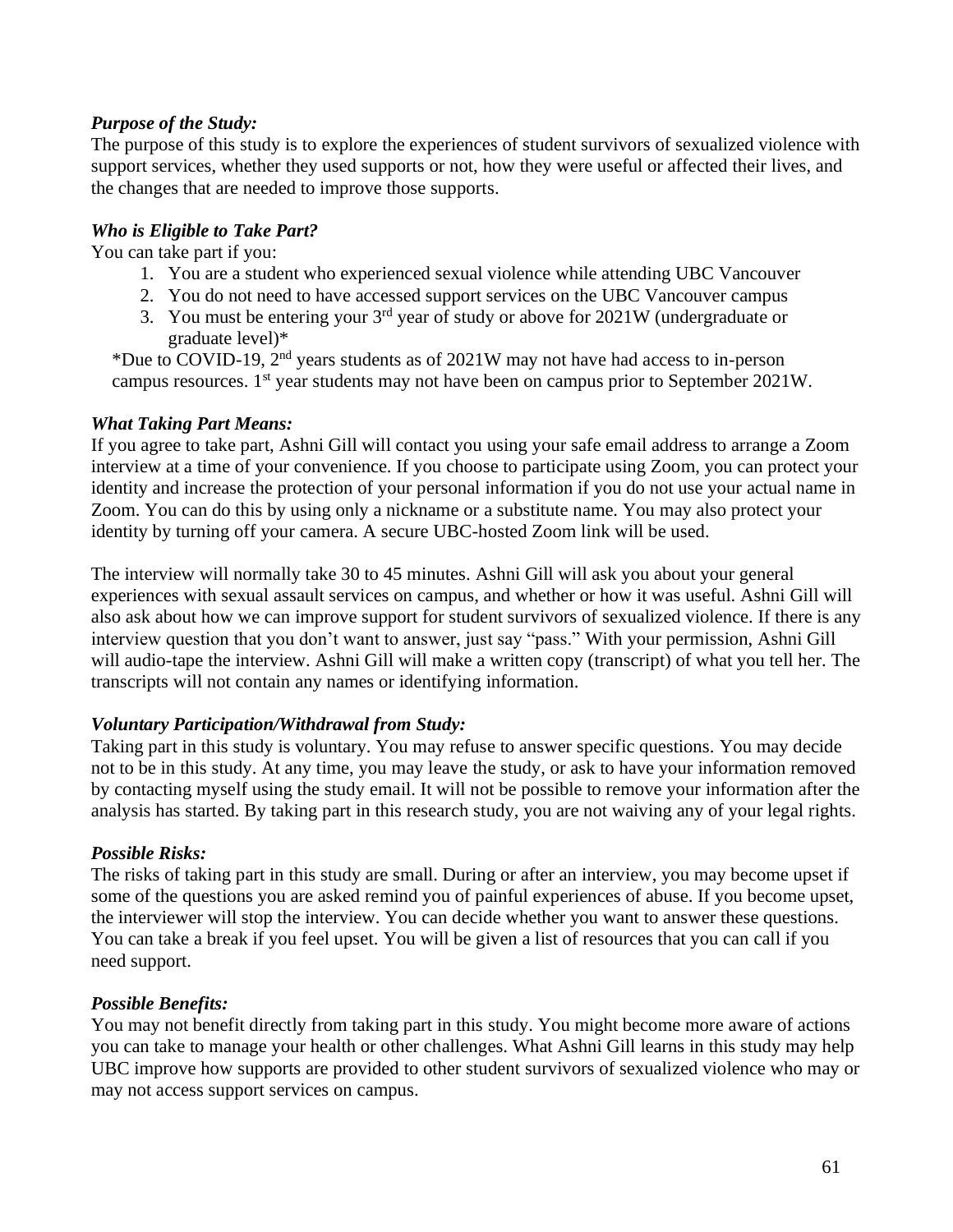## *Confidentiality of the Information You Provide:*

The information you tell Ashni Gill will be kept confidential. The only exceptions are if you tell her about current abuse of children or if you are at risk of harming yourself or others. If at any point in the study Ashni Gill becomes aware of actual or potential child maltreatment, by law the researcher must report this information to the appropriate authorities. Let the interviewer know if you have any questions about this.

If you take part, you will be given a study ID number. Your answers to interview questions will be saved using this ID number. When Ashni Gill makes a written summary (transcript) of your interview, she will remove your name/nickname or any other identifying information.

All study information will be stored in an encrypted external hard drive. Only Ashni Gill, Dr. Colleen Varcoe, and Dr. Saima Hirani, will have access to these files. Audio-recordings will be destroyed after a written copy (transcript) has been made. Copies of these transcripts will be password protected and sent by secure electronic transfer to Dr. Colleen Varcoe and Dr. Saima Hirani for reference. Transcripts will be kept for at least 5 years so that Ashni Gill may use them for future studies. After that time, files will be deleted and paper files shredded.

What Ashni Gill learns in this study will be shared with the University community. Open access requirements come from both funders and journals. Researchers may be required to make their data accessible in a research repository (for other research purposes). Funders also generally require researchers to make their findings available. No names will be used in sharing the findings.

## *Costs and Compensation:*

There is no cost to taking part in this study. To thank you for your time, Ashni Gill will send you an etransfer of \$50. You may keep this money even if you do not complete the interview.

## *Questions about the Study:*

If you have any concerns or complaints about your rights as a research participant and/or your experiences while participating in this study, contact the Research Participant Complaint Line in the UBC Office of Research Ethics at 604-822-8598 or if long distance e-mail RSIL@ors.ubc.ca or call toll free 1-877-822-8598.

This letter is for you to keep. If it is not safe for you to keep this letter, you can request a copy at any time by sending an email to \_\_\_\_\_\_\_\_\_\_\_\_\_\_\_\_\_\_\_\_.

## *Consent:*

If you agree to take part in this study, please review the form attached. Ashni will keep the consent form on a secure device.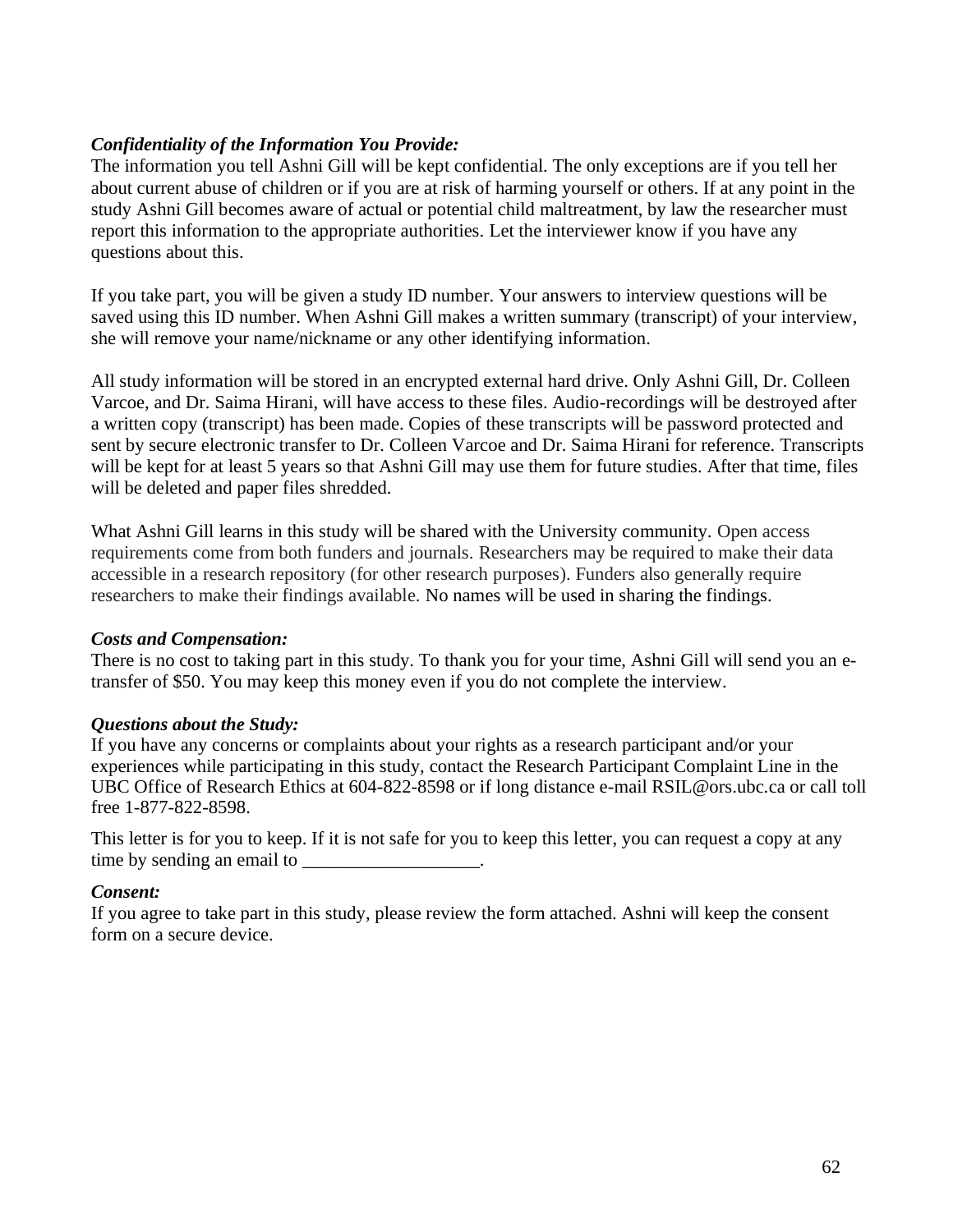

**The University of British Columbia School of Nursing** T201-2211 Wesbrook Mall Vancouver, BC Canada V6T 2B5 Phone: 604-822-7417

### *Consent Form*

**Project Title**: Student Survivors of Sexual Violence's Experience at the University of British Columbia Through a Trauma- and Violence-Informed Framework

### **Investigator's Name**: Ashni Gill

- $\Box$  I (the participant) have read the letter of information, have had the nature of the study explained to me and I agree to participate. All questions have been answered to my satisfaction.
- □ I agree to be audio-recorded
- $\Box$  I agree to the use of quotes provided by me but that do not identify me in sharing the results of this research
- $\Box$  I understand that I am not waiving any of my legal rights as a result of signing this consent form.
- $\Box$  I have read this form and freely consent to participate in this study.
- $\Box$  I understand that the findings of this study, that do not identify me, will be kept for a period of at least 5 years and may be used in future studies

\_\_\_\_\_\_\_\_\_\_\_\_\_\_\_\_\_\_\_\_\_\_\_\_\_\_\_\_\_ \_\_\_\_\_\_\_\_\_\_\_\_\_\_\_\_\_\_\_\_\_\_\_\_\_\_

\_\_\_\_\_\_\_\_\_\_\_\_\_\_\_\_\_\_\_\_\_\_\_\_\_\_\_\_\_\_\_\_\_\_\_\_ \_\_\_\_\_\_\_\_\_\_\_\_\_\_\_\_\_\_\_\_\_\_\_

Participant's Name (Please Print): Date:

Person Obtaining Informed Consent (Please Print): Signature: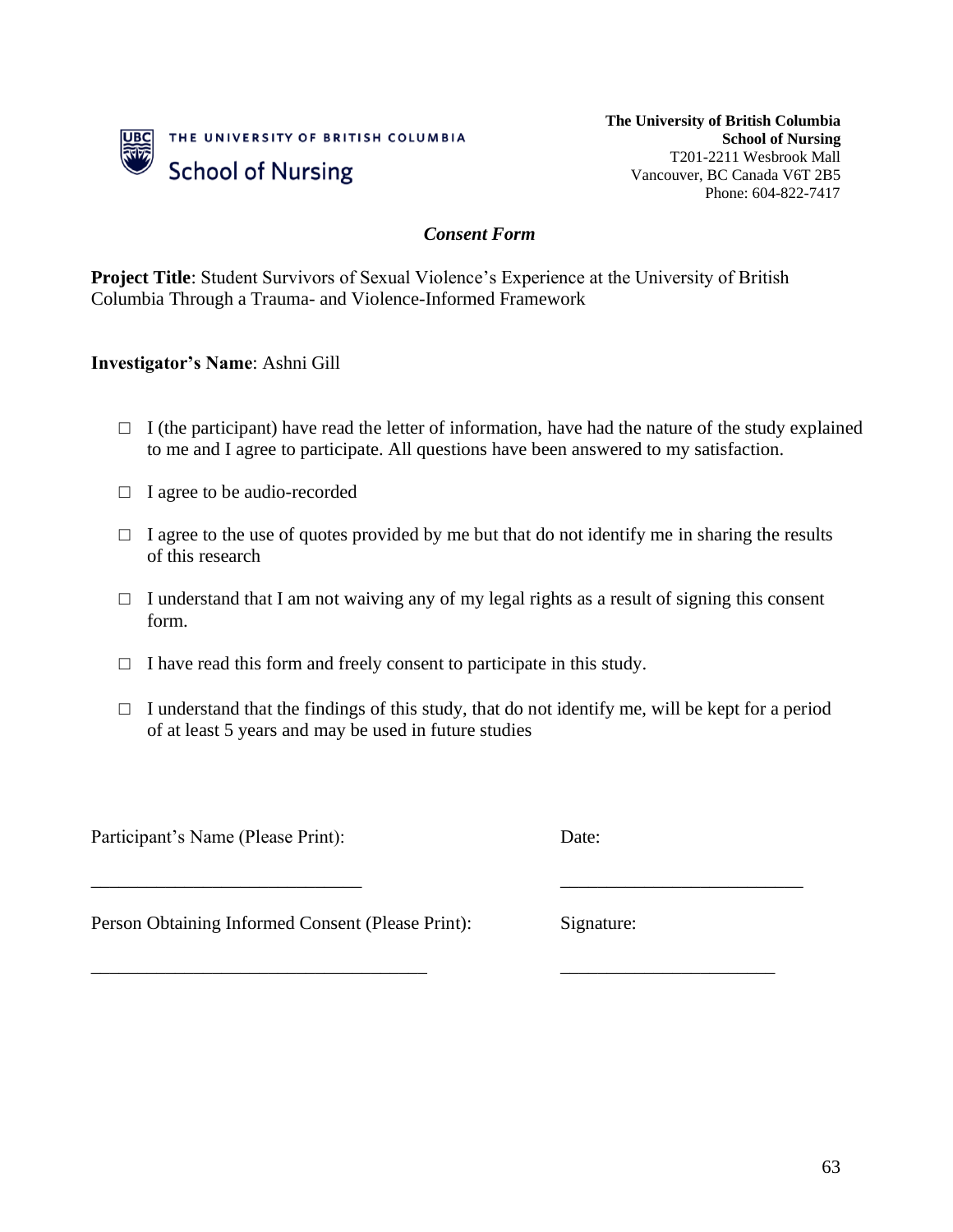# Appendix D: Interview Questions

## **Definitions**

- Sexual misconduct includes sexual advances, interactions and/or behaviours that are unwelcomed such as remarks or touching and may be regarded as sexual harassment, sexual assault or any form of sexualized violence perpetrated (Tinkler 2008).
- Sexual violence is defined as a sexual act completed or attempted whereby there was a lack of consent (the act is unwanted and against a person's will; see 'Consent' below) granted and may be a result of social, interpersonal, threatened physical or explicit physical coercion (Bagwell-Gray, Messing & Baldwin-White 2015).
- Sexual assault includes any sexual contact or threat that is unwanted (Gagnon et al. 2018).
- Sexual harassment is any form of unwanted sexual advances that may be verbal or physical which negatively impacts a person's work, school or living situation and leads to adverse outcomes (Tinkler 2008).
- Intimate partner sexual violence is defined as a sexual assault occurring between individuals who currently have or in the past had, a consensual sexual relationship (Bagwell-Gray, Messing & Baldwin-White 2015).
- Hook up can be defined as a sexual interaction that may or may not result in further contact between the individuals participating in the sex act (Flack et al. 2016).
- Consent is voluntarily given through verbal or non-verbal communication to initiate or continue sexual activity (MacDougall et al. 2020).
- This study aims to learn about students' experiences of sexual violence services on campus with a goal of improving services and experiences for students. I am wondering if you would like to start off by telling me about your overall impressions of the services that the university offers related to sexual violence prevention and responses?

## Follow up questions to be used if not covered in the conversation:

- 1. Prior to experiencing sexual misconduct, in what ways did UBC educate students such as yourself about sexual violence on campus?
- 2. What is your perception of consent education and sexual misconduct culture on campus?
- 3. Which services did you use at university, and were you comfortable accessing them?
- 4. How would you describe the support you have received from the university?
- 5. Do you feel that your gender, race, ethnicity, culture or sexuality may have impacted your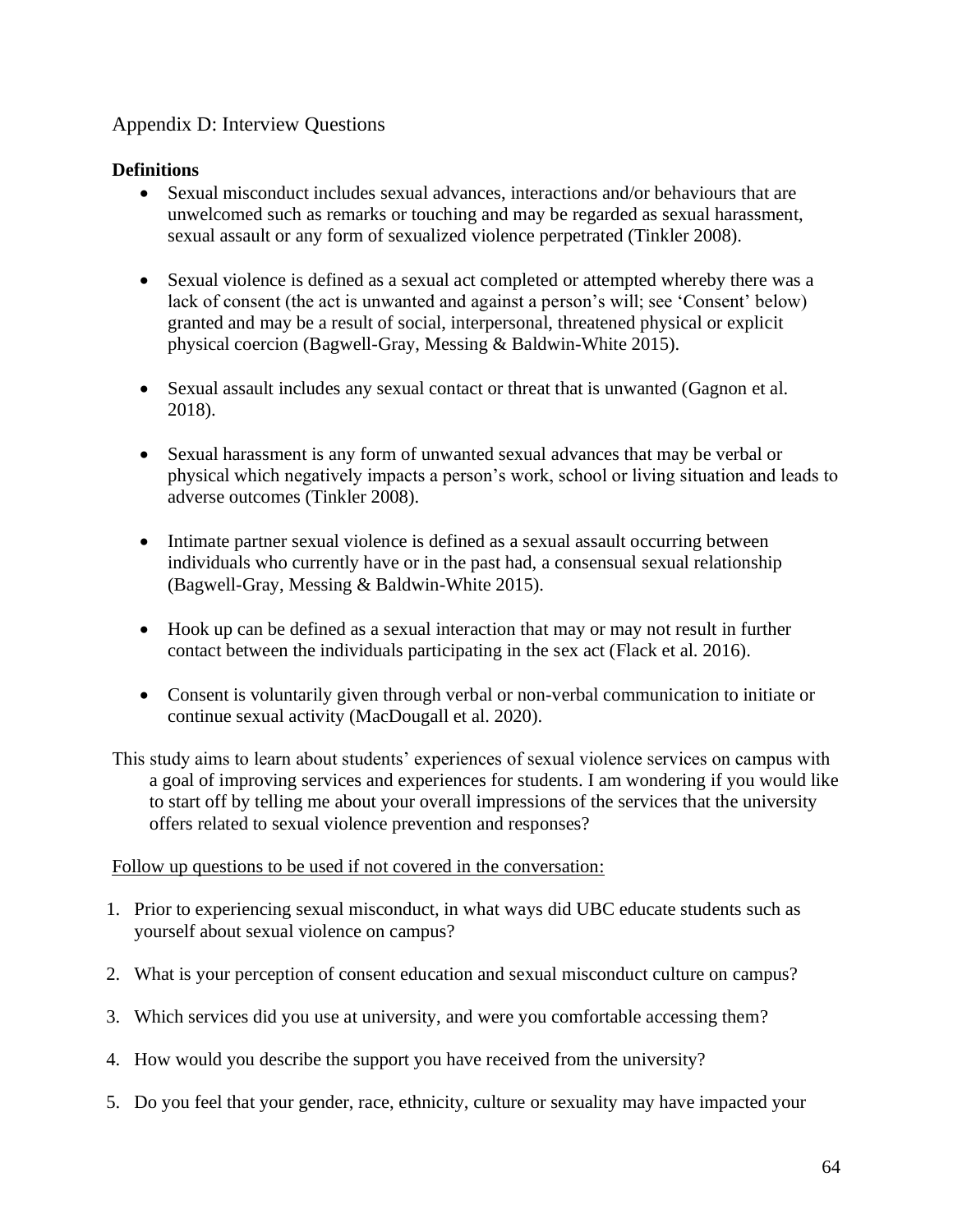experience?

- 6. How was your mental health impacted by the responses you received?
- 7. How has your perception of UBC's involvement on sexualized violence changed since your experience?
- 8. Other than this interview, have you participated in improving the campus responses to sexual misconduct? If yes, how has your participation in the university's efforts to reduce sexualized violence on campus, changed since your experience of sexual violence?
- 9. What would you tell UBC about the services they provide on how to better support survivors of sexual violence?
- 10. Is there anything that you would like me to know that we have not already spoken about together?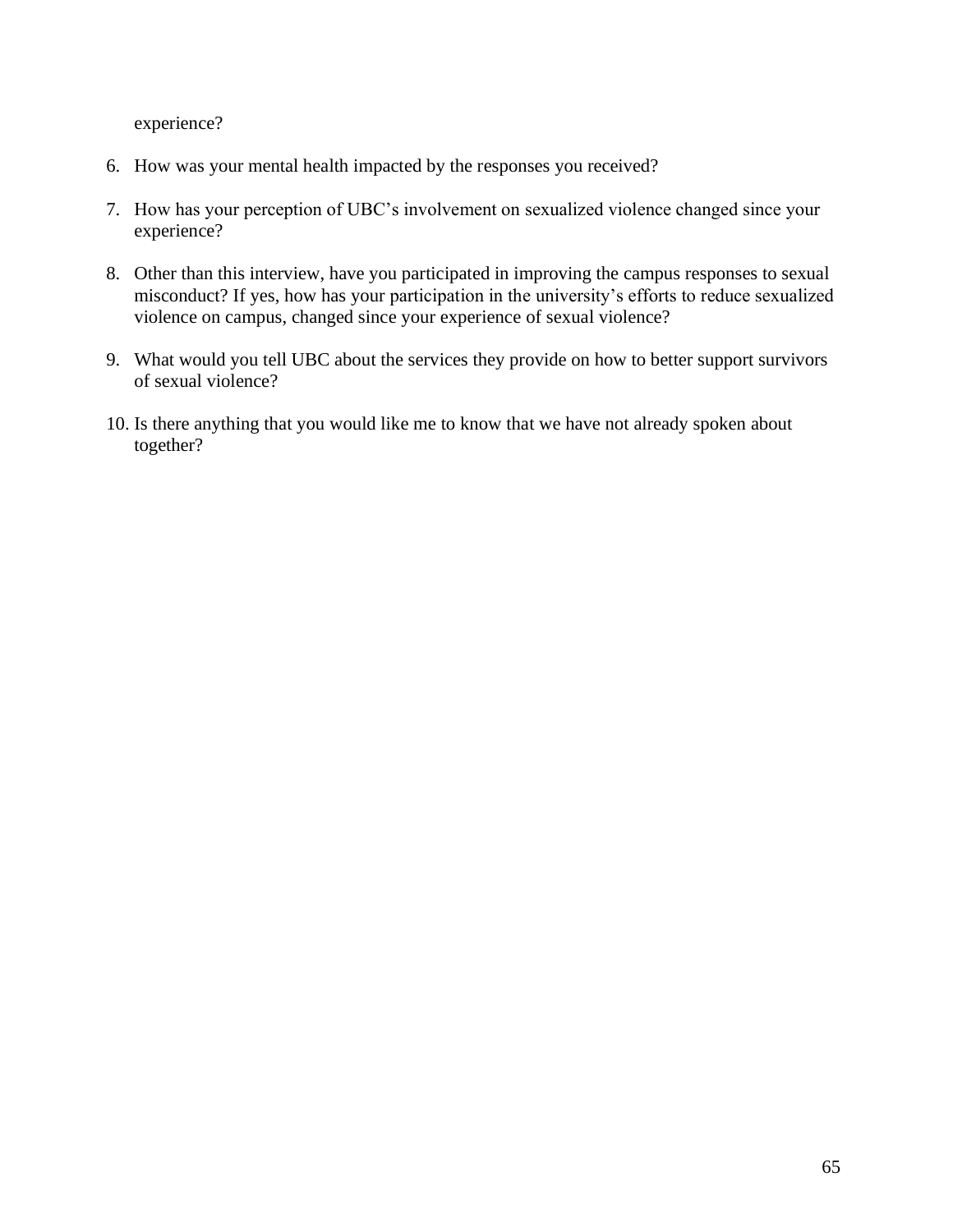Appendix E: Resource Sheet

#### **On-campus**

Sexual Violence Prevention and Response Office 6363 Agronomy Road, ROOM 4071 Vancouver, BC Canada V6T 1T2 604-822-1588

Sexual Assault Support Centre (SASC) AMS Nest, Room 3130 6133 University Blvd <https://www.amssasc.ca/> 604-827-5180

Counselling Services 1874 East Mall Vancouver, BC Canada V6T 1Z1 604-822-3811

UBC Hospital 2211 Wesbrook Mall Vancouver, BC Canada V6T 2B5 604-822-7121

#### **Off-campus**

Vancouver General Hospital Emergency Department 920 West 10<sup>th</sup> Avenue Vancouver, BC Canada V5Z 1M9

WAVAW Crisis Line: 604-255-6344 Office: 604-255-6228

**BWSS** Crisis Line: 604-687-1867 Office: 604-697-1868

BC Male Survivors 3126 West Broadway Vancouver, BC Canada V6K 2H3 604-682-6482